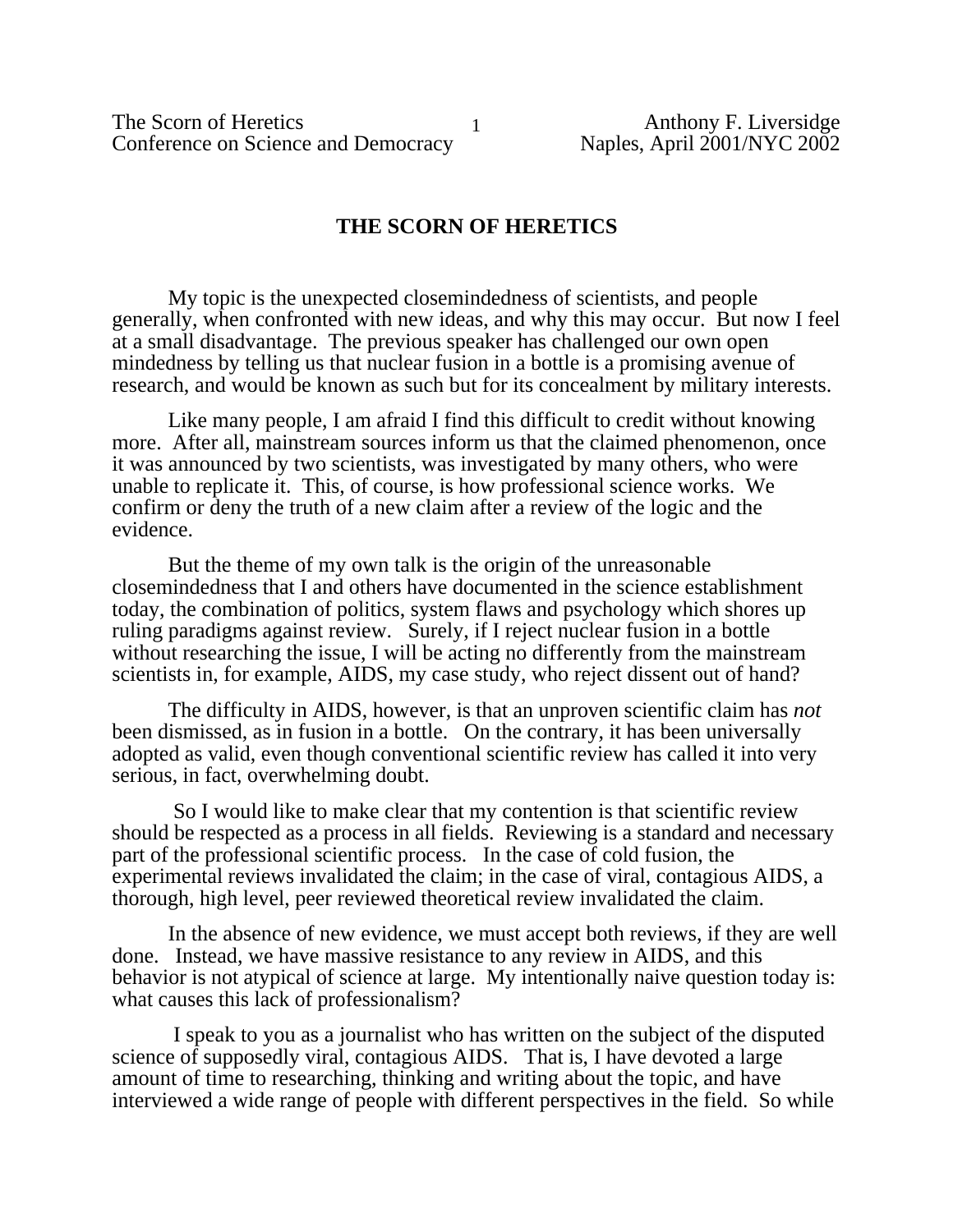| The Scorn of Heretics               |  |
|-------------------------------------|--|
| Conference on Science and Democracy |  |

I am not academically qualified in the specific field of retroviruses, my view is informed by personal dealings with its leading figures and their arguments on both sides of the divisive issue: is AIDS viral and contagious or not?

And to cite another credential, I do not have a personal axe to grind. I have no direct career involvement within science or medicine. I was trained as an economist, and I first wrote in national British and US magazines such as *Fortune* about business and industry. In the past twenty years I turned to writing about science and scientists in *Omni* and other popular venues, and my interest today remains focused on the future of science and technology.

#### **A resistance to review**

What I must tell you is that working as a journalist in science, after writing articles in business and economics, was a revelation. Given privileged press access to the leaders of many scientific fields, some of whom I interviewed at length on their life's work, I discovered a dismaying fact: while many distinguished scientists were strictly truth seeking professionals, more than a few were not.

Sad to say, the leaders of science were not always the exemplary torchbearers of truth I had fondly imagined. A few of them, and this included more than one Nobel prize winner, were very capable of defending the ideas on which their careers were based as if they were immune to review of the evidence, or even to logic. In other words, these generals of science were unprofessional according to the standards that scientists implicitly profess.

This tough resistance to review has been obvious from the late eighties among the retrovirologists of the purportedly new science of AIDS. 1 I came across the phenomenon as a result of a suggestion in 1988 from the editor of *Nature*'s sister journal *Biotechnology*. He alerted me to the existence of Peter Duesberg, a prominent researcher of retroviruses, and his dissenting view. In 1987, Duesberg was assigned by the very reputable journal *Cancer Research* to review the new hypothesis that AIDS was caused by a retrovirus, now named Human Immunodeficiency Virus or HIV.

Having thoroughly reviewed the claim, he published a most unexpected conclusion. Duesberg found no convincing evidence for the hypothesis at all. Much more likely, he wrote, was the possibility that AIDS in the US was brought on by the toxic assaults of drugs. Neither the lab nor the epidemiological evidence for HIV as the cause of AIDS was sufficient, or even impressive.

As an independent writer my response to this news was to interview sources

<sup>1</sup> LIVERSIDGE, A.F. 1995: "The Limits of Science", *The Cultural Studies Times,* Fall 1995, reproduced on this Conference web site.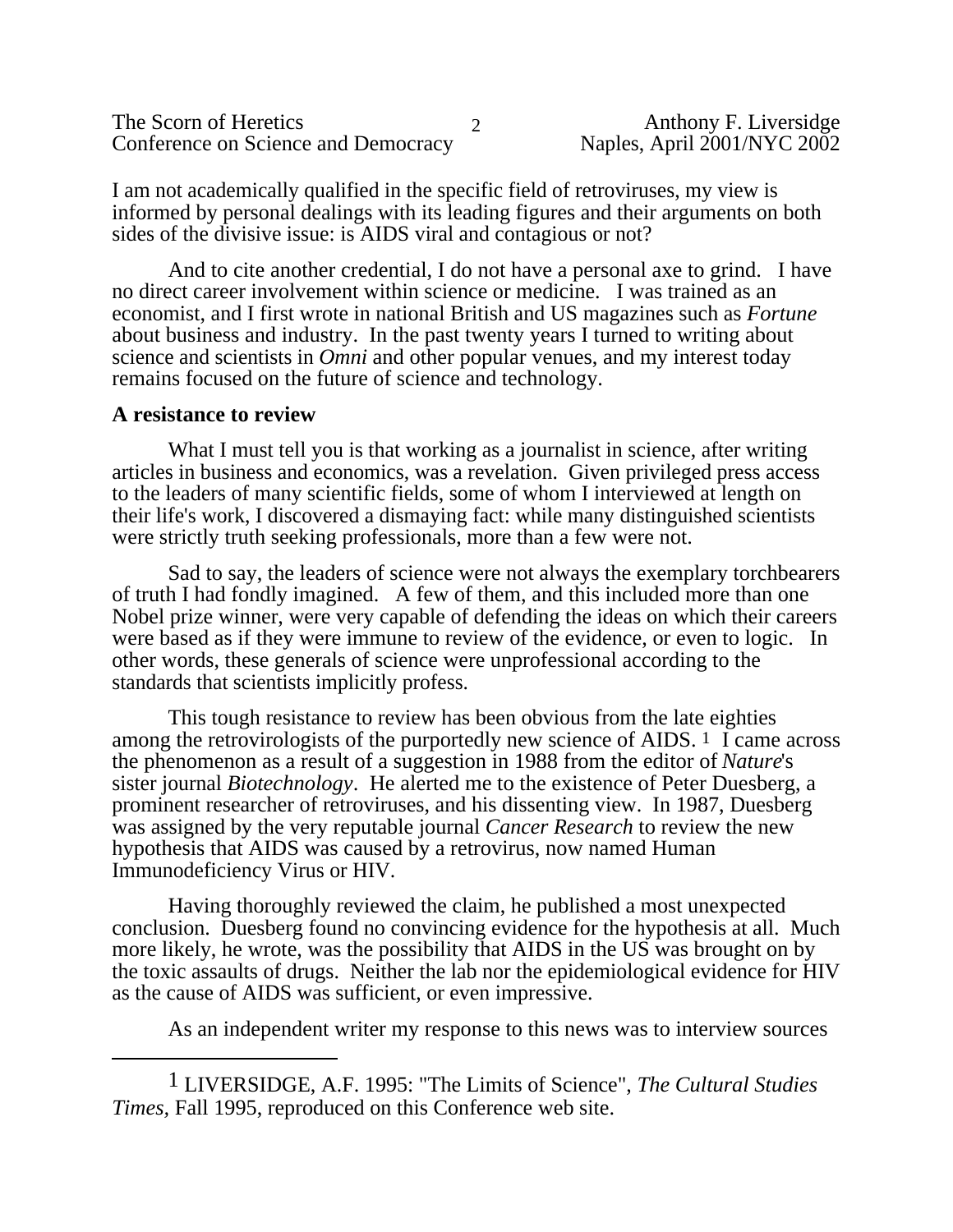| The Scorn of Heretics               | Anthony F. Liversidge       |
|-------------------------------------|-----------------------------|
| Conference on Science and Democracy | Naples, April 2001/NYC 2002 |

on both sides of the debate and this soon established an equally unexpected finding. The replies of the leaders of the field to his points were hardly purely scientific. In fact, they were consistently specious, biased and personal, rather than scientific.

Determined to get to the bottom of this conflict, I conveyed point and counter point between the two camps until the issues involved seemed exhausted. In doing so I noticed a key difference in behavior. Duesberg would act responsibly. He would take every point raised against him into account, and answer it fully from the evidence. His opponents would typically answer his points with disparagement and dismissal. Politics, rather than science, was being brought to bear to repress rather than answer his arguments.

#### **Power politics**

This politics of incuriosity soon extended into my own profession, I found. There was an initial honeymoon period, in which my sense that Duesberg had a most convincing case provoked surprised interest from editors. But eventually it became difficult to sell them on covering the dispute, despite the enormous stakes involved in terms of dollars and lives. Eventually, prejudice became almost complete. An editor at *Science* asked me if I could find something else to write about. An editor at *Omni*, a popular science magazine, ordered me not to mention Duesberg's name ever again, though I did manage later to include Duesberg in a roundup article on heresy in science which is reproduced on the conference site.<sup>2</sup>

Not all such moves were in private. *Nature*'s then-editor John Maddox took a part in publicly repressing Duesberg, cutting short the debate in his pages and limiting Duesberg's responses to critics.3 At one point he advised his readers not to read the *London Sunday Times*, a British weekly newspaper that covered the dissent at length. Maddox would inform them if anything significant was reported, he said. On the bureaucratic level, a senior NIH official, Anthony Fauci, was quoted in an NIH newsletter warning that reporters who covered Duesberg would be cut off.

Lacking the power to flout lack of editorial interest and the resistance of mainstream sources, I moved on to other topics. As I checked back from time to time over the decade I found that AIDS media politics never improved. Major reporters have won medals for coverage of AIDS which resolutely ignores

2 LIVERSIDGE A.F., 1993: "Heresy: Three Modern Galileos"*, Omni*, June.

3 MADDOX, J. 1993: "Has Duesberg a right of reply?" Editorial, *Nature,* 363, 13 May, p. 109. HODGKINSON, N. 1994: "Poppers and Propaganda-Censorship is blocking the debate vital to discovering the truth about AIDS", *London Sunday Times,* May 1.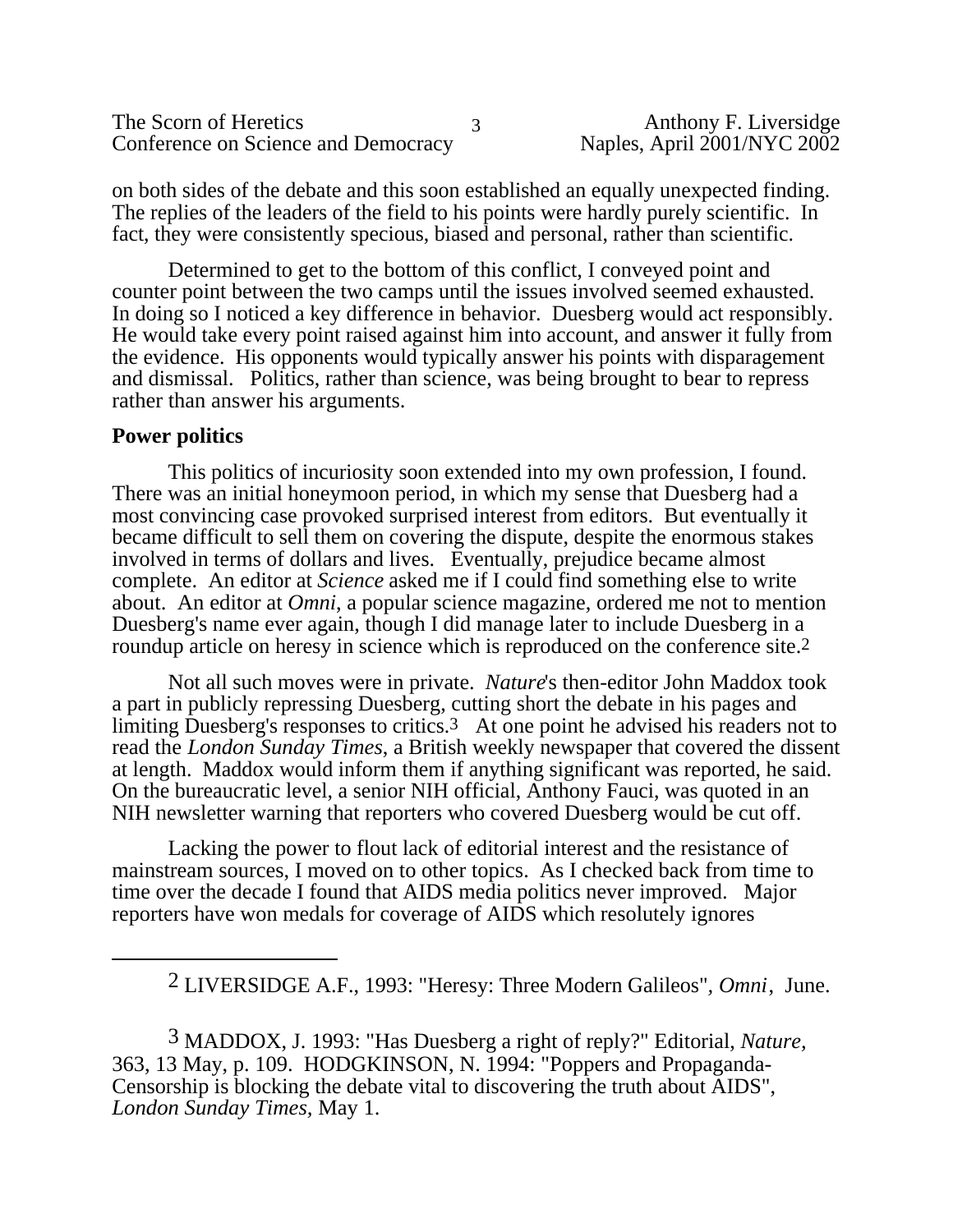| The Scorn of Heretics               |  |
|-------------------------------------|--|
| Conference on Science and Democracy |  |

Duesberg's views, and young reporters who know no better are now being warned not to cover Duesberg's equally revisionist views on the cause of cancer in case they lend him credence and "isolate" themselves.

For example, the editor of the *California Monthly* magazine at the University of Berkeley was recently put under a "Duesberg embargo" from his board of directors. Even though the topic is now not Duesberg's AIDS heresy but his new and promising theory of cancer, 4 Duesberg is not to be "legitimized". The editor chafing under these guidelines is, as it happens, a long time friend of Duesberg's.

In that case, it may be no coincidence that Duesberg's new view of cancer contradicts the oncogene paradigm, which has proved a rich lode of funding for cancer researchers for the last fifteen years. Duesberg's skepticism on oncogenes, genes that supposedly cause cancer, is all the more significant if we consider that he was once on the fast track to the Nobel prize for being the first scientist to isolate an oncogene, from the Rous sarcoma virus.

The point is that this closemindedness is not the standard filtering out of an untutored crackpot whose new and iconoclastic theory is founded on ignorance. This is remarkable ostracism of an established scientist of impeccable reputation, whose papers and results have never otherwise been questioned. This is the establishment repressing the establishment, and suppressing the free exchange of views with an equal.

In the battle of credentials, one might even rate Duesberg superior. He has been a member of the National Academy of Science, the premier self-elected body in US science, longer than his major opponents in his fight against the hypothesis that HIV is the cause of AIDS. The discoveries of two of his most powerful foes, moreover, have been questioned in two celebrated instances and their claims disproved and withdrawn. None of Duesberg's scientific statements or work has been challenged except his skeptical view of two unproven theories—oncogenes, and of HIV as the cause of AIDS.

### **Still an open question**

There is little point here in going through all the many stark problems in the AIDS-HIV paradigm that Duesberg and others have pointed to. But one can mention the main ones They begin with the fact that tests for HIV were positive in only 88% of the patients sampled by Robert Gallo in the papers on which the unconventional hypothesis was founded, and HIV was claimed isolated in only 41%

<sup>4</sup> GIBBS, W.W., 2001: "Dissident or Don Quixote?", *Scientific American*, August.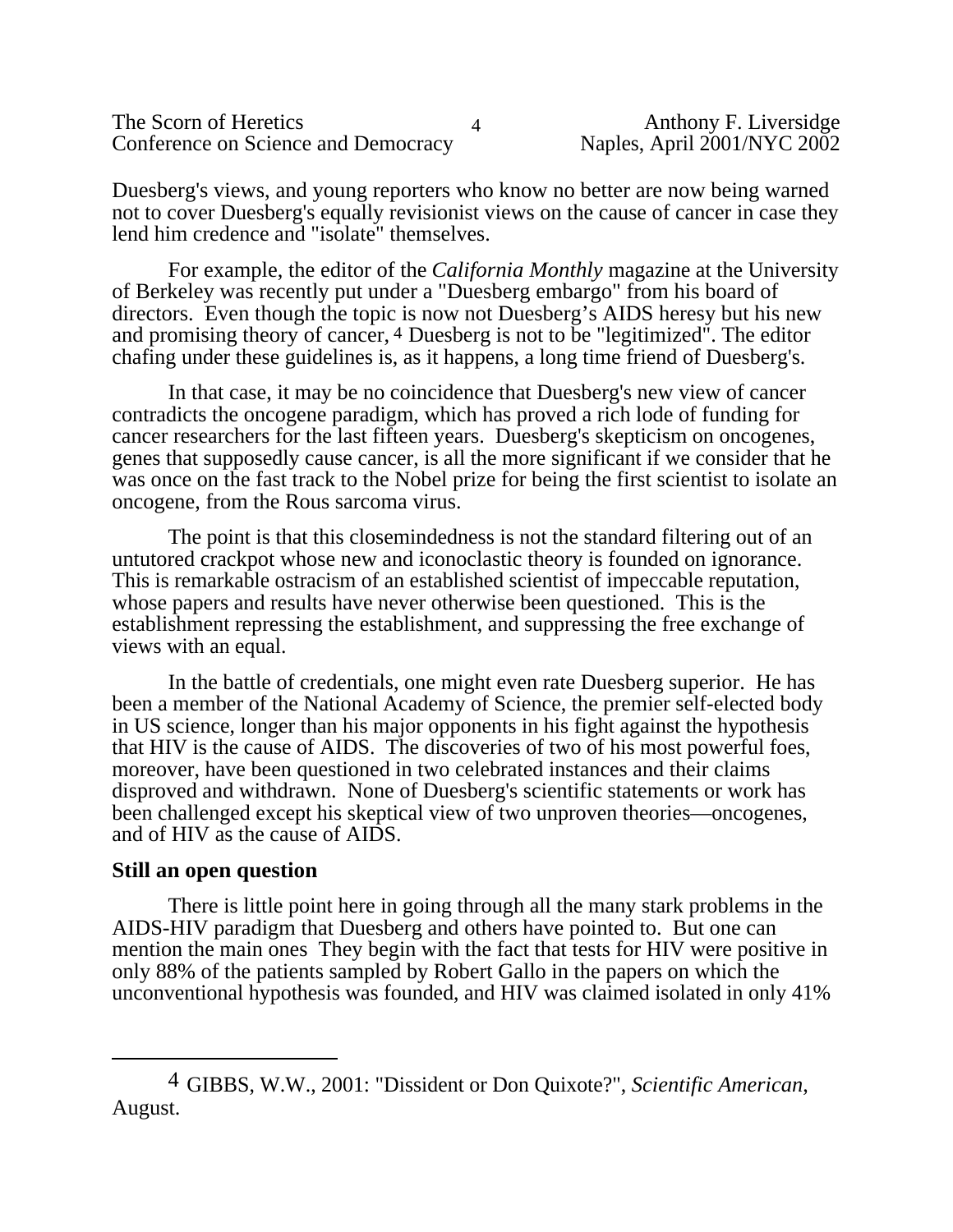| The Scorn of Heretics               |  |
|-------------------------------------|--|
| Conference on Science and Democracy |  |

(26 of 63). 5 They end with the fact that no better proof of cause has been produced in the years since. Instead, there have been years of accumulating outrages to common sense. Among them: the blood of AIDS patients contains too little HIV, it infects too few T4 cells, it replicates in vitro harmlessly in the same cells, and too many AIDS patients test negative for HIV.

The chief difficulty for dissenters now is that virtually all of the data of the field rests on the assumption that HIV *is* the cause. The presence of the virus defines AIDS. Even its name is self-serving: Human Immunodeficiency Virus. This circularity is one of the paradoxical complications that wall off the ruling paradigm from examination and protect it from public review.

A short list of the inconsistencies inherent in the paradigm is included in "The Limits of Science" on this conference's Web site, and many more can easily be found on the Internet.6 The most impressive are the different symptoms in different global regions, and the strange inability of the phenomenon to behave like an infectious disease in North America, where cases are tracked by actual testing, with the number of Americans who are positive for HIV remaining steady at one million or less throughout the sharp rise and recent fall of the epidemic. Instead, the sensationally heralded US heterosexual outbreak has never occurred, while African and Asian AIDS is reported as entirely heterosexual, actively infectious and spreading alarmingly, though confirming testing is severely limited, and the totals of all deaths in the countries concerned do not rise significantly.

Proponents have an answer for every point, critics have an answer for them, and so on, in the manner of Ptolemaic astronomy defending itself against Copernicus. This zig-zag of point-counterpoint makes for a logical hall of mirrors. Added to this, the skeptics are asked to prove a negative, namely, that HIV *cannot* be the cause of AIDS, which is notoriously difficult as a matter of logic, and especially in this instance, since many cases where HIV is not detected are still counted as AIDS cases, because it is nonetheless assumed that HIV is present. If it is accepted that it *isn't*, then the condition isn't counted as AIDS. They are also asked to provide and prove an alternative cause, which is also difficult when all the data gathering assumes that HIV is the cause.

In sum, it is not possible to drive home or refute the critique until independent research is funded. Those versed in traditional biology can, however, judge a priori how far fetched the HIV hypothesis's rationale is, and how unlikely its logical pillars, set against conventional understanding of retroviruses and disease.

<sup>5</sup> GALLO, R. 1984: *Science* (224:497-508, May 4)

<sup>6</sup> See especially<http://www.virusmyth.com> and <http://www.duesberg.com>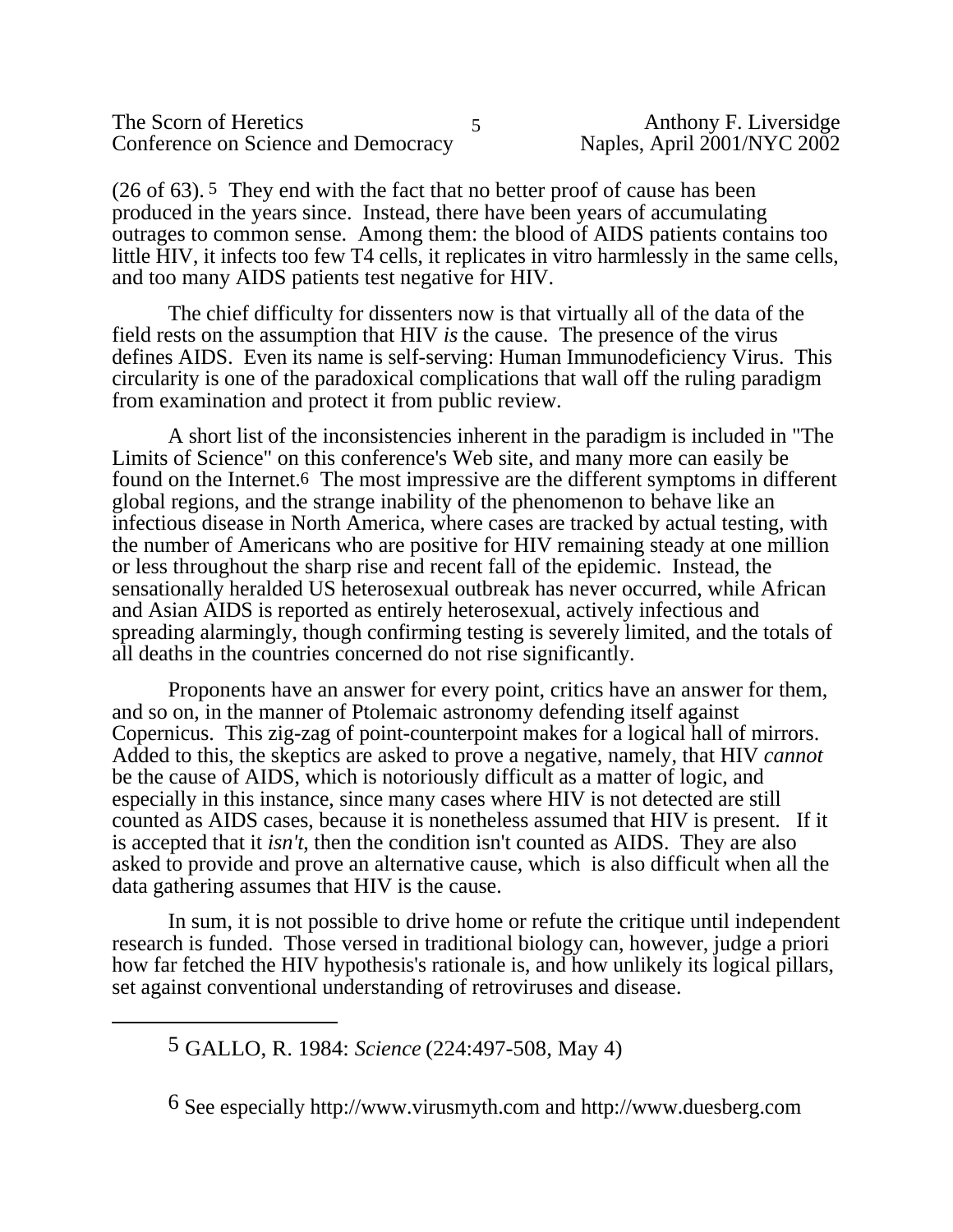| The Scorn of Heretics               | Anthony F. Liversidge       |
|-------------------------------------|-----------------------------|
| Conference on Science and Democracy | Naples, April 2001/NYC 2002 |

Suffice it to say that the AIDS-HIV hypothesis is still literally unproven, as implied by the incessant use of the otherwise needless phrase "there is overwhelming evidence that HIV causes AIDS". While anyone may choose to believe that HIV causes AIDS, after seventeen years there is not yet any objective, demonstrable proof of this. The latest medications, protease inhibitors, are trumpeted in the media as a great success, and as a clinching argument that HIV causes AIDS, though the mechanism of its depredations is still unknown. But David Rasnick, who worked with protease inhibitors for many years, will tell us that these claims are hollow.7

After seventeen years, incredibly, there is still no paper in science which anyone can reference which rises to the level of proof that Duesberg is wrong, and that HIV causes AIDS or indeed any illness of any kind.8 The truth is that the HIV theory of the cause of AIDS should not even be called a 'theory'. It should properly be known as a hypothesis rather than a theory. In science, the word 'theory' refers to an underlying principle of observed phenomena that has been tested and verified.

To repeat, this is not the case with the hypothesis that HIV causes AIDS, which remains mere speculation. Unfortunately, the assumption that it has been proven is universally used as the premise of any research, and there is virtually no data free of it. Thus, what was a supposition to be tested has become accepted as a fact, proven by a circularity. Data gathered using the assumption that HIV causes AIDS are offered as 'overwhelming' evidence of the assumption.

None of this establishes that it is wrong, of course. Whether the hypothesis is in fact wrong an outsider can judge only from a detailed study of argument and counter argument for which few people, even in science, have the motivation or time. I can say that after such research I find it impossible not to conclude that the

7 PHILLIPS A.N, SMITH G.D., 1997: "Viral load and combination therapy for human immunodeficiency virus. *The New England Journal of Medicine* 336, no. 13, pp 958-9; ALTMAN, L (2001c). U.S. warns doctors to limit use of anti-HIV drug. New York Times, Jan. 5, p A12.; Associated Press (2001). Delaying HIV drugs may be OK. New York Times, November 27; HOGG, R S, YIP, B, CHAN, K J, WOOD, E, CRAIB, K J, O'SHAUGHNESSY, M V, MONTANER, J S (2001) Rates of Disease Progression by Baseline CD4 Cell Count and Viral Load After Initiating Triple-Drug Therapy. Jama 286: (20) 2568-2577.; PHILLIPS, A N, STASZEWSKI, S, WEBER, R, KIRK, O, FRANCIOLI, P, MILLER, V, VERNAZZA, P, LUNDGREN, J D, LEDERGERBER, B (2001) HIV Viral Load Response to Antiretroviral Therapy According to the Baseline CD4 Cell Count and Viral Load. Jama 286: (20) 2560-2567.

8 MULLIS, K: 1994: "Interview", *California Monthly*, Sept. p. 20.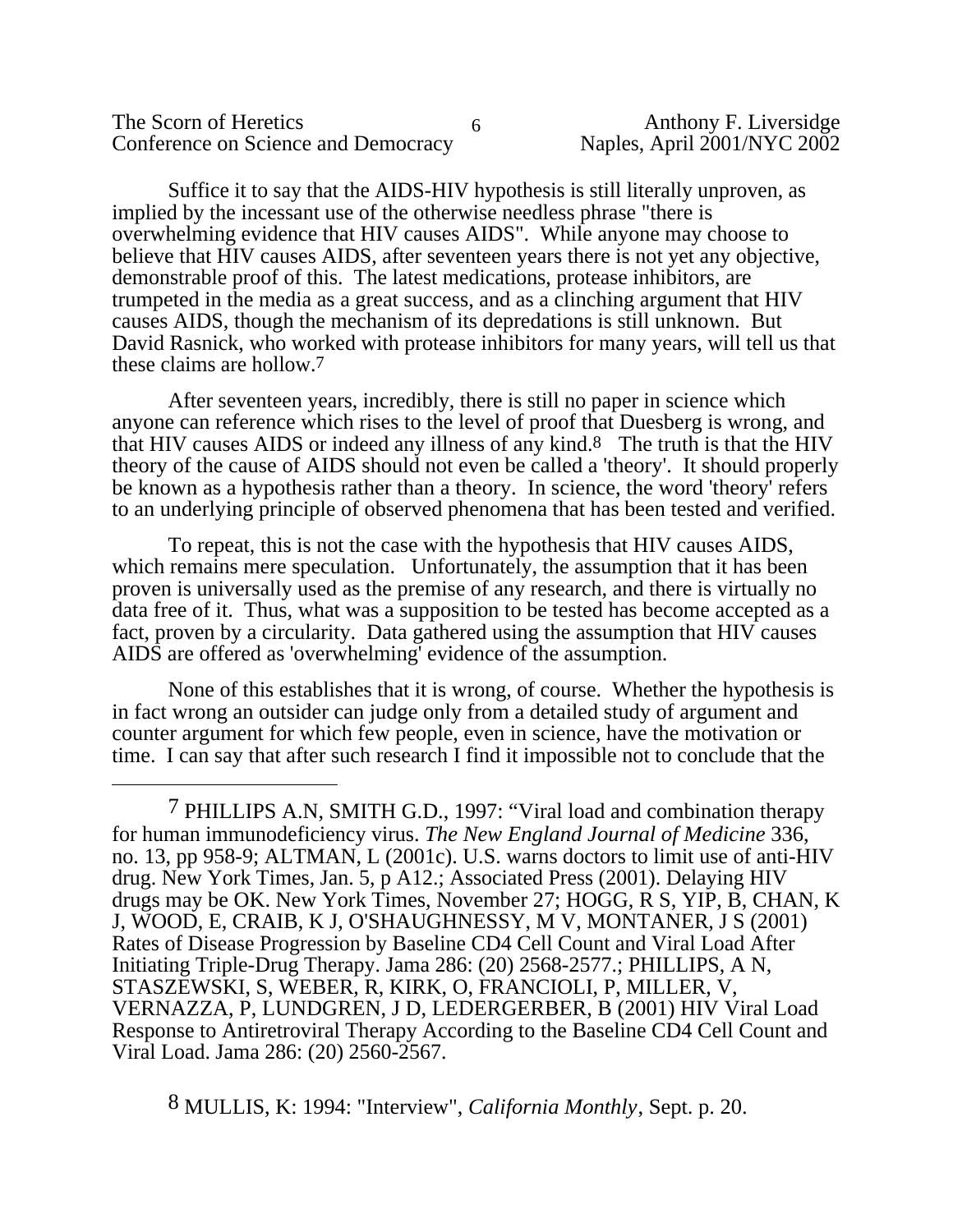| The Scorn of Heretics               |       |
|-------------------------------------|-------|
| Conference on Science and Democracy | Naple |

HIV hypothesis is a worthless assumption and a superstition embarrassing to the reputation of science. Short of this, there is, first of all, the phenomenon that resistance to review is so strong, which reminds one of a remark by James Mason as Mr. Jordan, the celestial administrator in *Heaven Can Wait:* "I have learned that the likelihood of one individual being right increases in direct proportion to the intensity of others trying to prove him wrong."9

### **The litmus of common sense**

But the most significant signal to outsiders is the endless list of challenges to common sense inherent in the seventeen year old hypothesis.

As Duesberg has pointed out again and again, to believe in AIDS, we have to believe in a infectious viral disease where the virus's rate of infection (1 in 500 sexual contacts) is outdone by the rate of human impregnation (1 in 10); a cell killing retrovirus, when otherwise retroviruses never kill cells; indeed, a virus provided to labs in immortal culture**s** of the same T cells it is said to kill off; a fatal virus that cannot easily be found in most patients, even dying ones, only antibodies to it; a disease where patients merely with antibodies can nevertheless die of the disease; a disease whose nature varies from place to place, being almost exclusively a homosexual and drug user ailment in North America and Europe, but heterosexual elsewhere; a disease that correlates with drug use in North America and Europe, yet is alleviated or prevented by a bowl full of other damaging and lethal drugs, never proved to be directly helpful; a disease whose mechanism, including an up-totwenty-year delay in onset, is as yet quite unexplained; a cell killing disease that also causes cell multiplying cancer, with no trace of the virus in the cancer; and a disease said to be a killer epidemic in Haiti and South Africa, with no significant change in overall mortality, and long endemic in sub-Saharan Africa, where a population explosion has nonetheless added 250 million people in two decades.

Let's pause for a breath before we complete the list, for that's hardly all. We also have to believe in an epidemic mapped in Africa by the World Health Organization almost entirely without the benefit of AIDS tests, which themselves are problematic; a viral epidemic uniquely without initial exponential growth or bellshaped rise and fall; a viral epidemic which has not found immunity anywhere; a killer disease where no doctor, nurse or researcher working with it has caught the disease; a disease with risk group, lifestyle, and malnutrition specific symptoms; a disease whose every symptom is shared with other diseases--in fact, a disease which would in every case be counted as those other diseases except for the supposed presence of antibodies to the "virus that causes AIDS"; a viral epidemic without a sign of a promising vaccine despite the best funded army of researchers in history; a viral disease which quickly achieves the antibodies of vaccination of its own accord;

<sup>9</sup> *Heaven Can Wait* (1978). Directed by Warren Beatty.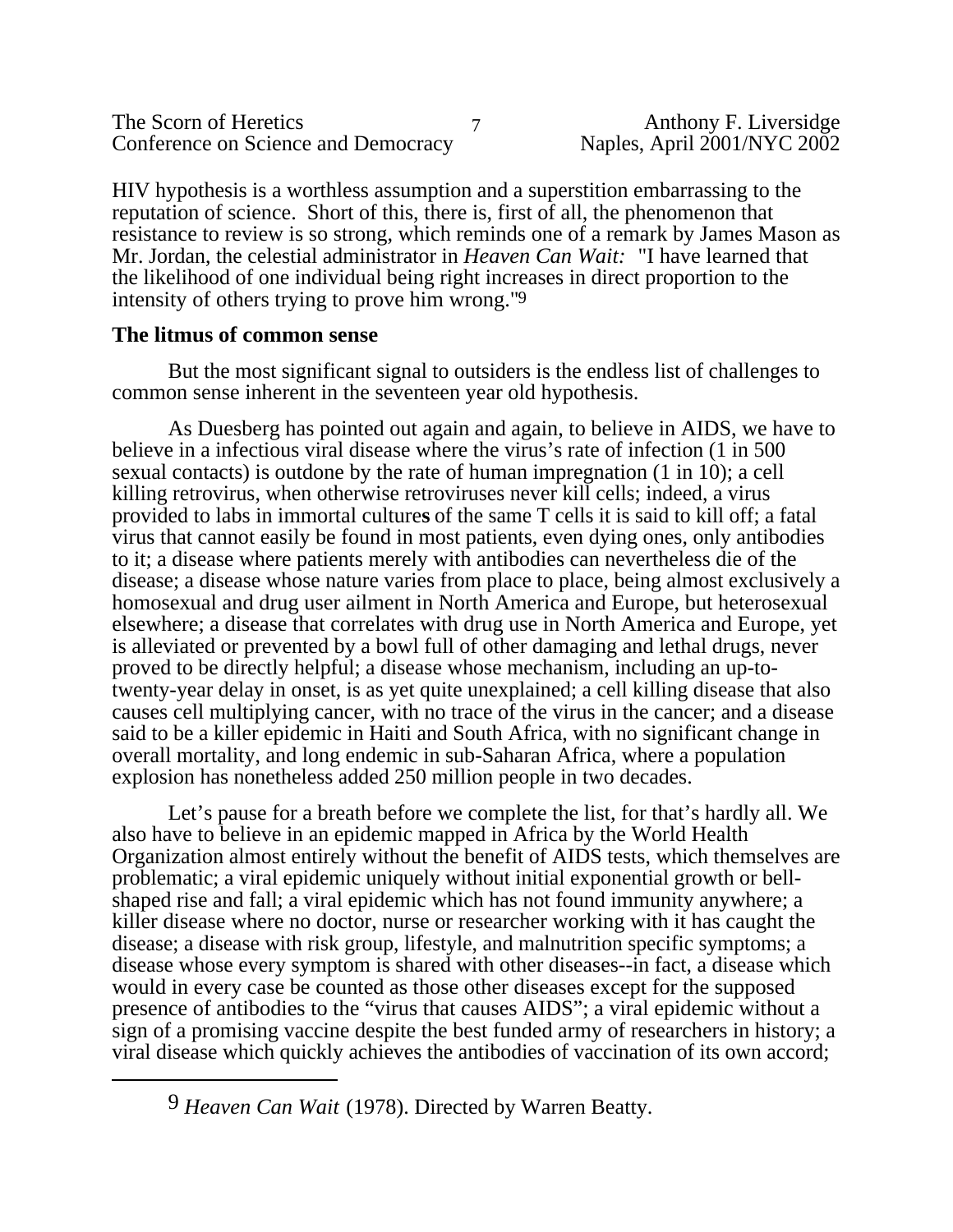The Scorn of Heretics<br>
Conference on Science and Democracy<br>
Raples, April 2001/NYC 2002 Conference on Science and Democracy

and a virus transmitted 25-50% through birth which has produced no epidemic among children.10

That list is long enough, I think you will agree, that a New Yorker such as myself might be forgiven for saying "If you can believe all that, I have a bridge I would like to sell you." Duesberg asserts that all these paradoxes are resolved if we simply accept that AIDS is a drug phenomenon, or elsewhere a picture artificially created by gathering other diseases under the AIDS umbrella, where any occurrence of disease is relabeled AIDS if HIV antibodies are reckoned to be present. I know of no good reason to disbelieve him. One good reason to believe him is that there is no AIDS disease among HIV positive patients who abstain from recreational and medicating drugs.11

Still, while it is an enormously important question whether the hypothesis is right or wrong, for the purposes of this talk it is irrelevant. My topic here is the influences on science which bias judgement, pervert its practice and handicap dissenters with prejudice, so that we all are deaf to their analysis.

Under that heading I suggest that those influences are political and psychological, that they are exemplified in the case of AIDS science, and that I have had personal experience of them at work. But such claims of political rather than professional behavior among scientists in dealing with Duesberg do not have to be credited on my testimony alone.

### **The evidence in** *Challenges*

All this and more has been documented with excruciating precision in Yale mathematics professor Serge Lang's book *Challenges*, ably reviewed by Marco Mamone Capria in his article reproduced on the Web site of this Conference.12

*Challenges* is a masterful performance. Lang has extraordinary attributes as an investigator of political behavior, and *Challenges* is a collection of clear documentations of the ways in which members of the science and academic establishment evade responsibility on a number of issues.

10 DUESBERG P., KOEHNLEIN C., RASNICK D., 2002: "The chemical bases of the various AIDS epidemics: recreational drugs, anti-viral chemotherapy and malnutrition**.** " Paper prepared at the invitation of *Naturwissenschaften.*

11 LEVY, J.A.1998:"Caution: should we be treating HIV infection early?"*Lancet* 352: (9132) 982-3.

12 LANG S., 1998: *'Challenges'* Springer-Verlag, New York. 816 pages.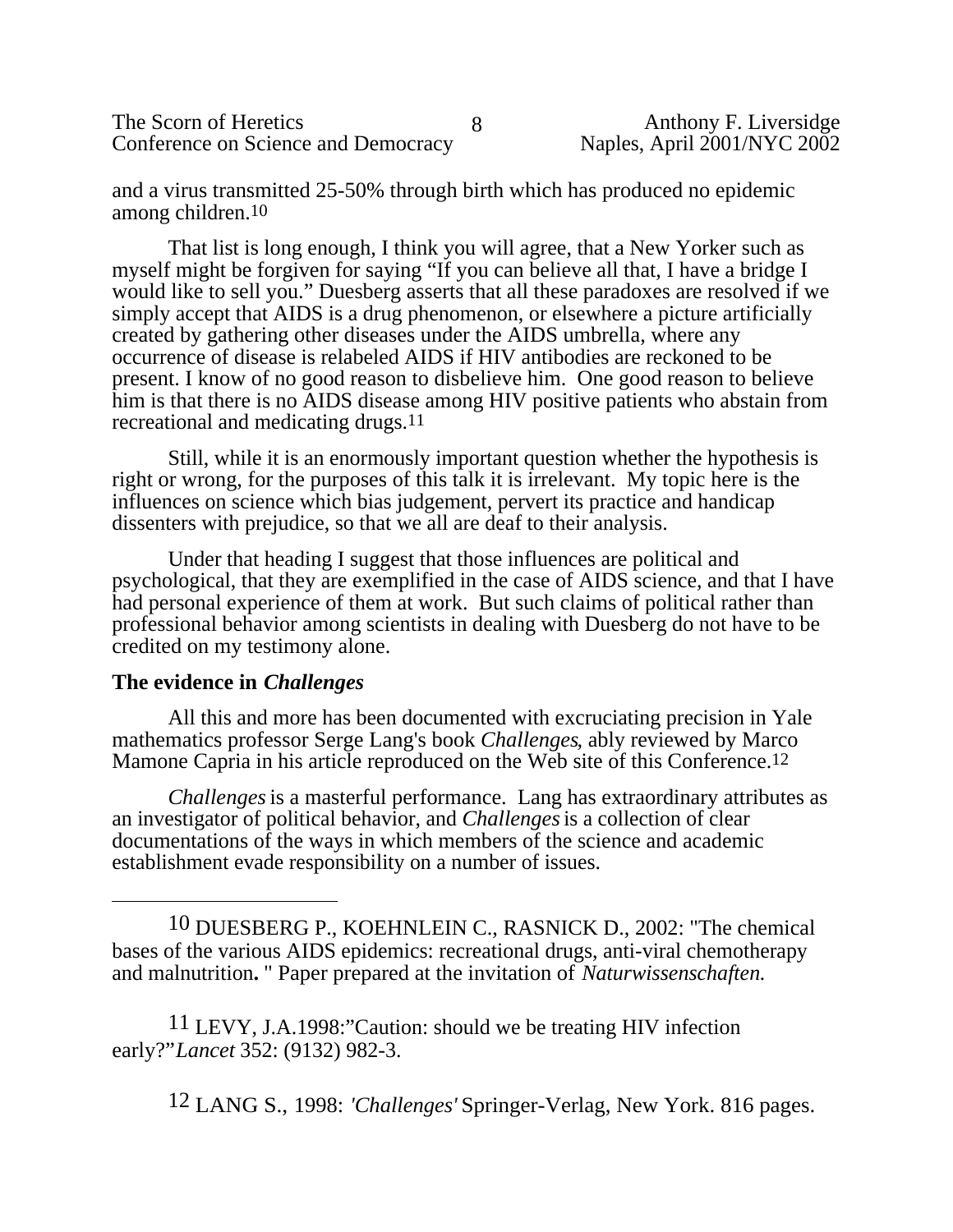| The Scorn of Heretics               |  |
|-------------------------------------|--|
| Conference on Science and Democracy |  |

Lang is a distinguished mathematician who has an infinite capacity for insisting on factual statements from people who are more inclined to give political and misleading responses to inquiry. In each case he builds a complete record of the exchange he conducts in corresponding with the various officials and luminaries he challenges. He rounds off the exchange of letters with reprints of the published articles and other material evidence of the case at issue. All this documentation enables the readers to be fully informed and judge the case for themselves, and the 'Files', as he calls them, are as factually objective as good mathematical proofs.

One of the cases in *Challenges* is that of AIDS. Here Lang's concern, as mine is today, is not the weakness of the case for HIV as cause of AIDS, although he has now concluded that "the hypothesis that HIV is a harmless virus is compatible with all the evidence that I have studied."13 His concern is that the data purveyed by the scientists and official organizations is based upon this hypothesis, is corrupted by circularity and inconsistency, and is poorly defined, misleading and self serving. When Lang drew these flaws to the attention of the CDC and other institutions, their officials behaved unresponsively, and with respect to their obligations towards the public, irresponsibly.

Anyone can read irrefutable documentation of this in his book, and Lang and his publishers must be congratulated for providing this overwhelming evidence for the evasions and fallibility of the establishment in this field.

There is other published literature where the phenomenon is clearly seen at work. You can easily access my two verbatim interviews with Robert Gallo, the scientist originally responsible for the HIV-AIDS hypothesis. 14 These revealing exchanges were published in *Spin*, a popular US magazine, and are now carried on the Web at the virusmyth.com and duesberg.com sites. These sites carry other interviews and articles which demonstrate arrogant indifference on the part of scientists entrenched on top of the AIDS hill, and examples of how the debate has been manipulated politically.

 The poor level of logic employed in these defenses of his hypothesis by Gallo, while perhaps shocking, is not the point here. What matters is the political nature of his comments and his dismissive style of discussion. The reader can see from these texts the unprofessional way in which this scientific debate has been

13 LANG, S. 1999: "The Case of HIV: We Have Been Misled", *Yale Scientific,* Spring 1999, p. 9.

14 LIVERSIDGE A., 1988: "Words from the Front: Interview with Robert Gallo", SPIN, February 1988; "Words from the Front:Interview with Robert Gallo", SPIN, March 1989. See <http://www.virusmyth.net/aids/index/aliversidge.htm>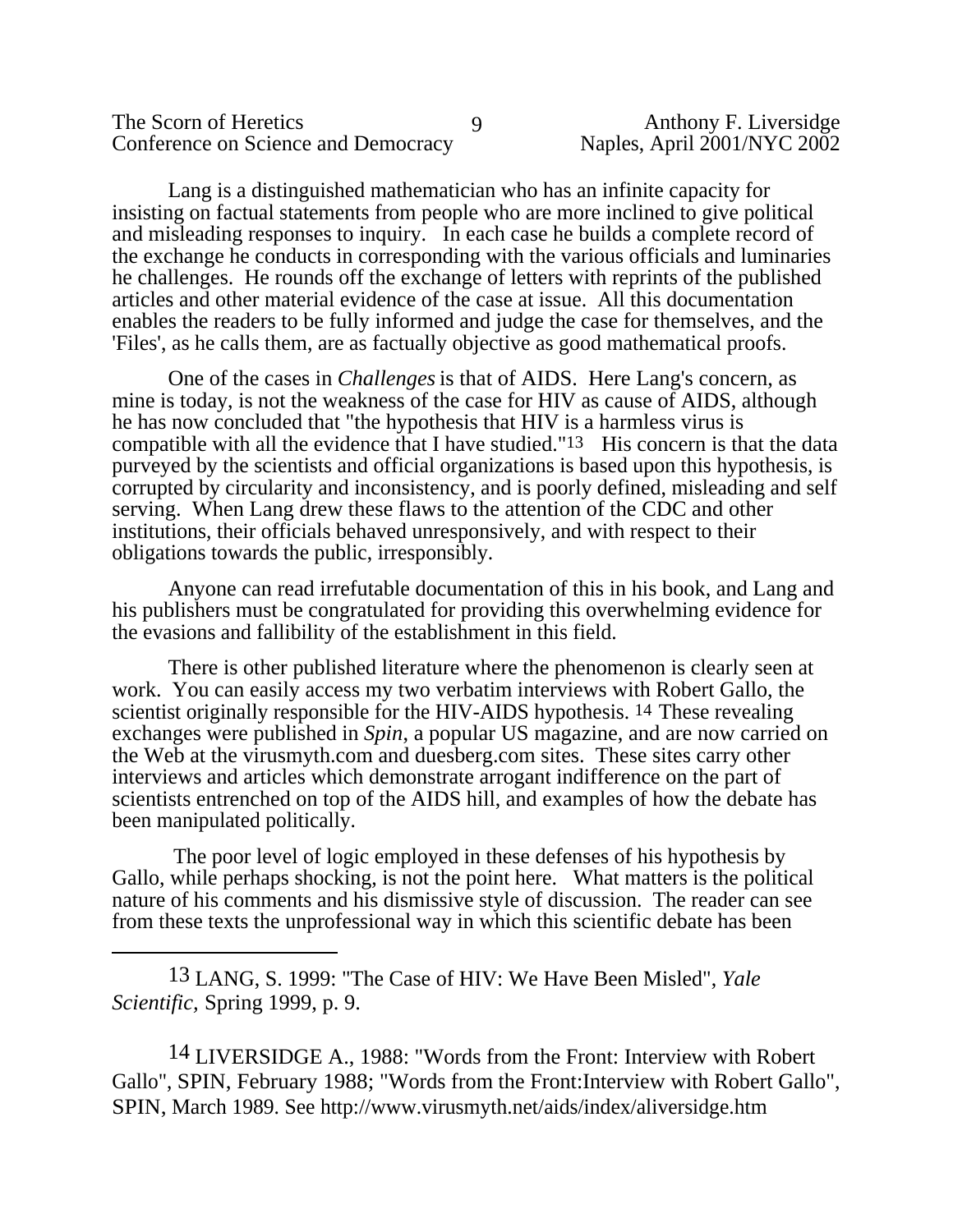The Scorn of Heretics 10<br>
Conference on Science and Democracy Maples, April 2001/NYC 2002 Conference on Science and Democracy

conducted from its beginning.

This lesson that scientists may serve interests and impulses other than the logic and measures of science is nothing new to social cynics or historians of science, of course. Unreasonable resistance to new ideas from the leaders in medicine and science has been a notorious phenomenon for centuries. Max Planck put it succinctly: "Science advances funeral by funeral." As I reported in "Heresy: Three Modern Galileos", science still frequently imitates the Roman Catholic Church at the time of Galileo. What should be intellectual debate becomes a bitter power struggle.

Violent reaction was less camouflaged in the early days. One famous case is William Harvey, who decided correctly in 1628 that blood circulated. The accepted teaching was that the blood began in the liver and, after nourishing the body, simply disappeared in the tissues. Detractors invented opposing evidence, his apartment was ransacked and his notes and manuscripts stolen, and he was harassed by the College of Physicians. Harvey took to walking around with a dagger.

Another example came in 1721, when minister Cotton Mather's house in Boston was firebombed because he supported smallpox inoculation. Mather had learned from a slave that Africans had used it successfully, and tried it on his own son. This, his opponents objected, indicated "distrust of God's overruling care".

Obviously violent prejudice against innovation is deplorable in medicine or science, which are supposedly objective professional fields. The point, however, is that it is still with us. Nowadays the violence is more psychic than physical. No one has to trash Duesberg's lab. He is ostracized and his lab is simply starved of funds.

### **The mystery of blind acceptance**

The real surprise today is not even the resistance of leaders in science to threatening new ideas. The interesting puzzle is: what motivates those among the rank and file, and the intelligent public, to choose blindly to accept authority in AIDS despite the many warning signs—the evidence of prejudice, the now extensive public literature questioning the hypothesis, and the obvious inconsistencies in almost every news story in AIDS as presented by authority?

To any skeptical mind the unquestioning acceptance of the conventional wisdom by intelligent people among the general public, in the health sciences, in medicine, and in the ranks of science reporters and writers seems unreasonably naive. Even more credulous is the behavior of AIDS patients themselves. In most fields, physicians are no longer treated as gods, and patients often arrive with handfuls of their own research from the Web. Yet so many AIDS patients bow to the prescriptions of their doctors and resolutely refuse to read the literature which suggests they might be saved by taking another route.

For example, tennis professional Arthur Ashe read about Duesberg and his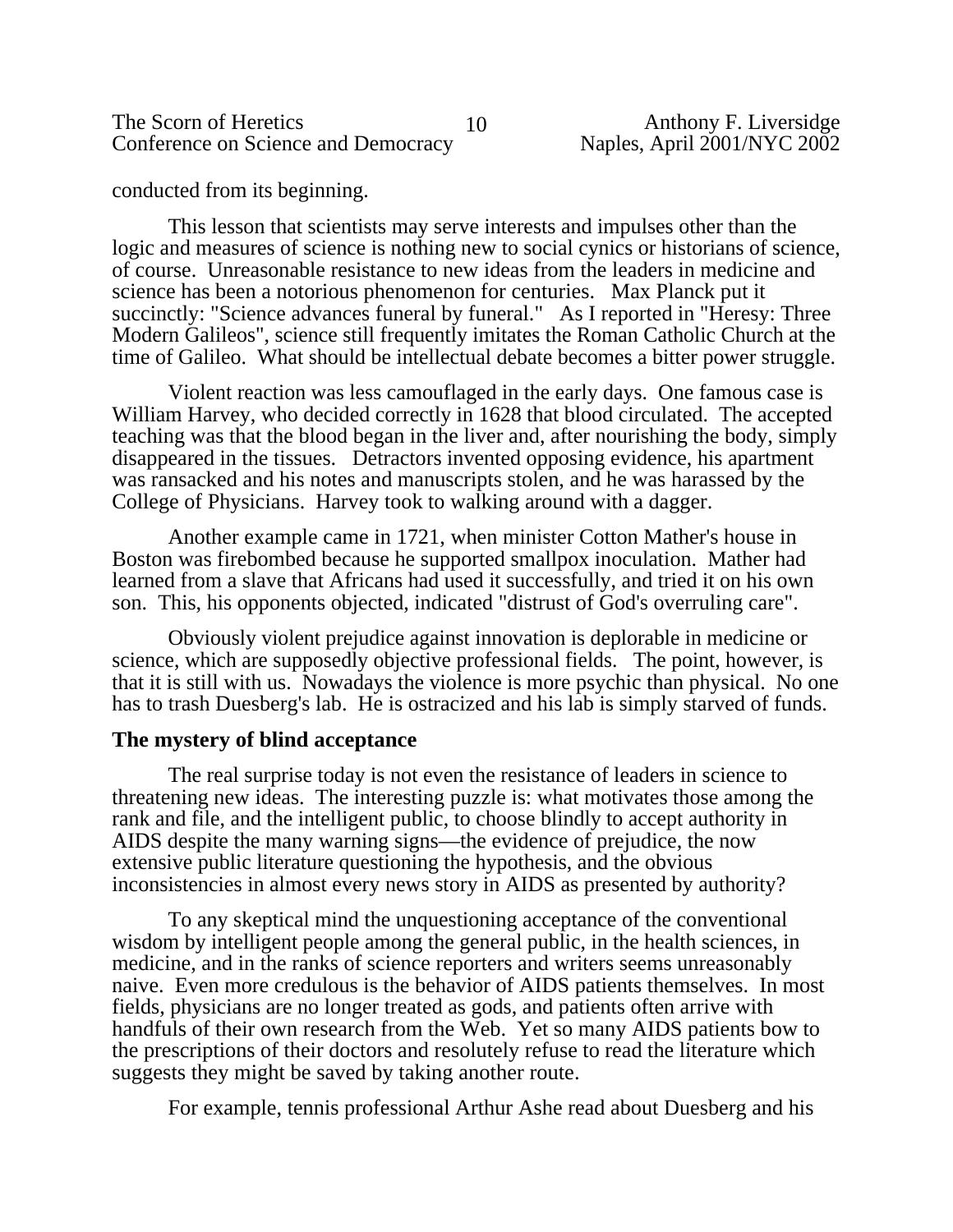| The Scorn of Heretics               |  |
|-------------------------------------|--|
| Conference on Science and Democracy |  |

views, but consciously put them aside as too late for him even as he acknowledged they were persuasive.15 A writer for *Vanity Fair,* a national magazine in the US, had the same response when I alerted him to the full situation a few months before his death. "I have no alternative now but to rely on my doctors," he said.

 Such emotional dependence is understandable when patients believe themselves in danger of dying. But given the media exposure of the fallibility of the medical profession in recent years, and the new availability of medical information to laymen on the Web, it is surprising that it continues. In recent years meta-analysis and other research has checked beliefs against evidence and exposed much conventional medical wisdom as myth. Contrary to the previous belief of most doctors, the placebo effect does not exist, mammogram screenings do not save lives, the heart can repair itself and bed rest is not the right treatment for lower back pain (light exercise and getting back on your feet are now prescribed).16 Meanwhile, gross individual fallibility has been found even among surgeons. At least 150 times since 1996 in the US, surgeons in hospitals have operated on the wrong arm, leg, eye, kidney or other body part, or even on the wrong patient.17

Both in AIDS science and medicine, however, there is this almost universal reflex rejection of even the possibility that we are on the wrong track. Yet many of the statements of AIDS theory conflict with conventional science, not to mention plain common sense, the chief heretic is a member of the establishment of otherwise unchallenged credentials, and statistical predictions of cases based upon this hypothesis continue to fail completely.

The urgent question for science is: what is it that can cause an expert establishment reviewer to be irrationally disdained, and can the system be reformed to remove this flaw? Given that Serge Lang, myself and other reporters have well documented the fact that a majority of professional scientists in AIDS do actively resist or scorn the reasoned review of a scientific idea, rather than fairly debate it, what are the possible reasons that lie behind this behavior?

Having spent a decade and a half watching the course of events in AIDS, I

15 BHATTACHARRYA, T. 2000: "The HIV Hoax", *The Pioneer,* New Delhi, July 16.

16 HITT, J., 2001: "Evidence Based Medicine", *New York Times Magazine*, Dec 9, p 69.

17 ALTMAN, L. K. 2001: "The Wrong Foot, and Other Tales of Surgical Error", *New York Times,* Science Section, Dec 11, p.1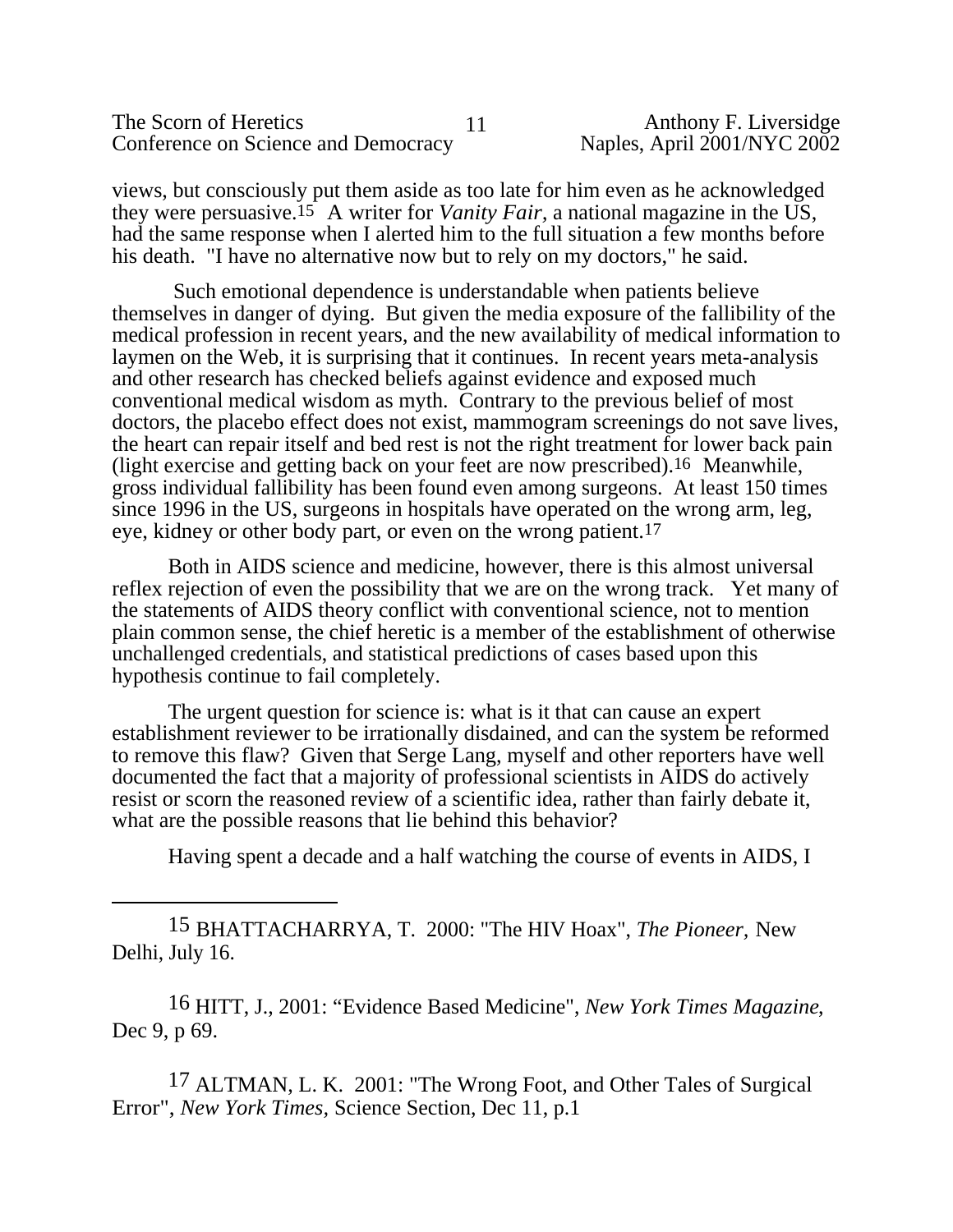would say there are dozens of interrelated influences, motivations, and mechanisms, some rational but many irrational. Some are obvious to the worldly, some more unexpected. Those that are not flaws of the system are elements of the political and psychological atmosphere of present day science and society, and human failings that are always with us—but against which science should be on guard. The most visible are various forms of self-interest in the arena of power. But ultimately, I believe, the most overlooked are various aspects of one of the oldest traits of humanity, the religious impulse.

All of them are important because they are reasons why we may flout common sense, and credit the possibility that a virtually universal belief in science, one of extreme consequence, may be highly questionable, yet reign undisturbed.

# **The politics of disdain**

First, there are the obvious political mechanisms, motivations and pressures. As Jacob Bronowski has proclaimed, "No science is immune to the infection of politics and the corruption of power." Paradigms are defended by political arguments, as well as or in place of reason and evidence.

In AIDS, for example, the dissenters have long been accused of endangering the public welfare by encouraging sex without condoms, since they are undermining the acceptance of HIV as the cause. The fact that this argument makes no scientific sense at all hasn't prevented it from being used effectively for years. As Lang has written, "sometimes when I have given a talk on HIV, questioning the orthodoxy, members of the biomedical establishment have not come to my talk and have refused to answer scientific questions, giving to colleagues the reason that what I do is 'dangerous'."18

Even more political and irrational was the one page advertisement in the *New York Times* published to counter dissent in AIDS, signed by a list of mainstream scientists and health officials. This declaration of faith in the ruling hypothesis was graced with the headline: "HIV Causes AIDS: To Argue Otherwise Costs Lives." The claim was another blatant paralogism, of course. If the dissenters are right, "arguing otherwise" will save lives.

Defenders who use political arguments to sustain a ruling paradigm are selfevidently unscientific, and it is always disappointing to see that philosophers of science such as Thomas Kuhn accept this as an inevitable flaw in the practice of science. According to Kuhn a scientific paradigm is never overturned by logic and

<sup>18</sup> LANG, S. 1999: "The Case of HIV: We Have Been Misled", *Yale Scientific* Spring, p. 19.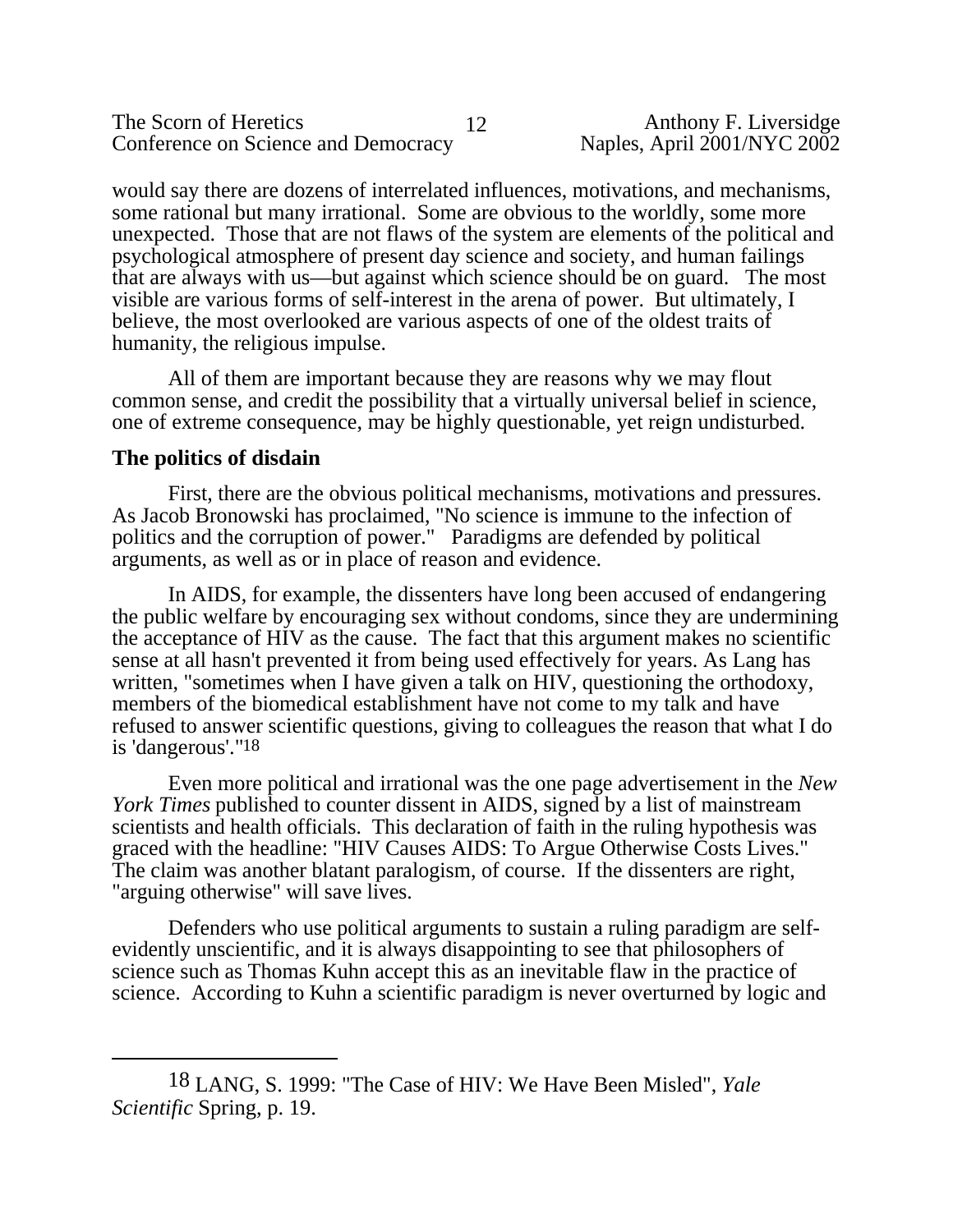| The Scorn of Heretics               | Anthony F. Liversidge       |
|-------------------------------------|-----------------------------|
| Conference on Science and Democracy | Naples, April 2001/NYC 2002 |

evidence alone, but the revolution is achieved only after a political struggle.19

Given that politics *is* brought to bear, though, related factors are relevant in explaining how review can be successfully buried. Dissenters may be ineffective public leaders, for example. History shows that the acceptance or rejection of ideas in science or medicine often hinges on the personalities of the researchers involved.20

A dissenter may not be interested in fighting the political battle. One has only to think of Barbara McClintock and her "jumping genes" in maize, a discovery that was initially resisted, especially because she was a woman. A determinedly independent researcher, McClintock did not devote much energy to politics and her visionary achievement was ignored for decades. Only after 35 years, at the age of 81, was she awarded the Nobel.

Research scientists are not always suited to political roles, after all, though their ability to raise funds for research is important in their work today. They may be poor at persuading their peers or the public that their ideas deserve consideration. For example, Peter Duesberg is a fine logician and a leading researcher, a fully paid up member of the establishment, and a socially adept personality. But I believe he was at first handicapped as a dissenter in AIDS by his quicksilver wit, often exercised at the mild expense of his slower opponents. Given their endless obstruction, his alleviating humor was understandable. But a uniformly sober stance might have been more influential for a dissenter in a life and death matter in which vast career and financial interests were involved.

On the other side disparagement and scorn for the heretic may be liberally applied by defenders. In the AIDS debate, the leaders of the field, the major media and other supporters of the status quo have generally preferred not to answer the arguments raised, but to ignore them or detract from and vilify the dissenter. Duesberg is routinely painted as a tiresome maverick in media reports that prejudice the public against him and demean his status as a respected, qualified reviewer.

#### **Conformist pressures**

Along with this there are institutional pressures to conform in the political arena. One is the ethos of collegiality among established practitioners. Members of an establishment tend to close ranks when under attack. Senior people avoid

19 KUHN, Thomas, 1962. *The Structure of Scientific Revolution* (University of Chicago)

20 HELLMAN, H.,1998, *Great Feuds in Science: Ten of the Liveliest Disputes Ever* (John Wiley) and 2001, *Great Feuds in Medicine* (John Wiley).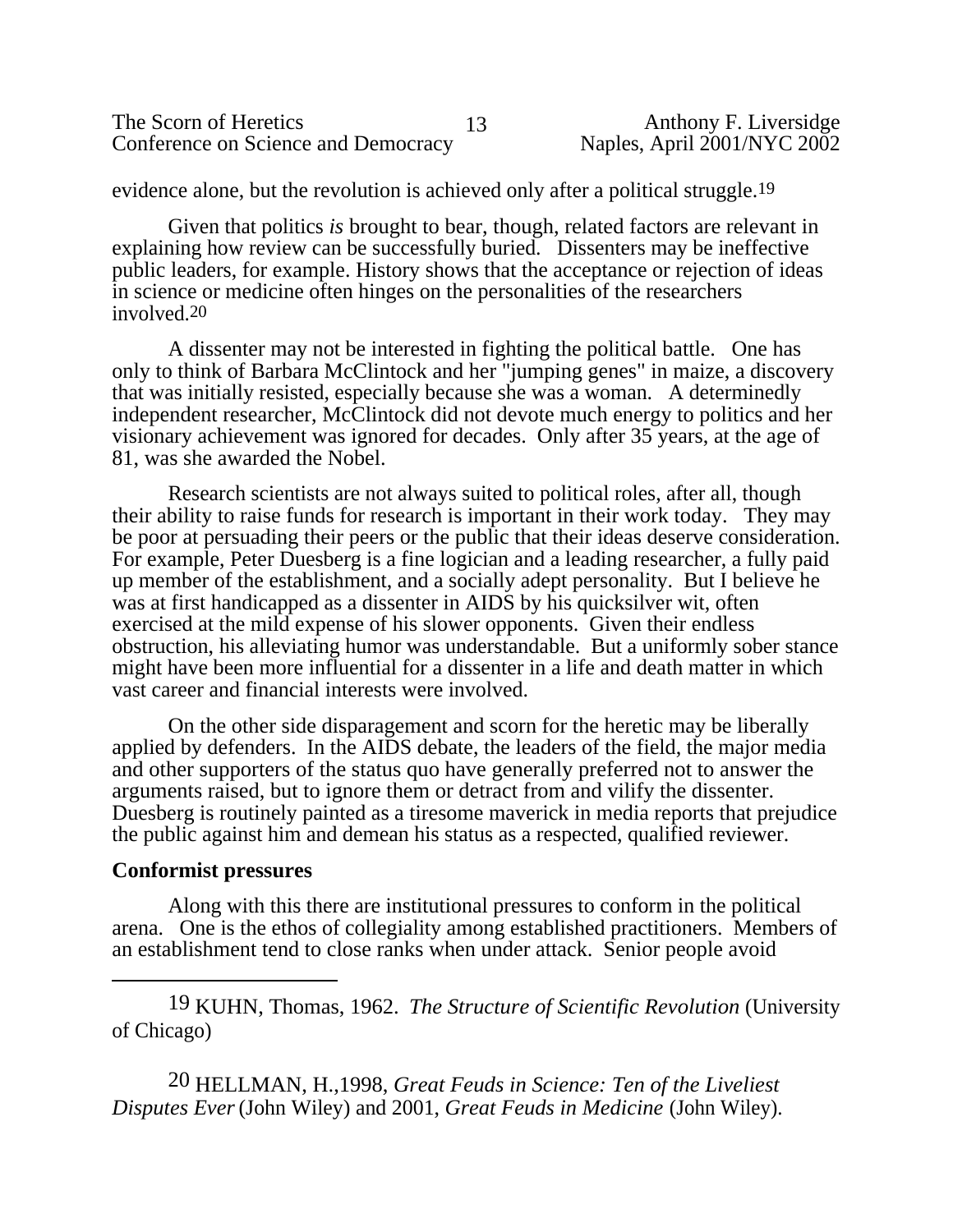| The Scorn of Heretics               |     |
|-------------------------------------|-----|
| Conference on Science and Democracy | Nap |

fighting their peers, even when scientific truth is at stake. The participants recognize that dissent should be muted for the common good. For example, Yale's Provost in a 1987 letter implored Serge Lang not to " turn upon our own" but to give "an extra ounce of trust and forgiveness" in exposing serious flaws in the thinking of a prominent Yale political scientist.21

 A factor in the US may be a general pressure to conform in this once revolutionary democratic society, a pressure long ago characterized as a new 'tyranny' by Alexis de Toqueville in *Democracy in America*:

"I know no country in which, speaking generally, there is less independence of mind and true freedom of discussion than in America....

"In America the majority has enclosed thought within a formidable fence. A writer is free inside that area, but woe to the man who goes beyond it. Not that he stands in fear of an *auto-da-fe*, but he must face all kinds of unpleasantness and everyday persecution. A career in politics is closed to him, for he has offended the only power who holds the keys. He is denied everything, including renown. Before he goes into print, he believes he has supporters; but he feels he has them no more once he stands revealed to all, for those who condemn him express their views loudly, while those who think as he does, but without his courage, retreat into silence as if ashamed of having told the truth.

"Formerly tyranny used the clumsy weapons of chains and hanging; nowadays even despotism, though it seemed to have nothing more to learn, has been perfected by civilization."22

Though Duesberg has not yet given up, this fairly describes the road he has travelled.

The power of the media in modern society helps impose this kind of conformity, many agree. Noam Chomsky, professor of linguistics at the Massachusetts Institute of Technology, has pointed out that the corporate lockstep mentality that imbues the media has resulted in an epidemic of mainstream thinking

21 LANG, S. 1998: *Challenges* (Springer-Verlag), p 38.

22 De TOQUEVILLE, A. 1850: *Democracy in America* (tr. George Lawrence, ed. J.P. Mayer, Doubleday-Anchor, 1969).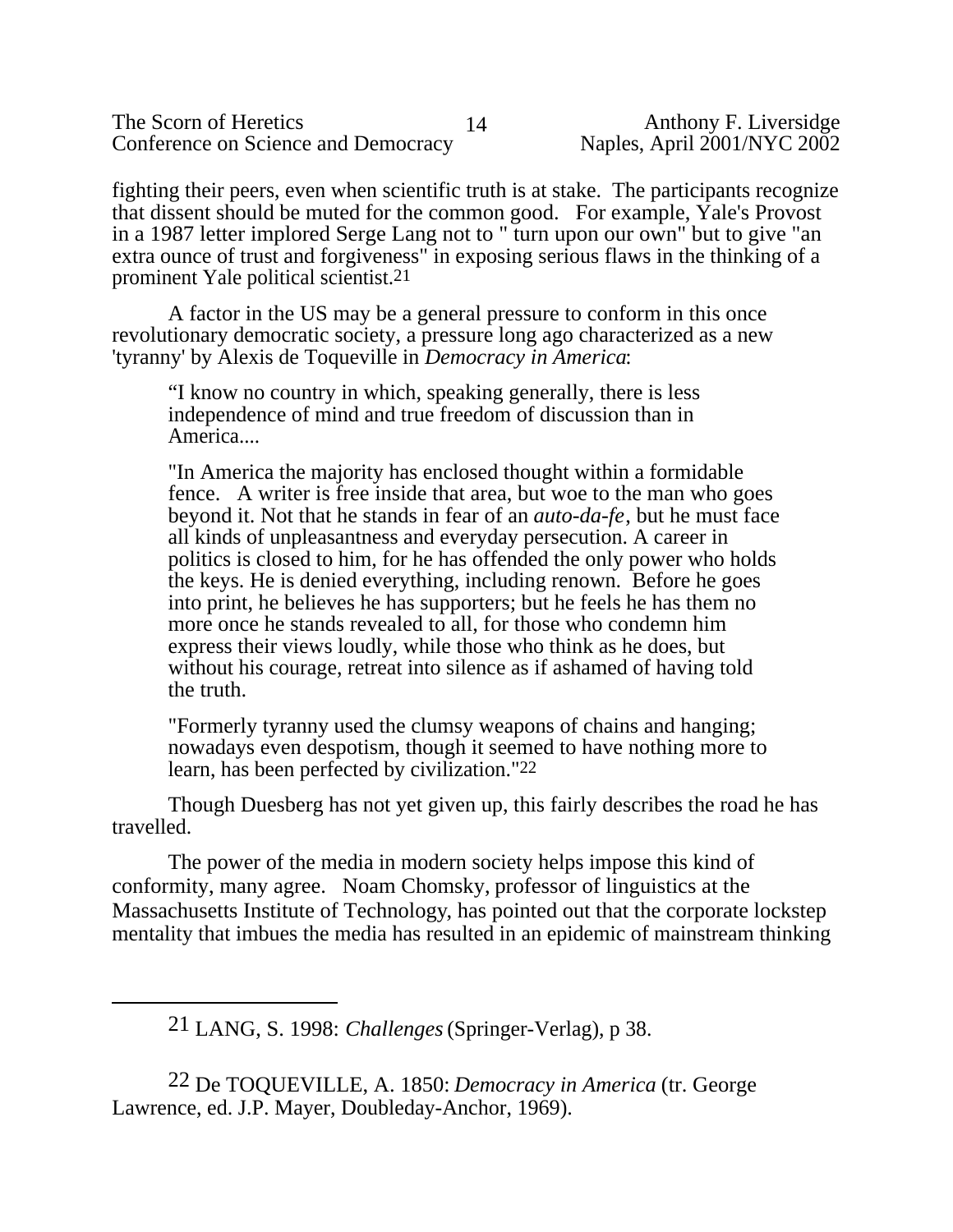in the US. <sup>23</sup>

Anyone marching out of step is subject to the pressure of conformity in any human group, a herd instinct which no doubt reflects the survival value of group cohesion. After all, it is adaptive for primitive social animals to coordinate their behavior, whether fleeing threats or hunting. Apparently this applies to ideas as well as actions, and, like laughter, the mimicry tends to be contagious. In science as elsewhere, the crowd is going to resist new ideas which disturb the shared status quo. With this ingrained aspect of human nature to cling to the prevailing wisdom, the more widely a notion is received, the harder it will be to dislodge.

But this kind of bonding emotion is exactly what the principles of professional science are supposed to guard against. The outcome of a properly controlled scientific experiment is wholly independent of the wishes and fears of both the subjects and the experimenters. The thinking of any good scientist should be immune to the opinion of the crowd.

All that should go without saying, yet it is being ignored in AIDS. Instead, conformity acts as a wall against review, and is enhanced by institutional endorsements, prizes and awards, ostracism of the heretic, and overvaluation of public consensus.

The current paradigm in AIDS has enjoyed unprecedented endorsement from all major institutions in science, government and health around the world, including the US federal government, the National Institutes of Health, the *New York Times,* the National Science Foundation, the United Nations and national governments around the world. The now almost automatic support of overseas governments is possibly related to the prospect of expanded aid from the US and the UN if they adopt the HIV-AIDS model. In July 2000, for example, the US announced a plan to offer \$1 billion annually to sub-Saharan nations to buy American AIDS drugs and medical services. 24

The outcome is a situation where the unproven claim of one individual scientist, Robert Gallo, certified by the federal government before publication, confirmation or review, has been adopted by colleagues in the field without final proof and despite contradicting review, and certified by national and international institutions around the world.

23 CHOMSKY, N. & HERMAN, E.S. 1988: *Manufacturing Consent: The Political Economy of the Mass Media*, (Pantheon)

24 KAHN, J., 2000: "U.S. Offers Africa \$1 Billion a Year For Fighting AIDS", *New York Times,* July 19, p.1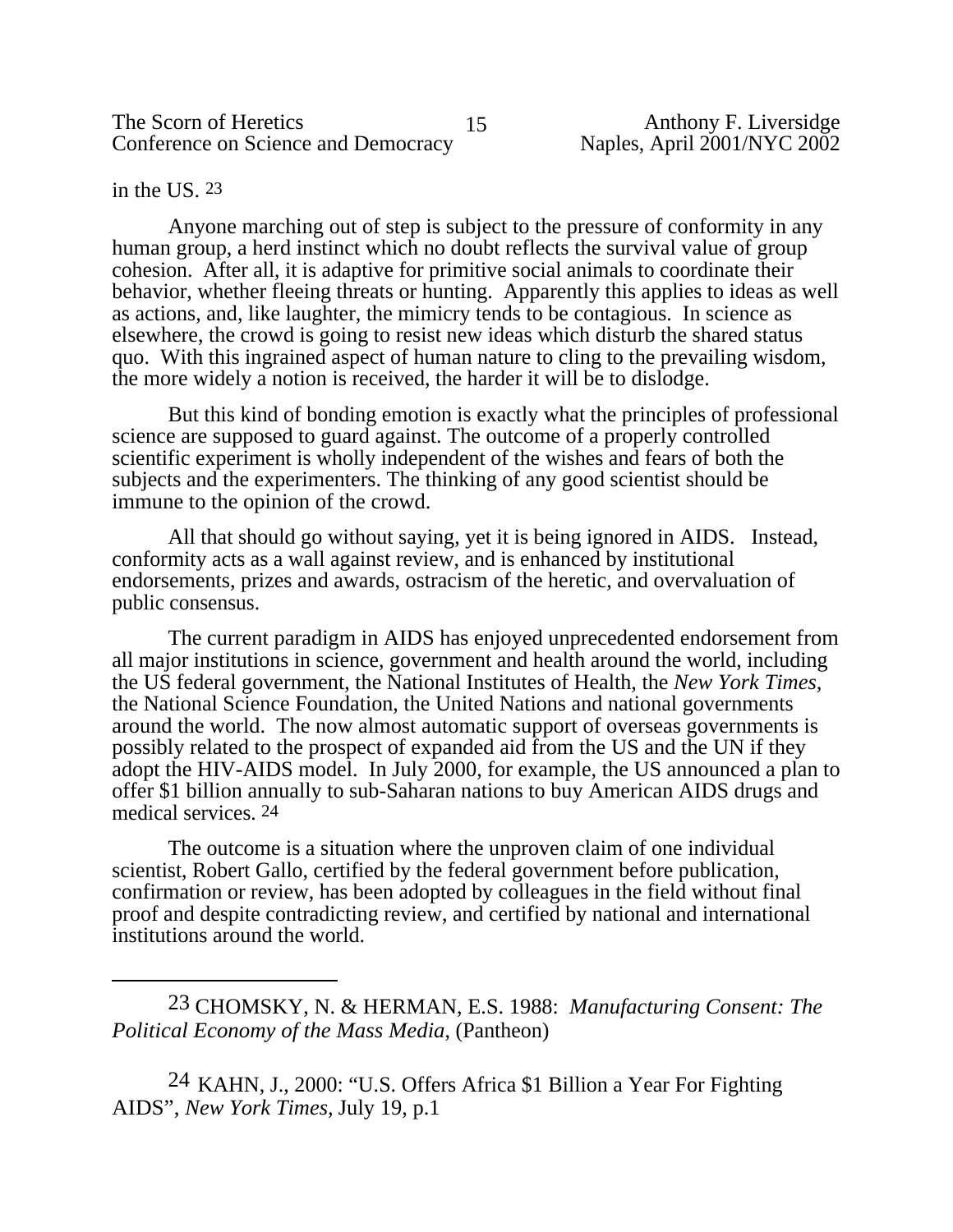| The Scorn of Heretics               |  |
|-------------------------------------|--|
| Conference on Science and Democracy |  |

# **Self-reinforcing belief**

Thus the conformity reinforces itself. Set against this universal institutional endorsement, any challenge to orthodoxy appears ridiculous to the general public. There is a California society, for example, which holds that Alice in Wonderland was not written by Lewis Carroll, but by Queen Victoria. In a context of universal endorsement, the challenge to the AIDS paradigm appears just as outlandish.

The single, rather unexpected exception to this unanimity among governments is South Africa, whose president Thabo Mbeki is a thinker who went to the Web to examine the debate for himself. He concluded that Duesberg had a point, and convened a review panel on the topic before the AIDS conference in 2000 in Durban. 25

His own officials were embarrassed by his skepticism, however, as concerted detraction was brought to bear from every quarter. The *New York Times* questioned his sanity, and Nature printed the "Durban Declaration", a statement signed by "over 5000 scientists including Nobel prizewinners reaffirming their faith in the HIV paradigm."26 The schoolboy fallacy here, of course, was the misapprehension that science is a democracy and that its truths are decided by vote. Some readers must have also wondered why, if the paradigm was so solidly based, it needed a group declaration of faith in its virtue.

Unfortunately, the idea that a universal belief must be true is as appealing to some scientists, it seems, as it is to the general public. One reason may be the deluge of scientific data, and the impossibility of keeping up in one's professional reading, given the endless array of journals in every field. Another reason is that unusual ideas are usually wrong, in science as in society. Statistically, a maverick is likely to be a misguided crank, so it saves a lot of time for practitioners in a field to disregard unconventional views.

Certainly a widely accepted idea is a priori difficult to dislodge. Right or wrong, ideas can be tyrants, as John Maynard Keynes remarked:

"The ideas of economists and political philosophers both when they are right and when they are wrong, are more powerful than is commonly understood. Indeed, the world is ruled by little else. Practical men, who believe themselves to be quite exempt from any intellectual influences, are usually the slaves of some defunct economist. Madmen in authority,

25 The panel released an interim report in April 2001 recommending 10 experiments and studies to double check the AIDS hypothesis.

26 2000: Commentary, "The Durban Declaration", *Nature* vol. 406, p15-16.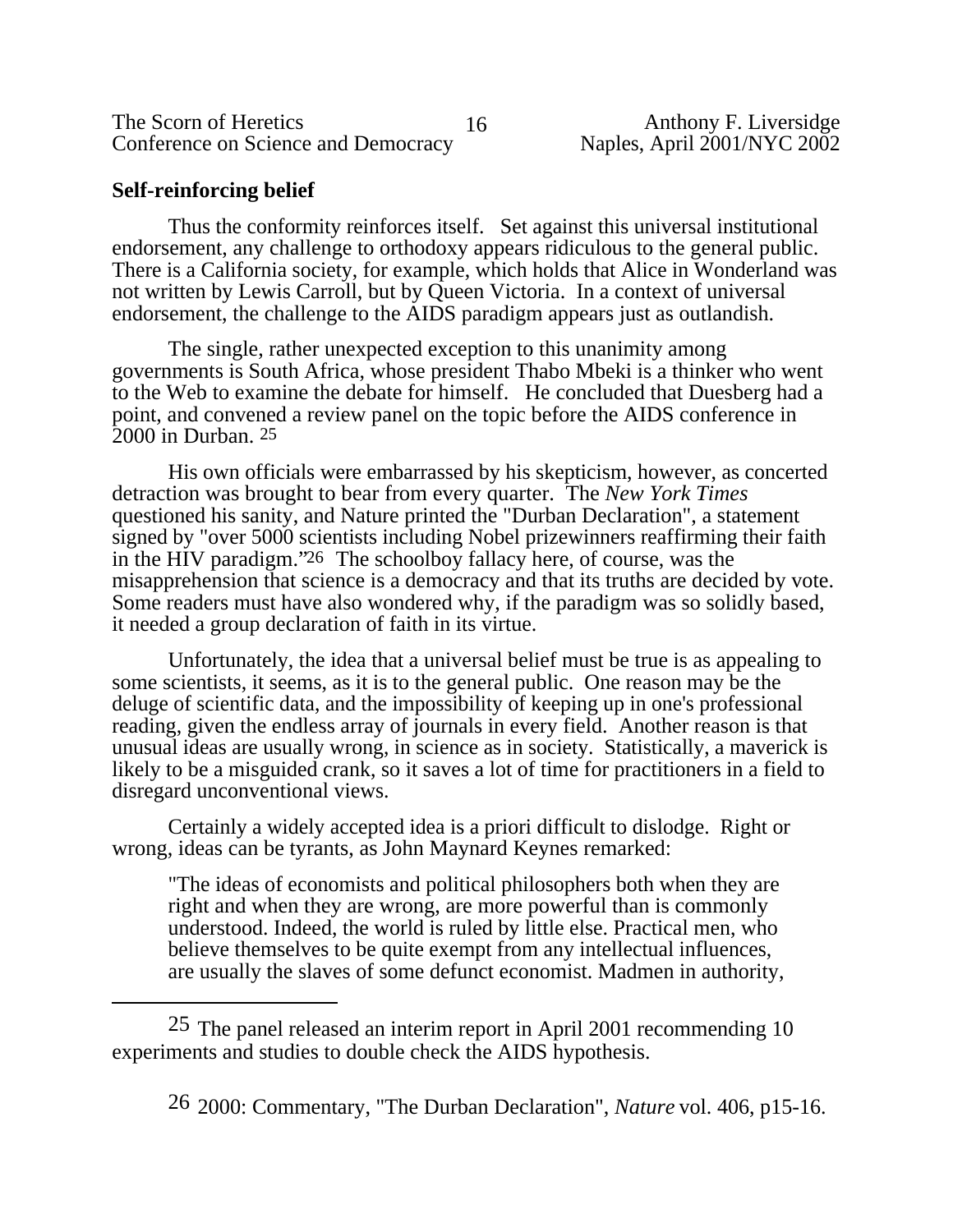The Scorn of Heretics<br>
Conference on Science and Democracy<br>
17 Anthony F. Liversidge<br>
Naples, April 2001/NYC 2002 Conference on Science and Democracy

who hear voices in the air, are distilling their frenzy from some academic scribbler of a few years back. I am sure that the power of vested interest is vastly exaggerated compared with the gradual encroachment of ideas."27

 What is the chief mechanism of this gathering entrenchment? On the sociological level it must surely come down to some form of multiplying utility. Since we share a group susceptibility to the conventional wisdom, it infects us like an intellectual virus, a meme. To replace it, a new meme must have social advantages of some kind, above and beyond logic.

Perhaps these social advantages, which must be one big root of conformity in science, add up to the so-called 'network utility' of an idea. I refer to a phenomenon noticed in the realm of computer marketing: in any social network, the more established an assumption becomes, the more useful it becomes for an individual to hold it.

Network utility is seen most visibly in the spread of commercial software and other products used with networks. The network utility of an operating system for desktop computers increases with the number of people that adopt it. When only 10 per cent of computer users use the Windows operating system, its attraction for newcomers is limited. As the number of users expands, however, its value to individual users grows. Exchange of advice, assistance, instruction, and files is facilitated by a shared language. By the time 80 per cent use Windows, it becomes overwhelmingly attractive for newcomers, since it is common to so many users.

The network utility of an accepted idea in science presumably increases in the same way. The more people believe in an idea, the more entrenched and useful it becomes, economically and politically. Like computer software, ideas - the software of the intellect - become more useful and valuable the more people share them. Good or bad, a received notion acquires massive social utility. As Mark Twain noted, "scientists have odious manners, except when you prop up their theory; then you can borrow money off them."

The network utility of the ideas of a dissenter is, on the other hand, almost negligible, at least until he or she acquires a substantial following. Like the attractive Apple operating system which now barely survives in a sea of Windows machines, the ideas of a dissenter tend to stay confined to those who already understand their quality. Proseltyzing is an uphill battle.

<sup>27</sup> KEYNES, J.M., 1936: *The General Theory of Employment, Interest and Money* (New York, Harcourt Brace and World, 1964), p. 383.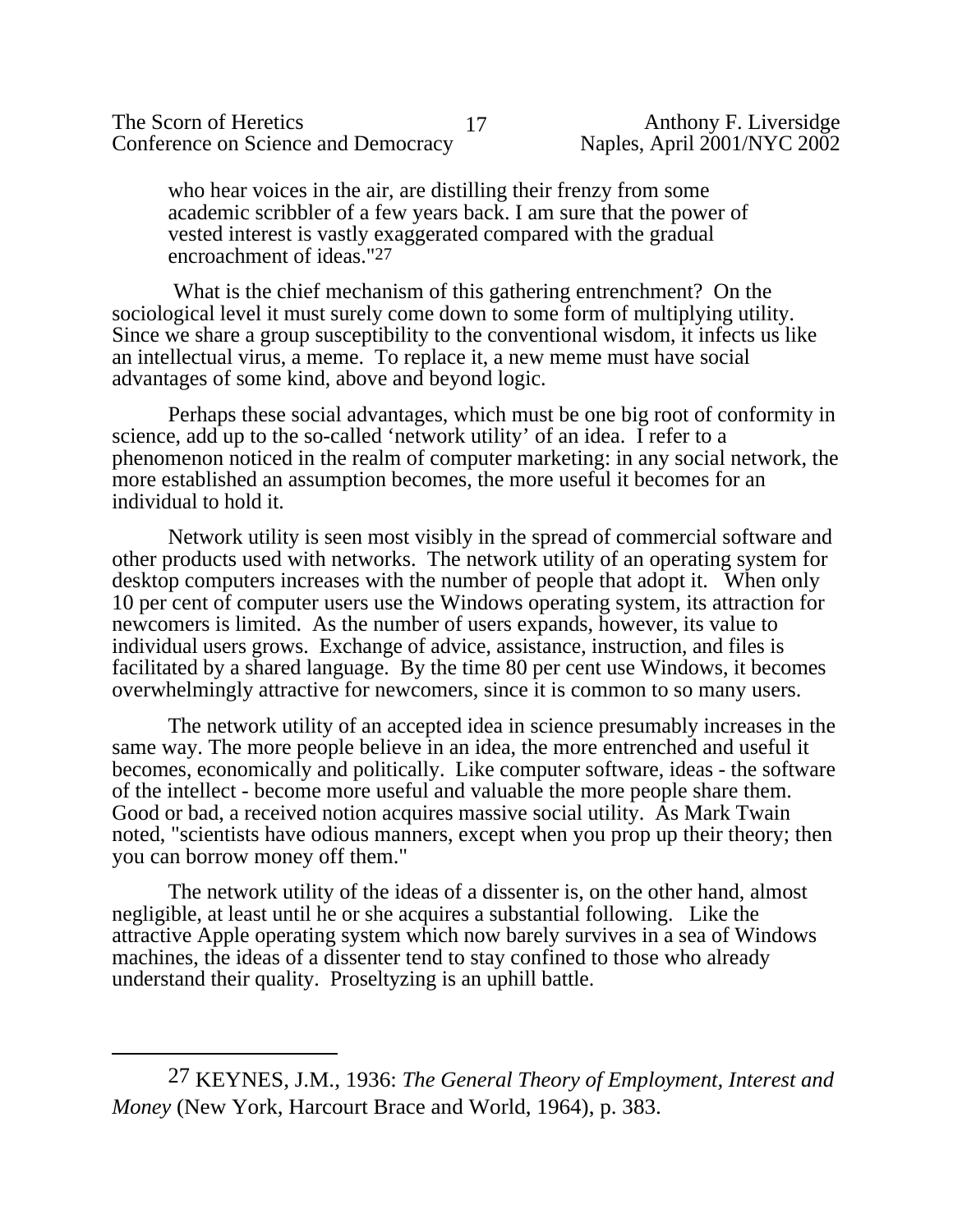| The Scorn of Heretics               |  |
|-------------------------------------|--|
| Conference on Science and Democracy |  |

# **Flaws in the system**

Secondly, there are flaws in the system of administration of science, and its institutional framework, which protect an idea from ruthless review.

A notorious reason for conformist thinking in science is the system of peer review, where the research or journal article proposal of a dissenter is anonymously judged by the high priests of the orthodoxy. The result in many cases, as Cornell's Thomas Gold has pointed out, is that

"it is now virtually impossible to do any research outside the widely accepted position. If a young man with no scientific standing were to attempt this, however brilliant he might be, he wouldn't have a hope."28

Duesberg, who as I said also opposes the oncogene theory of cancer, has described the peer review problem he has experienced well:

"(Peer review is) the little known practice of the US government to deputize its authority to distribute and control funding for research to committees of "experts". These experts are academic researchers distinguished by outstanding contributions to the current orthodoxy. They select each other to judge the merits of research applications of competing peers.

"Outwardly, this "peer review system" appears to the unsuspecting government and taxpayer as the equivalent of a jury system-free of all conflicts of interest. But, in view of their many professional and commercial conflicts of interest including even the financial interests of their universities and institutions...."peer reviewers" select applications for funding that confirm and extend their own professional investments.

"These "experts" are very unlikely to fund an application that challenges the current orthodoxy. The corporate equivalent of American science's "peer review system" would be to give General Motors and Ford the authority to veto all innovations by lesser car makers competing for the American consumer. Since "peer review" is protected by anonymity, does not allow personal representation of the applicant, and does not allow an appeal, its powers to defend the

<sup>28</sup> GOLD, T. 1989: *Journal of Scientific Exploration,* **3**, No. 2, 103.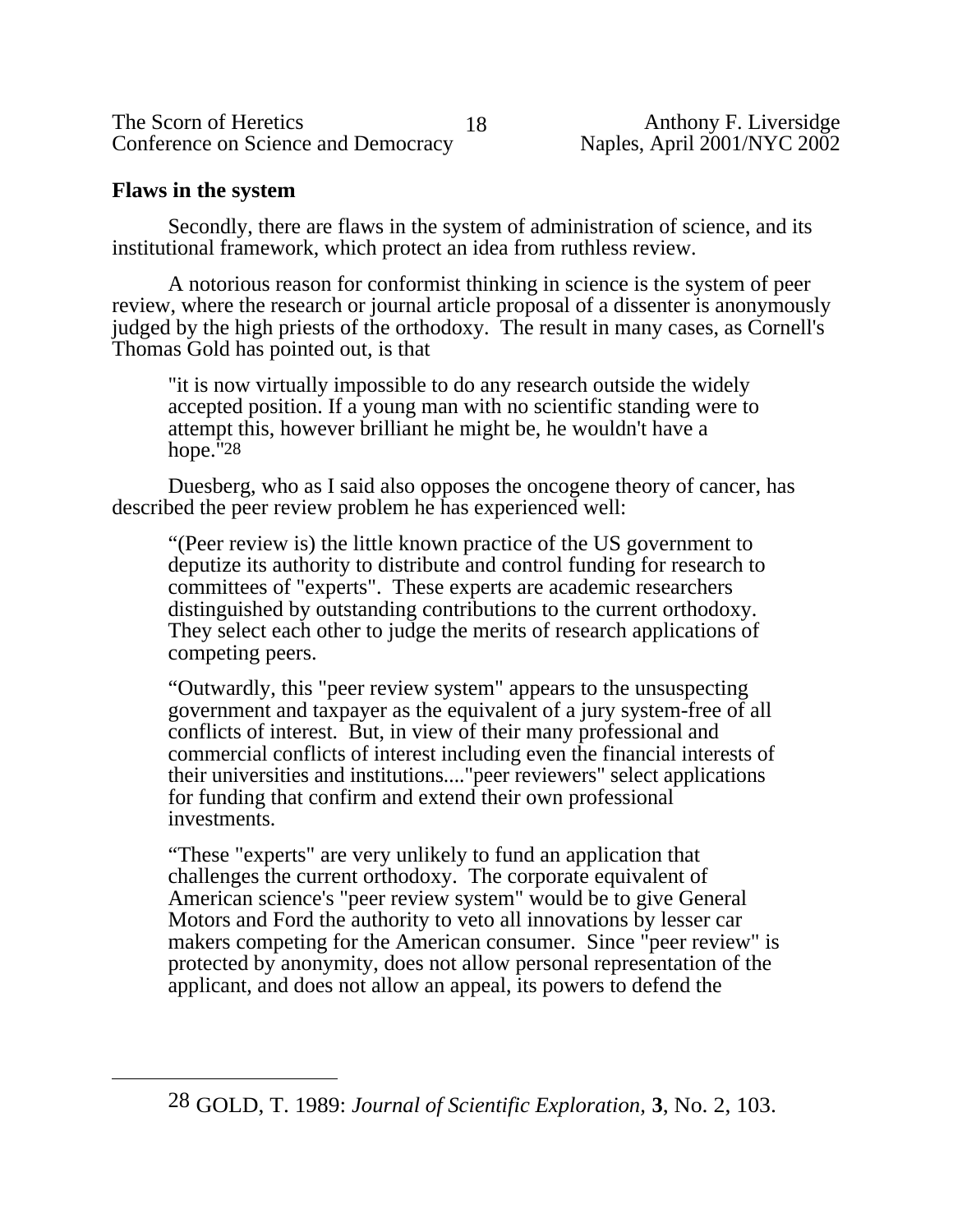The Scorn of Heretics 19<br>
Conference on Science and Democracy 19<br>
Naples, April 2001/NYC 2002 Conference on Science and Democracy

orthodoxy are unlimited. 29

"Moreover, the experts are now even legally rewarded for their investments in the orthodoxy by income from commercial applications of their work via patents, shared with universities!"30

As Duesberg implies, as science becomes commercialized, the sums at stake are large. The Nobel prize winner David Baltimore, one of Duesberg's chief opponents in reviewing AIDS, is said to have sold a company for \$30 million.

In AIDS, the money and political system formed around the paradigm is vast. There is no need to accuse the members of the establishment of conscious corruption. But most people in the field and their laboratories, not to mention their houses, wives, children, dogs and vacations, are funded by the reigning paradigm, and it would be an economic earthquake for them if there was a sudden turnaround in the world's belief in HIV as the cause of AIDS.

Ruling paradigms are always closely bound up with flows of finance and benefit, but the unique factor here is the sheer size of the funding involved—over \$100 billion thus far in Federal funding, and countless billions in private investment and marketing of drugs, not to mention state and local spending on health and education, and the spending of the World Health Organization, and other national governments.

If the weight of this influence leads to unconscious or even conscious conformity in science, as one is bound to suspect, it is hard to demonstrate and even harder to counter. It cannot be prosecuted, since it contravenes no laws except the rules of good science. Competent, massive and thorough journalistic exposure of reasons for doubt in AIDS science, most notably in the *London Sunday Times* and

30 DUESBERG P.H., 2001: Personal email to Higgins H., the Randolph Foundation, New York, March 19th. But see also DUESBERG, P.H., 1992:."AIDS Acquired by Drug Consumption and Other Non-contagious Risk Factors ", *Pharmacology & Therapeutics* 55: 201-277,

<sup>29</sup> DUESBERG P., KOEHNLEIN C., RASNICK D., 2002: "*The chemical bases of the various AIDS epidemics: recreational drugs, anti-viral chemotherapy and malnutrition***.** " Private communication of paper prepared for Naturwissenschaften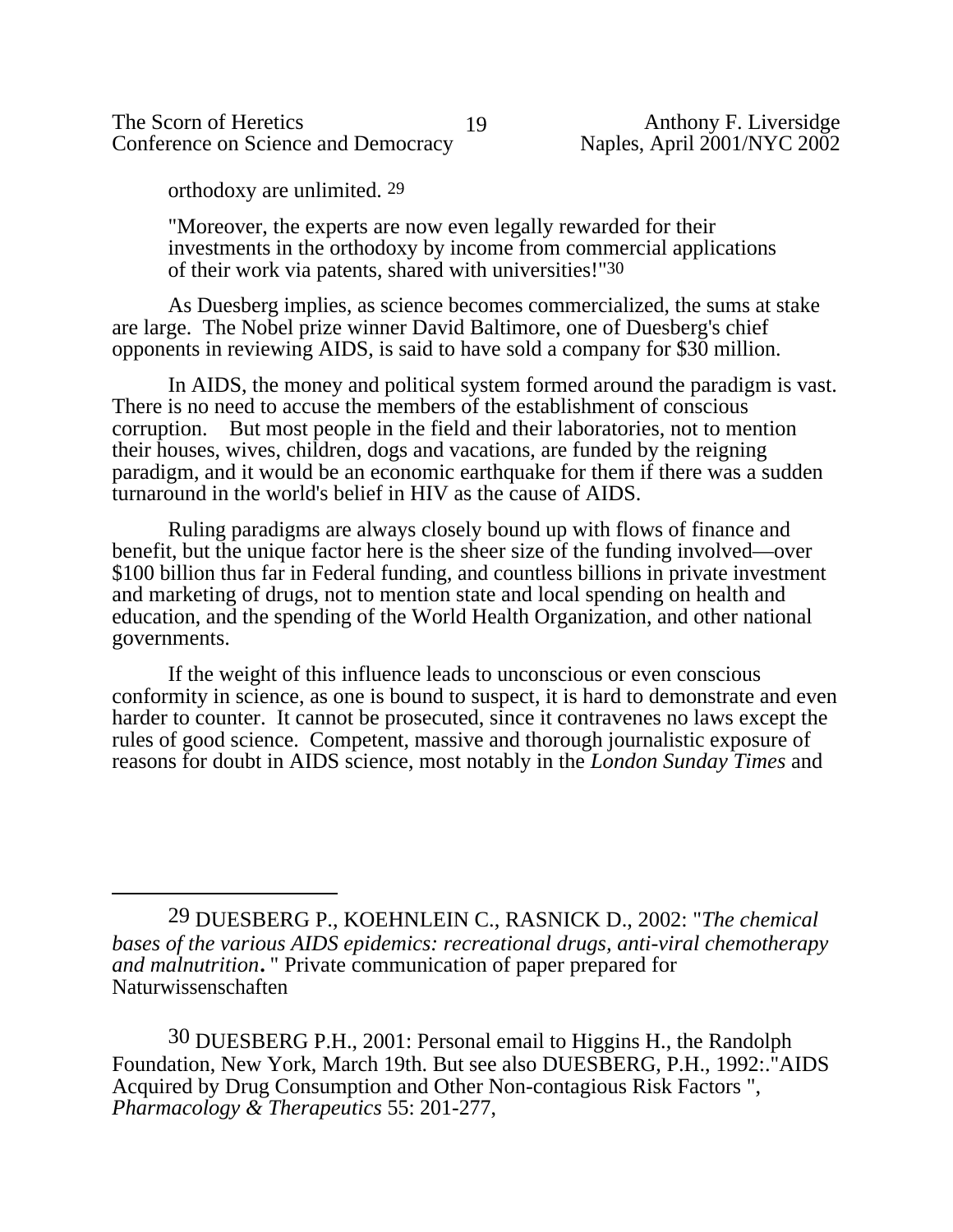| The Scorn of Heretics               | 20 | Anthony F. Liversidge       |
|-------------------------------------|----|-----------------------------|
| Conference on Science and Democracy |    | Naples, April 2001/NYC 2002 |

in a number of books, has had no effect in slowing the bandwagon. 31

A reinforcement of general belief is the awards and other social benefits that flow to it, which seem intellectually confirming. When medals and Nobel prizes are awarded to the high priests of a scientific dogma, onlookers tend to assume their faith must be valid. But awards are drawn from the same self-serving process as government grants. Prize committees are staffed or advised by the same cosy club as NIH grant committees, usually those who are senior in the field and have already won awards themselves.

In science, there are few alternative platforms for dissenters. Invitations to give lectures or write articles tend to dry up for heretics, who are weakened by increasing lack of acknowledgement. They are no longer invited to conferences.

Such ostracism is not inevitable if the dissenter has political support from outside the field. Richard Lindzen of MIT is a well established scientist who for ten years has been a vocal skeptic that humans have caused global warming, yet he retains respect and reputation, and advises the White House on climate trends. 32

# **Coopting the media**

The fallibility of science journals is another factor with which a dissenter has to contend. The public generally assumes that anything in print in a respected scientific journal is correctly researched and argued. After all, it is peer reviewed. But this is not always true. One seasoned Harvard researcher and Nobel prize winner, Walter Gilbert, once told me he always repeats experiments upon which he is going to base new research. Even with peer review, the limits of expertise lead to error. Statisticians point to errors in the design of published AIDS studies, and dissenters have exposed poor controls and other flaws in studies of AIDS, HIV and the drugs used to medicate AIDS.33

 In these days of big science, key periodicals such as *Science* and *Nature* may publish thousands of papers based on a paradigm, as they have in the case of AIDS. The investment of their authority makes the prospect of invalidation almost

31 1993: *London Sunday Times*, Fall editions, and 1994: April 3. HODGKINSON, N., 1993: Editorial, *London Sunday Times*, Dec. 12. For book list, see <http://www.virusmyth.net/aids/books.htm>

32 GROSSMAN, D. 2001: "Dissent in the Maelstrom", *Scientific American,* November, p 38.

33 LIVERSIDGE, A. 1990: "Words from the Front", *Spin*, February 1990.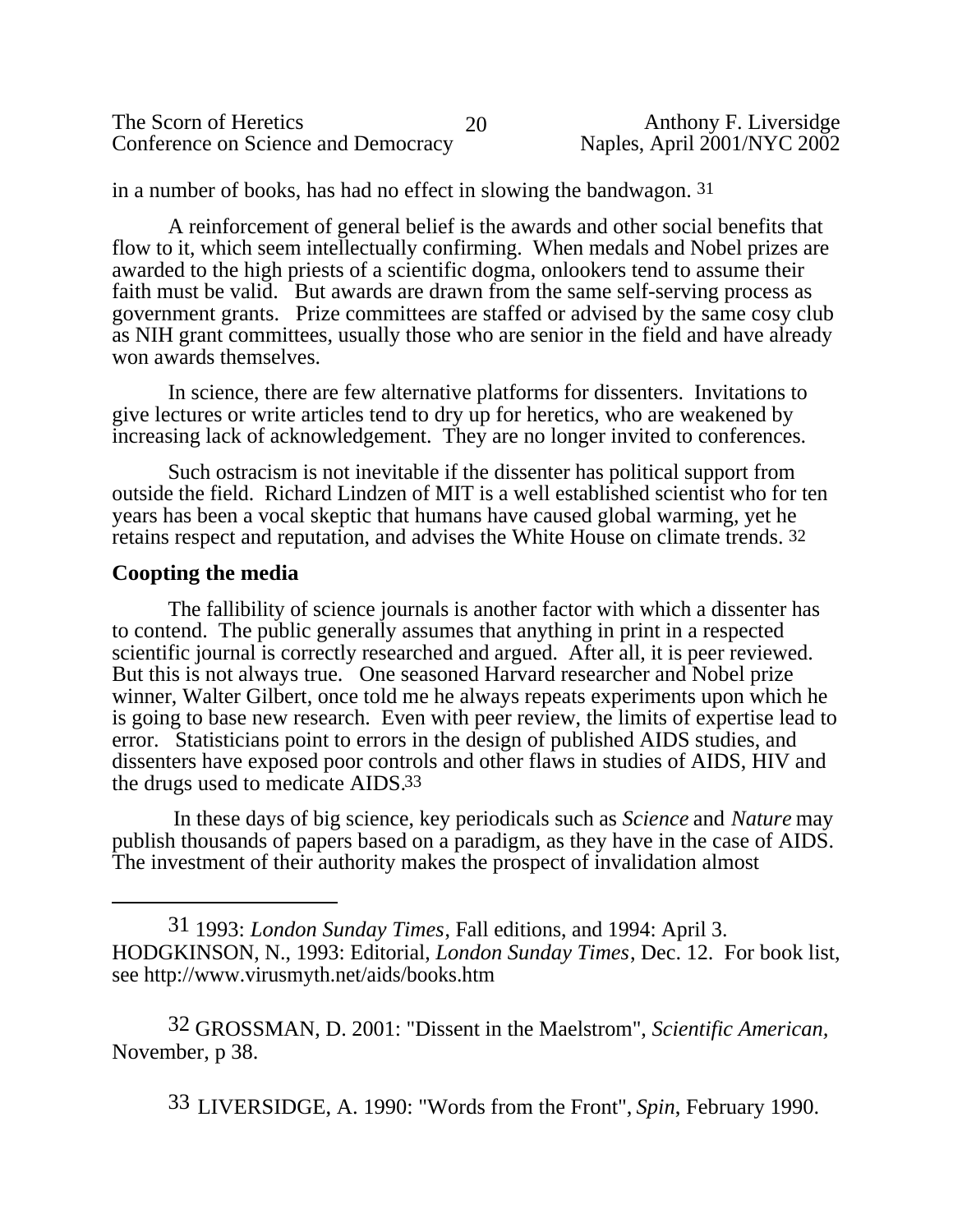| The Scorn of Heretics               |  |
|-------------------------------------|--|
| Conference on Science and Democracy |  |

inconceivably embarrassing. Perhaps this is the cause of one journal editor's overt hostility to the review of the HIV hypothesis. I am referring to John Maddox, former editor of *Nature*, though he has vigorously denied the suggestion to me.

There is an experiment in social psychology which seems relevant here, a trial which found that false contradiction from an authority has greater staying power in the mind than the evidence of one's own eyes. People were given a flawed account of some slides they had just witnessed. At first they detected the false descriptive elements and recognized them as misinformation. Soon, however, the memories of the original slides faded, and the misinformation became dominant.34

Unfortunately, there is a general lack of independent authority in science aside from the scientists themselves. The hard won expertise of a specialist field is the stock in trade of its members, and puts it comfortably beyond the investigation and adjudication of most outsiders. In law, medicine and science the public is forced to trust the experts who speak the technical language and understand the data, some of whom may use jargon and special knowledge as camouflage for ignorance and incompetence.

Usually such system flaws are the specialty of investigative journalists, but in science there have been very few of these. Science reporters and editors use the leaders of the scientific communities they cover as their reliable sources on new developments, and they are not usually equipped to second guess them. The dependence of media reporters on established sources tends to make them fellow travelers. They cannot risk alienating the top scientists they rely on for briefing and guiding them. They need their support and recognition, and they need their quotes.

Thus the media have become the megaphones of mainstream scientists. The AIDS science writers of major newspapers in the US, even if aware of the problems with the HIV-AIDS hypothesis, have rarely written about them or Duesberg. If they do report on Duesberg, mainstream reporters don't hesitate to inform us that his views ignore "overwhelming evidence" and have been "convincingly rebutted" and "debunked point by point by scientists all over the world."35

Nor will they or other science journalists write about the one thing the public needs to know in assessing any scientific dispute: when faced with a threat to the

35 GARRETT, L., 1994: *The Coming Plague* (Penguin) 1995, p. 383. GIBBS, W.W., 2001: "Dissident or Don Quixote?"*Scientific American*, August.

<sup>34</sup> LOFTUS, E. F. and HOFFMAN H. G. "Misinformation and Memory, The Creation of New Memories ," *Journal of Experimental Psychology: General* 118(1):100-104 (March 1989).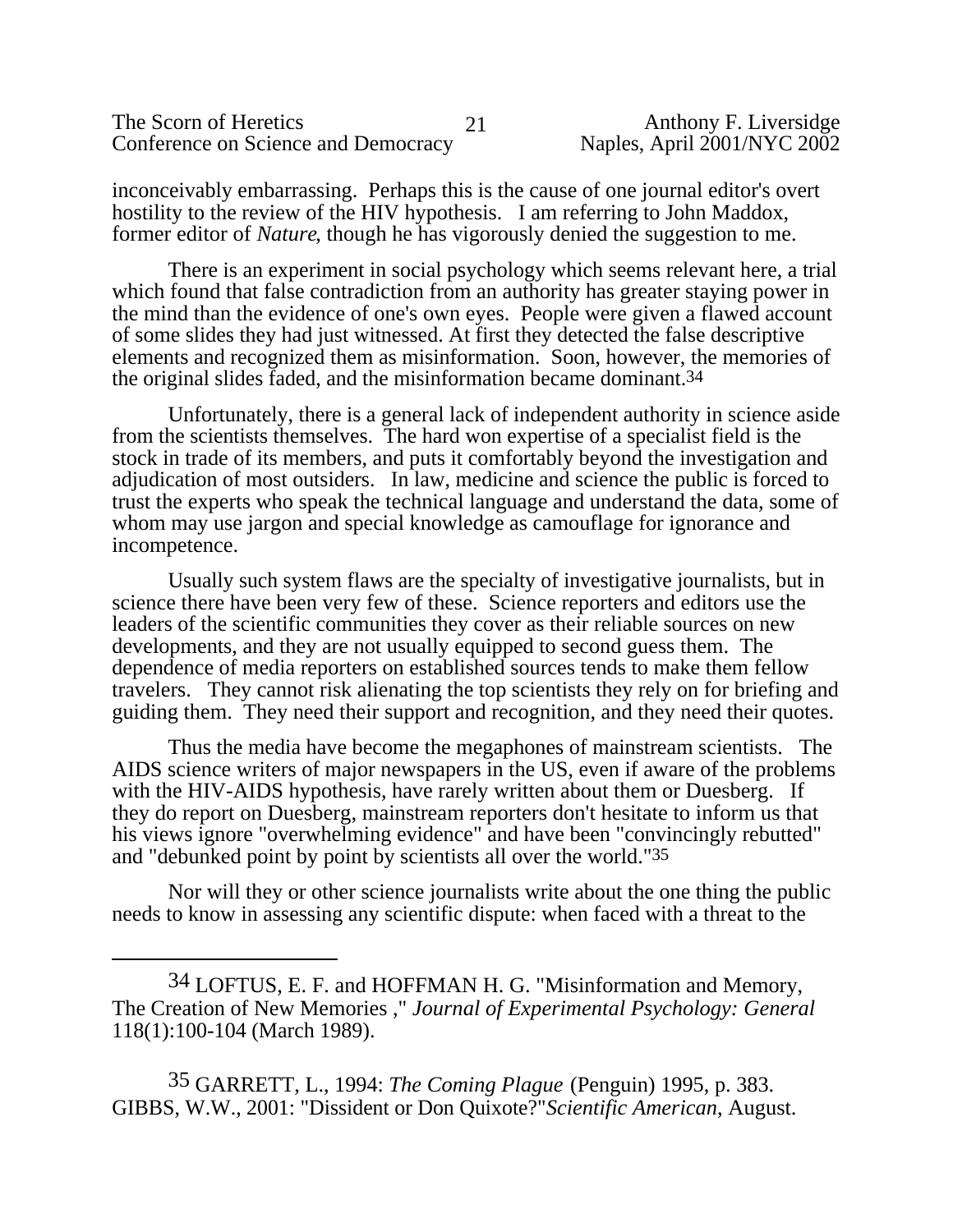status quo, the leaders of science will typically behave very partially. This knowledge is commonplace among those who know science and scientists, yet it is still widely unappreciated in society at large. Perhaps we should all reread Tolstoy, who once said:

"I know that most men, including those at ease with problems of the greatest complexity, can seldom accept even the simplest and most obvious truth if it be such as would oblige them to admit the falsity of conclusions which they have delighted in explaining to colleagues, which they have proudly taught to others, and which they have woven, thread by thread, into the fabric of their lives."

Along with these circumstances, dissenters have to contend with the inability of outsiders to assess a clash between experts. When experts disagree, it is often said, outsiders cannot decide who is right. The expertise that is the stock in trade of scientists, lawyers, doctors and other professionals protects their judgement from review by outsiders.

# **Accessible to outsiders**

But the scientific debate in AIDS, at least, is not beyond informed assessment by non-specialists. If investigative reporters or others are able and willing to spend the time, they can read through and assess the reasoning involved in the debate. A few courageous mainstream media reporters have interviewed and reported on dissenters and their publications, and members of the public can read their coverage of dissent, or even read the original material to advantage.

Reason, after all, is not the private preserve of professionals. The data may be technical but the question is whether editors and publishers wish to devote the time and resources to the project. Unfortunately, in the system at present, only independent reporters and filmmakers have devoted the time and effort needed to assess the issue for themselves.

The review material in AIDS, notably the articles by Peter Duesberg in *Cancer Research* in 1987 and *The Proceedings of the National Academy* in 1988, can be read to advantage by any intelligent layman who wishes to check the reasoning involved in challenging the AIDS-HIV claim. Significantly, virtually all the points made are still valid. 36

<sup>36</sup> DUESBERG, P.H. 1987: "Retroviruses as Carcinogens and Pathogens: Expectations and Reality", *Cancer Research*, March 1, 1987, vol.47, pp.1199-1220; DUESBERG P.H., 1989: "HIV and AIDS: Correlation but not causation" *Proceedings of the National Academy of Sciences USA* Feb. 1989, vol.86 pp.755- 764.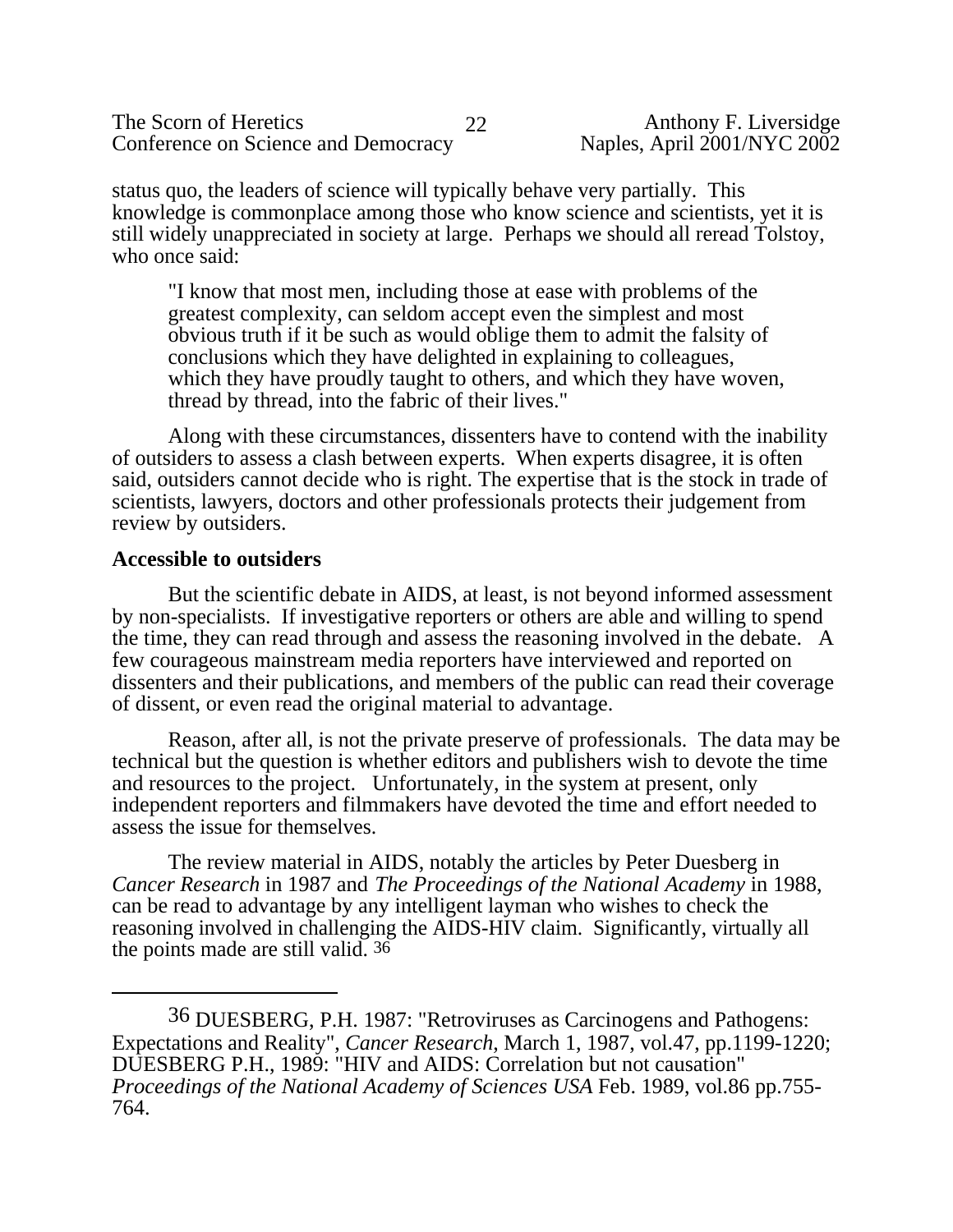| The Scorn of Heretics               |  |
|-------------------------------------|--|
| Conference on Science and Democracy |  |

Even in a field as thick with the accumulation of technical research as AIDS, the intelligent outsider can review the argument over the basic notion on which all that research is based. As a reporter, I did so, and anyone can now do so by going to the Web sites mentioned above for article reprints.

Another important facet of US society is involved in repressing review. The doubtful practice of divorcing business goals from moral and social responsibilities has long been a striking feature of business in the US. Ideals of social justice and welfare are mentally set off from business concerns. Recently, for example, the chief executive of Nike, Inc learned that the University of Oregon had joined the anti-sweatshop Workers Rights Commission. His response was to stop attending the school's athletic events, and to withdraw his promise of a \$30 million gift to the university. 37

Could this happen in science? Absolutely. One company developing an AIDS vaccine, Immune Response of Carlsbad, California, acted in precisely the Nike manner when scientists reported in the Journal of the American Medical Association that its HIV vaccine was not effective, according to a study carried out by the company itself. Immune Response sued to block publication of the paper, threatening damages of \$7 million. JAMA published the report anyway. The company's fears were evidently justified, for it was later abandoned by its chief sponsor, Pfizer, a drug company.38

These commercial pressures are now permeating science and medicine, and an ever more amoral and possibly antisocial mentality is spreading, as the rush to patent the genetic sequences of individual patients indicates. There seem all too few moral and social qualms as riches beckon. In AIDS, as I noted earlier, the amount of money involved is vast. By the end of this year over \$100 billion will have been spent on HIV-AIDS research and other thus far ineffective action to combat the growth of the AIDS phenomenon.

#### **Ticket to success**

What such totals suggest is that a scientific hypothesis today can be a ticket to millions in funding and personal income to those who climb aboard the bandwagon, and that huge interests may act, visibly or not, to curb review.

<sup>37</sup> JACOBSON, S. E, 2000: "Nike's Power Game", *New York Times*, Tuesday, May 16.

<sup>38</sup> HILTS, P.J. 2000: "Company Tried to Block Report that its HIV Vaccine Failed.", *New York Times,* Nov 1.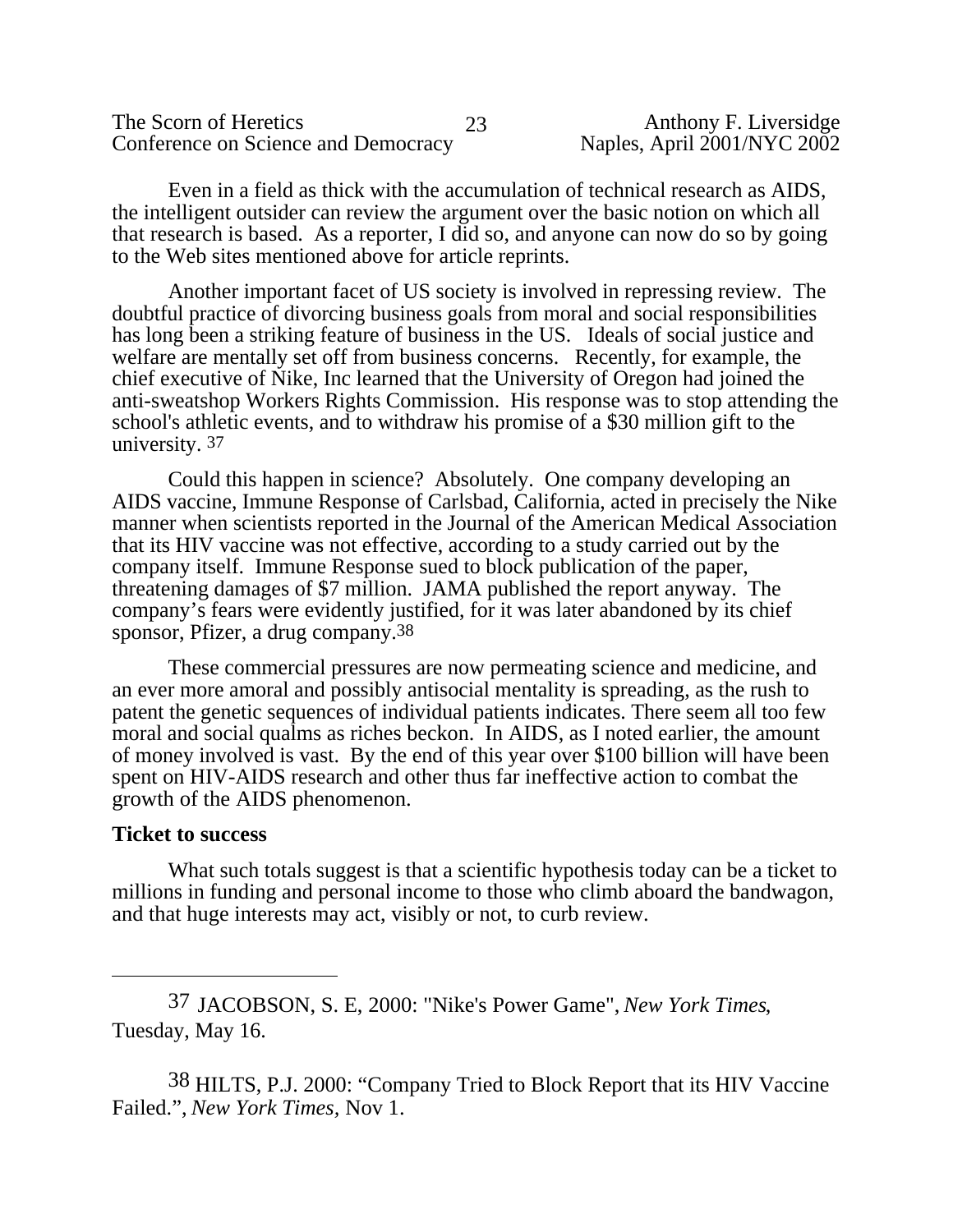The Scorn of Heretics 24 Anthony F. Liversidge<br>Conference on Science and Democracy Naples, April 2001/NYC 2002 Conference on Science and Democracy

Medicine is particularly subject to venal influences. The commercial ties involved in drug studies and the pressure of big pharmaceutical companies on the FDA in the US have recently been deplored by Richard Horton, editor of *The Lancet.* The relationship between many doctors and pharmaceutical companies is now "close to corrupt", he acknowledges. One of his concerns is that the UK equivalent of the FDA, the Committee on Safety of Medicines, has members who personally or professionally often depend on industry money. In December 2000, 26 of 36 members declared industry interests in the form of shares, fees, consultancies, non-executive directorships, grants and financial support to attend meetings from up to 26 companies each.

Horton writes that "the research process itself is also immersed in a financial quagmire of conflicts of interest. At the University of California at San Francisco a third of the faculty investigators were found to have received payments from companies for lectures and consultancies. Prestigious medical conferences are thick with industry sponsored symposia promoting a product or a company or both."

Studies have shown that "doctors who take money from drug companies are more like to hide anxieties about drug safety than those who keep their hands firmly in their pockets," Horton notes. "Such is the atrocious venality of modern medicine." 39

As paradigm supporters accumulate riches and influence, including patent royalties, dissenters are starved of access to resources. In AIDS, Peter Duesberg lost his unusually generous federal grant of \$320,000 a year, after his peers withdrew their support when it was up for review at the National Institutes of Health. It became increasingly difficult for him to find a platform for his views. Sometimes invitations to lecture, or to appear on television, were withdrawn after they were extended, as his opponents intervened behind the scenes.

There is of course the same problem of resources for any other scientist, journalist or member of the public who wishes to double check the claims of AIDS scientists, and compare them to Duesberg's review.

For example, owing to other priorities I have not yet had time to research fully the puzzling dispute on whether the HIV retrovirus per se actually even 0exists as a stable form. Australian researcher Eleni Papadopulos-Eleopulus and her colleagues of the Perth Group and others assert that no complete "HIV" RNA molecule or DNA genome has been identified or isolated as a stable particle, and

<sup>39</sup> HORTON, R., 2001: "Thalidomide Comes Back", *The New York Review of Books*, May 17.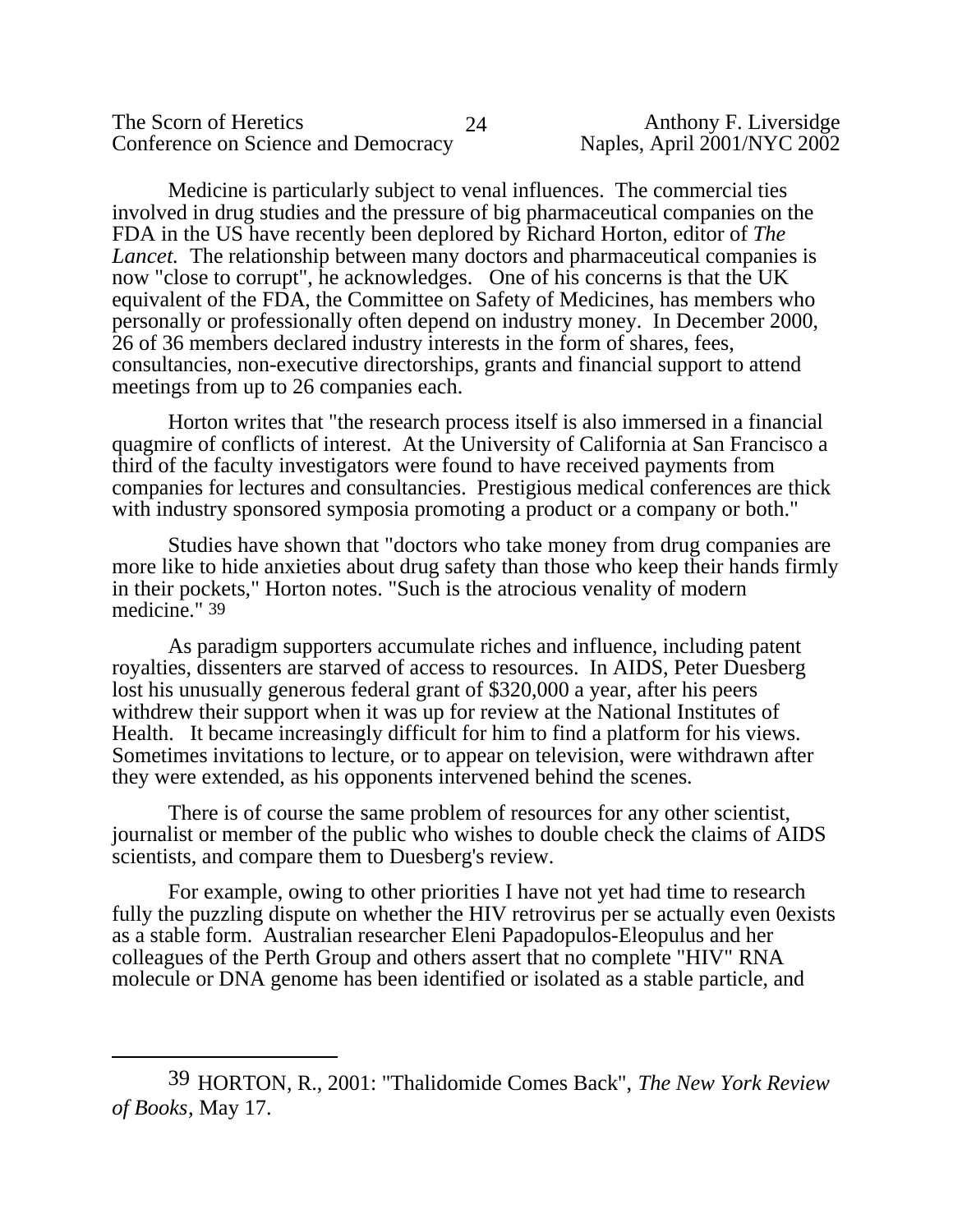| The Scorn of Heretics               | Anthony F. Liversidge       |
|-------------------------------------|-----------------------------|
| Conference on Science and Democracy | Naples, April 2001/NYC 2002 |

that no photograph of an isolated HIV particle has been published. 40

No doubt you think this view sounds farfetched, as do most people who hear it for the first time. A cursory review of the debate, however, indicates the claim is argued with some expertise and a total of \$50,000 in rewards is offered for anyone who establishes they have properly isolated HIV, so far not successfully claimed.<sup>41</sup> If such critics are correct the validity of AIDS tests, already very questionable,42 would approach zero and many positive HIV tests, known to cross-react with many other substances, and the sensational narrative of AIDS in Africa and Asia retailed by the media might be even better explained.

On the other hand, Duesberg finds the claim without merit, pointing to the electron micrographs of HIV published by Gallo and others, the cell lines massproducing HIV and especially the infectious HIV DNA clones which have enriched the AIDS scientists who hold HIV patents. Given the last, he says the prize is bogus, since he claimed it on that basis and was turned down.

The point is that with so many other assumptions exploded I naturally find this claim interesting, yet have not made time to study the material exhaustively. Precisely like those who reflexively dismiss dissent on the cause of AIDS, I discount the claim instinctively, though it appears at least worth attention. This lack of time or inclination to pursue extreme dissent from a well established premise is reasonable. None of us has unlimited time. Yet, it is an enormous obstacle to the dissenter.

Faced with these flaws in the system and the obstacles they raise to being heard, not to mention the penalties of ostracism, ridicule and exclusion from economic and social benefits, the dissenting reviewer in science, like any other whistleblower, may simply give up.

41 [http://www.virusmyth.net/aids/award.htm.](http://www.virusmyth.net/aids/award.htm) See also <http://www.rethinkingaids.com/Archive/1999/RA9912PapadopFinalAct.html>

42 PAPADOPULOS-ELEOPULOS E., TURNER V.F. 1993:. "Is a Positive Western Blot Proof of HIV Infection? Bio/Technology 11(June):696-707."

<sup>40</sup> PAPADOPULOS-ELEOPULUS, E. 1988: "Reappraisal of AIDS: Is the Oxidation Induced by the Risk Factors the Primary Cause?" *Medical Hypotheses* (25:151-162); PAPADOPULOS-ELEOPULUS, E. 1993: "Is A Positive Western Blot Proof of HIV Infection?" *Bio/Technology* (11:696-707). LANKA S., 1995: "HIV: Reality or Artefact?", *Continuum* April/May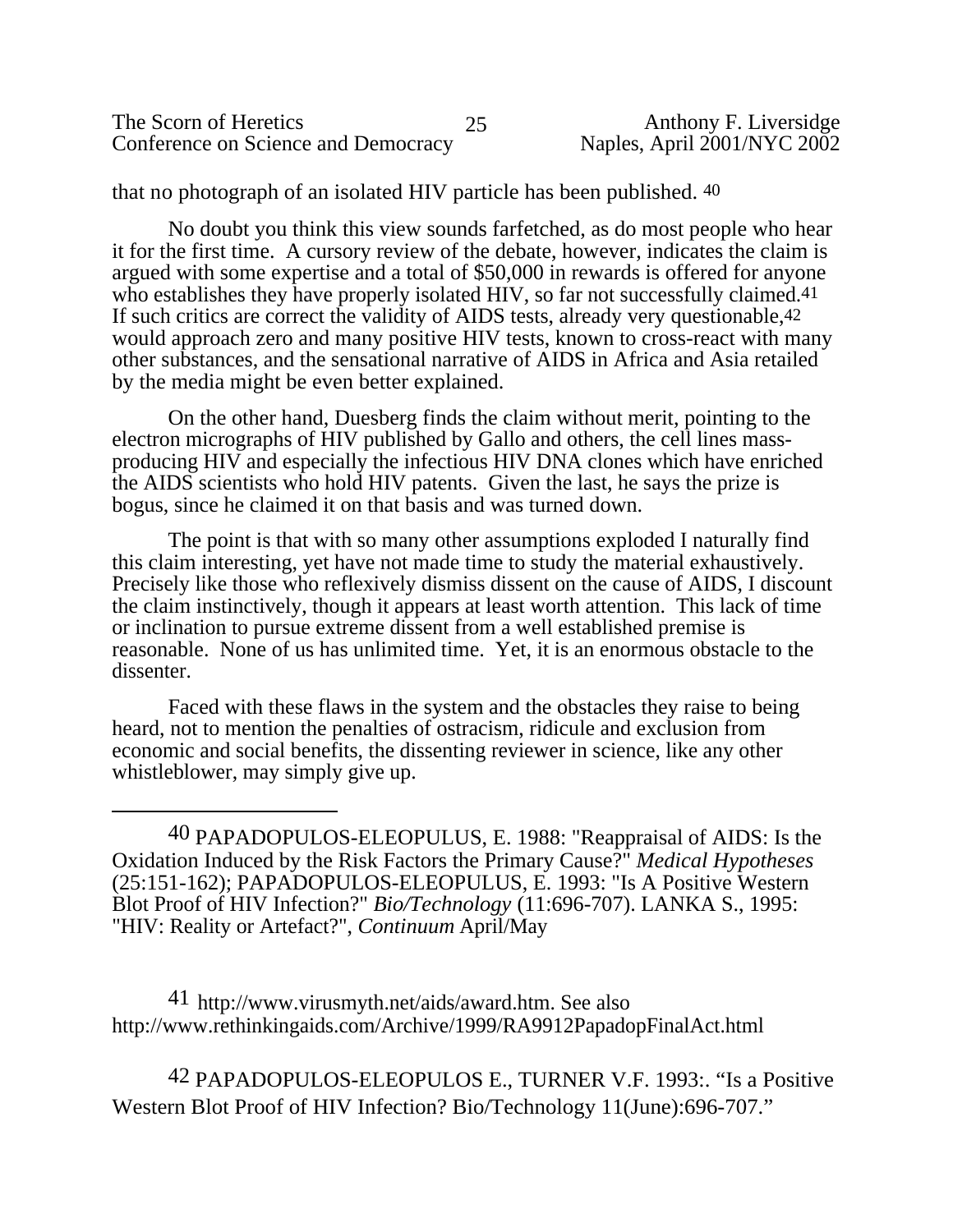| The Scorn of Heretics               |  |
|-------------------------------------|--|
| Conference on Science and Democracy |  |

## **Human weaknesses**

Finally, beyond the flaws and politics of the system, there are many human weaknesses that may maintain scientific paradigms against review.

A familiar factor is the stultifying effect of high position and advancing age which make it harder in some ways for people to keep up with new material, let alone revise their ideas. For senior scientists, other priorities assert themselves and crowd out the time for personal research. The appetite for revising the basic premises of one's work tends to weaken over time, for they form the foundation of one's lengthening career.

Applying for grants takes up the bulk of the time of senior researchers in science; administering their labs and the projects that get funded, faculty politicking, and expanding professional horizons take up the rest. Under such conditions, not all senior scientists do their own experiments, let alone have time to conduct a serious review of the basic premise on which their group's work is founded.

Closemindedness may therefore become a facet of aging even in science, a field which advances only through a constructive subversiveness. As a World Bank official recently put it:

"Science advances by having a new paradigm overthrow the old, or at least expand its applicability in new ways. Thus inherent in the scientific outlook is a willingness to overthrow the established order of thinking, or else there will be no progress. Frequently, those who come up with the new insights are remarkably young. Einstein was 26 when he wrote his five papers, and Dirac was 27 when he hypothesized antimatter, and so on. This means that seniority cannot rule unchallenged."43

Not that breakthroughs are always made by the young, of course. Oswald Avery was 67 when he made the landmark discovery that DNA is the substance of the genes. But once a paradigm reigns, the attractions of an alternative dwindle rapidly for its leading representatives. Its replacement means loss of status and stipend.

In AIDS, as mentioned, there would be enormous penalties for its leading personalities in moving to a different view of the cause of AIDS. Entire professional careers are based on the ruling idea, large laboratories have been funded, the media have put many in the limelight as authorities on AIDS trends,

<sup>43</sup> SERAGELDIN, I. 1999: "Women in Science: Time to Recognize the Obvious." Address to The Women in Science International League, London, November 26.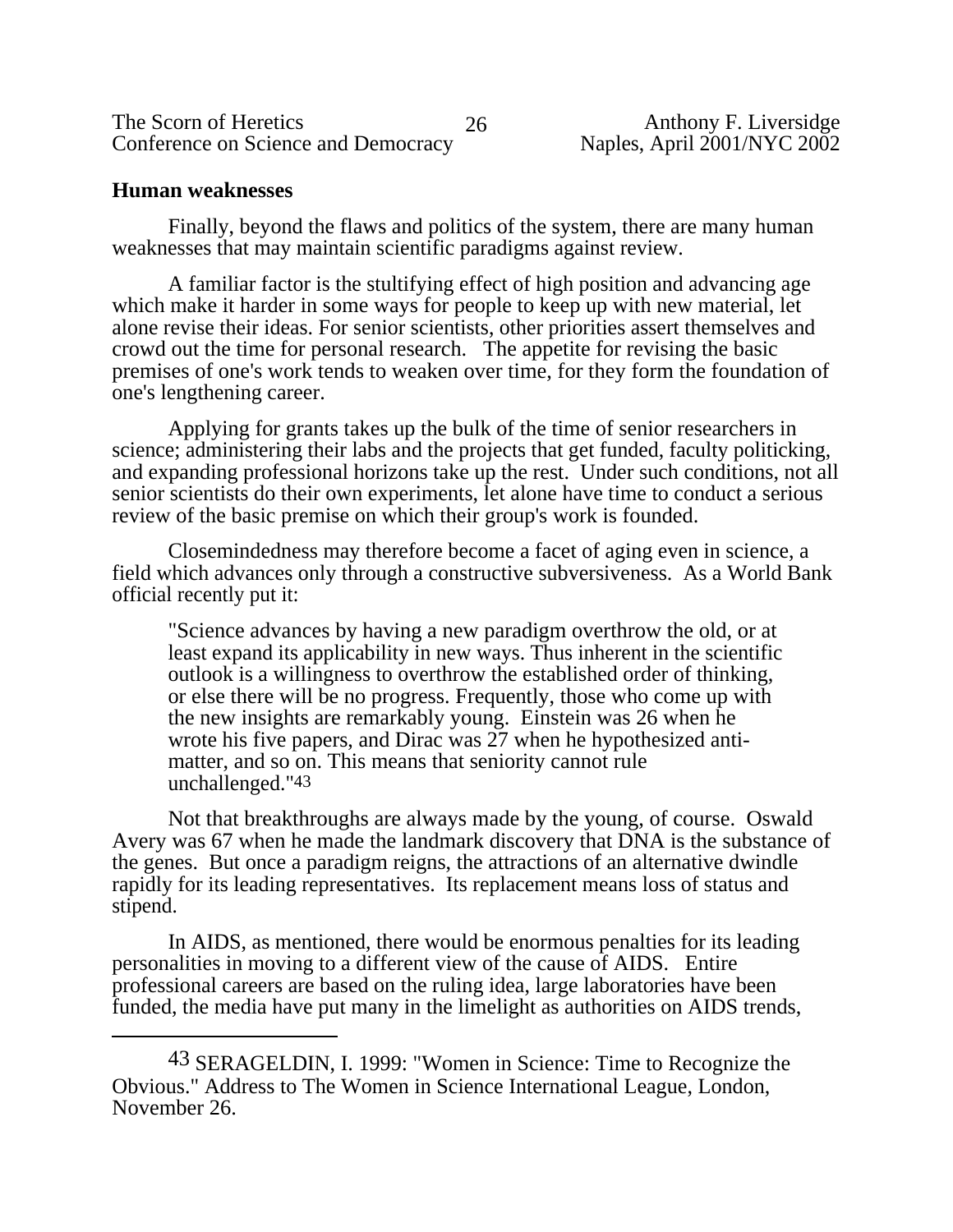prizes have been awarded, royalties paid on patented tests, speaking platforms have been provided by the federal government, universities and other institutions, journals such as *Nature* and *Science* have devoted enormous space to articles, and the *New York Times* and other major papers and magazines have devoted acres of newsprint to uncritical stories and profiles, including the selection of one AIDS scientist as *Time's* Man of the Year.

At present, conventional AIDS scientists are highly respected and well endowed. To expect them to welcome review and demolition of their reigning hypothesis is unrealistic. They have no practical alternative to resistance if they are to keep their perks.

## **Thinking for oneself**

Beyond aging, there are undoubtedly the same range of human weaknesses among scientists as in any other group. Sheer intellectual laziness is surely one of them. "Our minds are lazier than our bodies," as La Rochefoucauld remarked. Even among experts, it is often not too hard to see that the sheer boredom and discomfort of dutifully considering skeptical counter arguments motivates prejudice against the dissenters' case.

I interpret this as partly the disinclination to think hard, which in my experience occurs as often among scientists as in the general public. Thoughtfulness seems to me to be an individual genetic trait. One indication may be that Ritalin, a drug prescribed for overexcitable children in American schools, is believed by some to enhance reasoning power among normal adults. But daily life on its own shows us that while some people actively like to think, others avoid the effort if they can.

 Surely La Rochefoucald is right. Most people do not like to think very hard. In fact, despite the nature of their vocation, I believe that many scientists do not. The easiest way of avoiding thought is, of course, to subscribe to the accepted wisdom. As indicated, I find that in AIDS scientists, doctors and health workers question received wisdom far less than one would expect. If generally true, this is unfortunate. Science and medicine are essentially exploratory activities and they should attract people who have the gene for questioning what they are told, and what they 'know'. As anthropologist Claude Levi-Strauss put it, "the scientific mind does not so much provide the right answers as ask the right questions."

Of course, everyone in this audience is a thinker, otherwise he or she would not be here at this meeting! Paradoxically, however, in gathering here we ourselves have to contend with the same human disturbances to effective thinking that interfere with the clear reception of dissenting reviews in science.

For example, the effect of proximity. In this meeting we will tend to confirm our ideas as we meet and like others who share them. This herd instinct is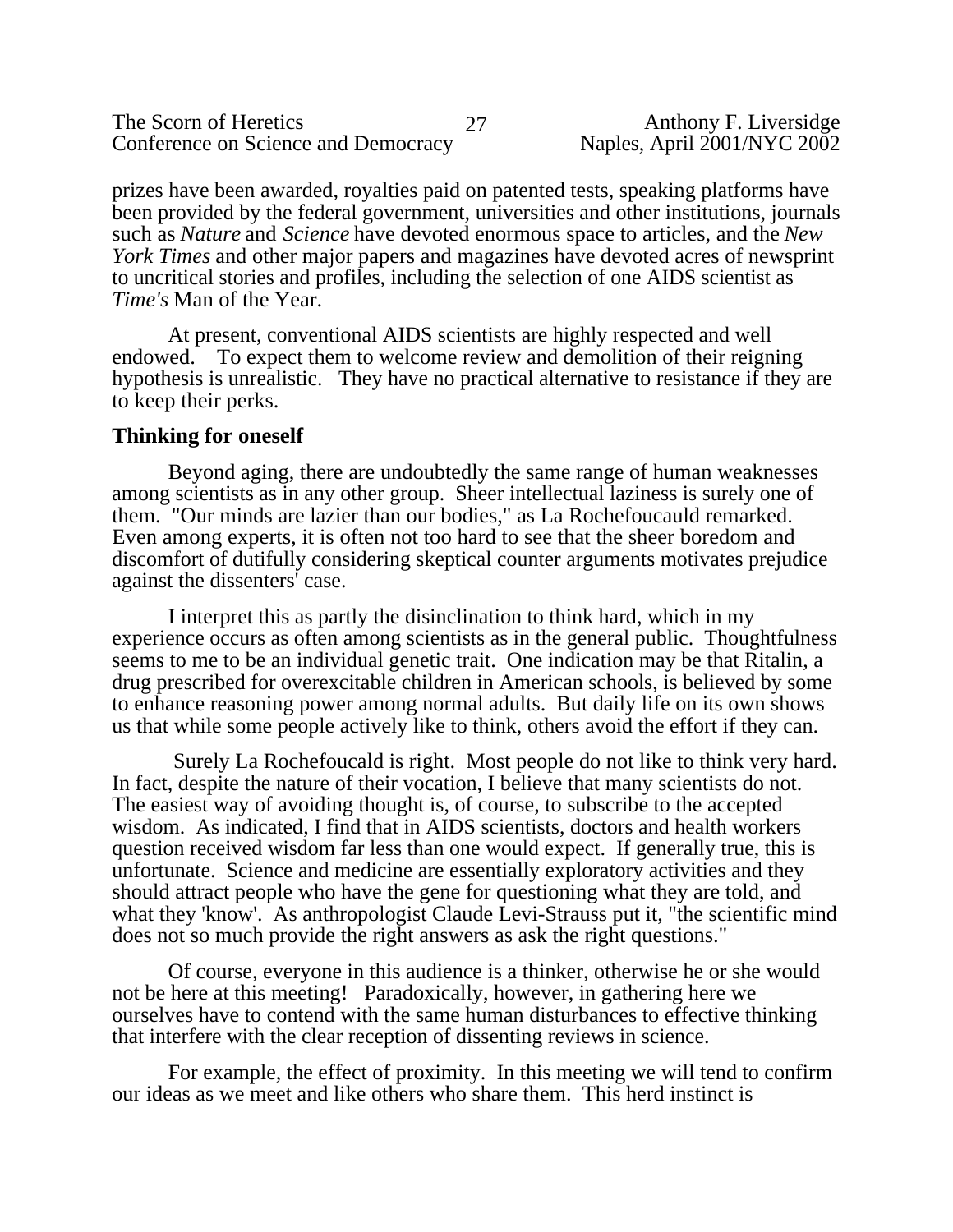#### The Scorn of Heretics 28 Anthony F. Liversidge<br>Conference on Science and Democracy Naples, April 2001/NYC 2002 Conference on Science and Democracy

independent of the sense or lack of it of the ideas. Here is a simple, but surely profoundly important mechanism. Humans need shared assumptions to consort and converse when they meet, so they instinctively subscribe to any shared idea they can to get along with others. The repeated mutual acknowledgement will have another effect. Psychologists and marketers confirm that people tend to like what is familiar, whatever the stimulus—whether words, melody or brand name. The more often concepts are seen or heard, the more they become' family'. Paradigms in science are reinforced by repeated meetings and discussion among peers where they are the fundamental premise.

Large scientific meetings are thus a big factor in inducing conformity, I am sure. A richly funded paradigm will engender many conferences and seminars that bond participants in mutual ideology in the same way as political rallies. The assemblies in huge auditoria that have characterized AIDS conferences over the last decade have boasted trappings that remind one of the hysterical rabble rousing of Nazi Germany—vast stages, spotlit speakers, loud microphones, giant screens with graphs and slides projected too rapidly for critical inspection. In smaller AIDS seminars, the hypnotic effect may be weaker, but there is the same paralyzing effect on independent thought, since the paradigm is ever present as an unexamined premise.

These means of inducing conformist beliefs are straight from a textbook of social psychology. Research in that field tells us that when people do not have enough information to form a judgement, they are very influenced into going along with the group which provides the information they don't have. Only if we are convinced that we are more knowledgeable than the group will we be likely to flout their judgement. Even then, in matters of expertise the pressure to conform is great. We may conform even though we believe we are right, for fear of ridicule.44

Another danger is "the lynch mob mentality" that one can see aroused in the US by 'whistleblowers', people who alert the authorities to illegal activity in their own organization. Whistleblowing is generally punished by group rejection in America, for instance, even though nominally and financially backed by the federal government with awards. Even whistleblowers who are completely vindicated as

<sup>44</sup> WIESENTHAL et al., 1976. "Reversibility of relative competence as a determinant of conformity across different perceptual tasks." *Representative Research In Social Psychology* Vol. 7, pp. 319-42 ; CAMPBELL, J.D., TESSER, A. and FAIREY, P.J., 1986. "Conformity and attention to the stimulus: Some temporal and contextual dynamics." *Journal of Personality and Social Psychology* Vol. 51, pp. 315-24. ASCH, S.E. 1955 "Studies of Independence and conformity: A minority of one against a unanimous majority." Psychological Monographs 70 Vol 9, Whole No. 416.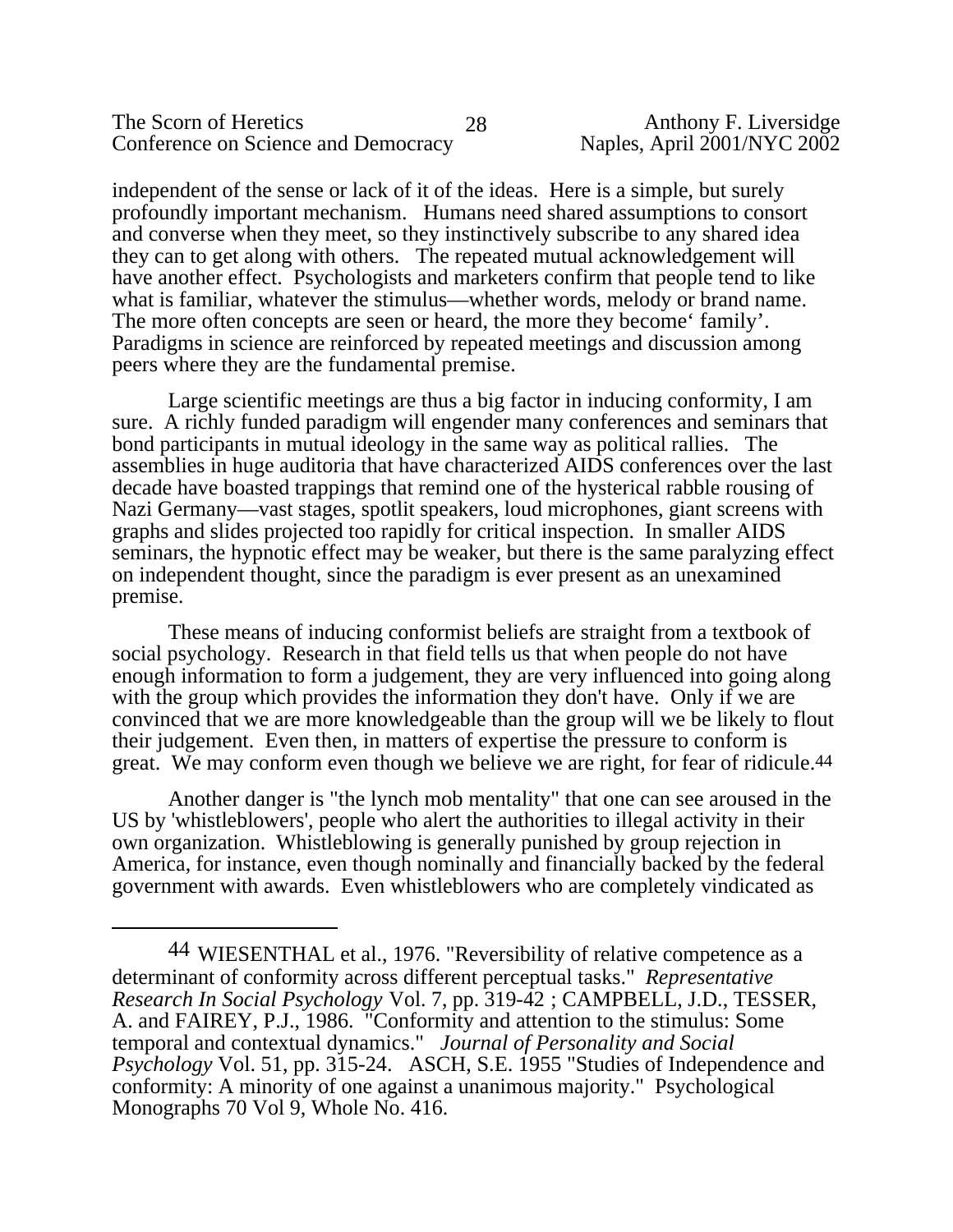| The Scorn of Heretics               | 29 | Anthony F. Liversidge       |
|-------------------------------------|----|-----------------------------|
| Conference on Science and Democracy |    | Naples, April 2001/NYC 2002 |

their allegations are confirmed tend to be fired and ostracized.

In science, dissent from a profitable paradigm evokes the same tyranny. Copious evidence of this kind of behavior in US science can be read on the Web.45

## **Obedience to authority**

Where authority reigns, intimidation may enter in. Science is a field where subtle bullying is particularly likely to flourish because its leaders are accorded great authority by their juniors, their peers in other fields, and by outsiders. The assumption is that if we don't know what they are doing, at least they do.

Let's recall the most famous experiment to demonstrate the power of supposed scientific authority, Stanley Milgram's behavioral study of obedience at Yale University in 1961 and 1962. 46

Ordinary residents of New Haven were invited into a scientific laboratory to participate in a pretended study of the effects of punishment on learning. They were asked by an 'experimenter' (like all the other role players in the study, an actor) in a white lab coat to administer an electric shock of increasing intensity every time a 'learner', strapped into an electric chair, made a 'mistake'.

As the supposed shock intensity was increased, the 'learner' began to shout and scream and plead for mercy. The authority in the white coat would ask the subject to continue administering shocks, nonetheless. Nearly two out of three subjects eventually raised the shock level to the maximum "450 volts", which they had been told was the level administered in legal executions.

Wrote Milgram:

"With numbing regularity good people were seen to knuckle under to the demands of authority and perform actions that were callous and severe. Men who are in everyday life responsible and decent were seduced by the trappings of authority, by the control of their perceptions, and by the uncritical acceptance of the experimenter's definition of the situation, into performing harsh acts. A substantial proportion of people do what they are told to do, irrespective of the content of the act and without limitations of conscience, so long as they

46 MILGRAM, S. 1963 Behavioral study of obedience. *Journal of Abnormal and Social Psychology* vol. 67, pp. 371-78.

<sup>45</sup> STEWART, W.S., *Site on Scientific Misconduct* at [http://home.t](http://home.t-)online.de/home/Bernhard.Hiller/wstewart/main.html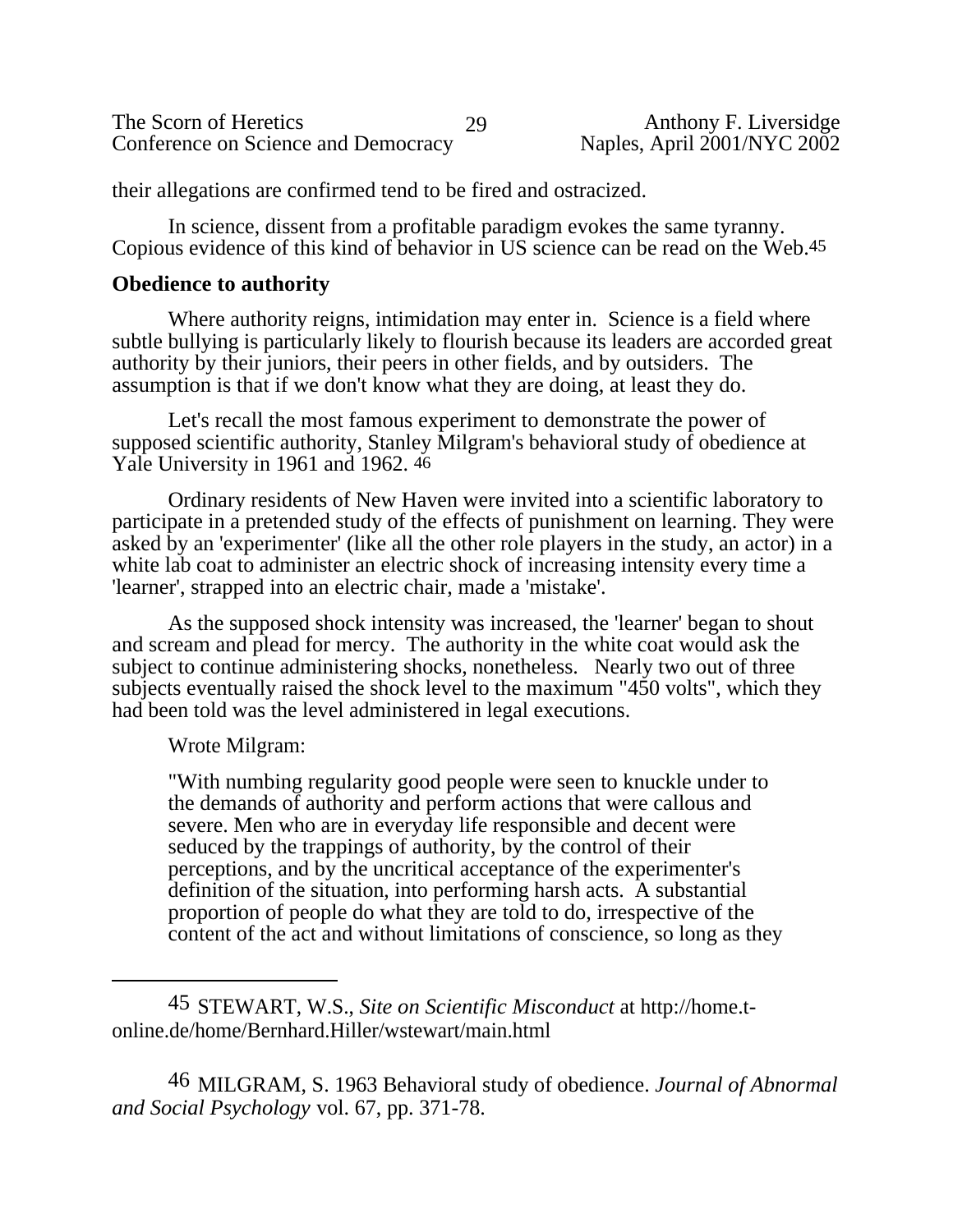perceive that the command comes from a legitimate authority. 47

"It may be that we are puppets—puppets controlled by the strings of society." 48

Presumably public scorn of the scientific dissenter arises from the same impulse of blind acceptance of scientific authority. Obedience to authority is an essential oil for the machinery of a complex modern society but, let's face it, it runs counter to an essential principle of good science. As Darwin's defender, Thomas Henry Huxley stated, "Every great advance in natural knowledge has involved the absolute rejection of authority."

But how likely are scientists to overcome this innate impulse, rooted as it is deep in human nature? I think Milgram's experiment tells us to beware. Obedience may stifle reason more widely than we imagine. There is a long running television show in the US, 'Candid Camera', which brings this point home weekly. Recently, a convincing actor in the uniform of a security guard demonstrated that respectable middle aged airline passengers would obey when commanded to put themselves as well as their baggage on a (false) X ray machine conveyor belt, lie down and ride horizontally through the machine's interior being 'X-rayed'.

# **The religious impulse**

In all these ways, any shared belief excused review is self-reinforcing and becomes authoritative over time. Eventually, it becomes emotionally ingrained. The natural human assumption is that a well established faith must be valid, and in the face of the otherwise unknown, it becomes an emotional support.

If that sounds like the mechanism of religion, I think it is. It seems clear that scientists as professionals are not always immune, as they should be, to one of the oldest traits of humanity, the religious impulse.

We do know that even well known, highly rational scientists admit they feel the power of superstition. For example, the firmly atheistic Richard Dawkins and another scientist recently wrote in *Nature* about a St Jude chain letter, which promised recipients "good luck in four days" as long as they forwarded it to ten others. The authors said they were resistant to its blandishments but nonetheless they did experience "waves of mild, irrational anxiety" when they decided not to

47 MILGRAM S. 1965 "Some conditions of obedience and disobedience to authority." *Human Relations* Vol 18, pp. 57-76.

48 MILGRAM S. 1974 *Obedience to Authority,* New York, Harper and Row.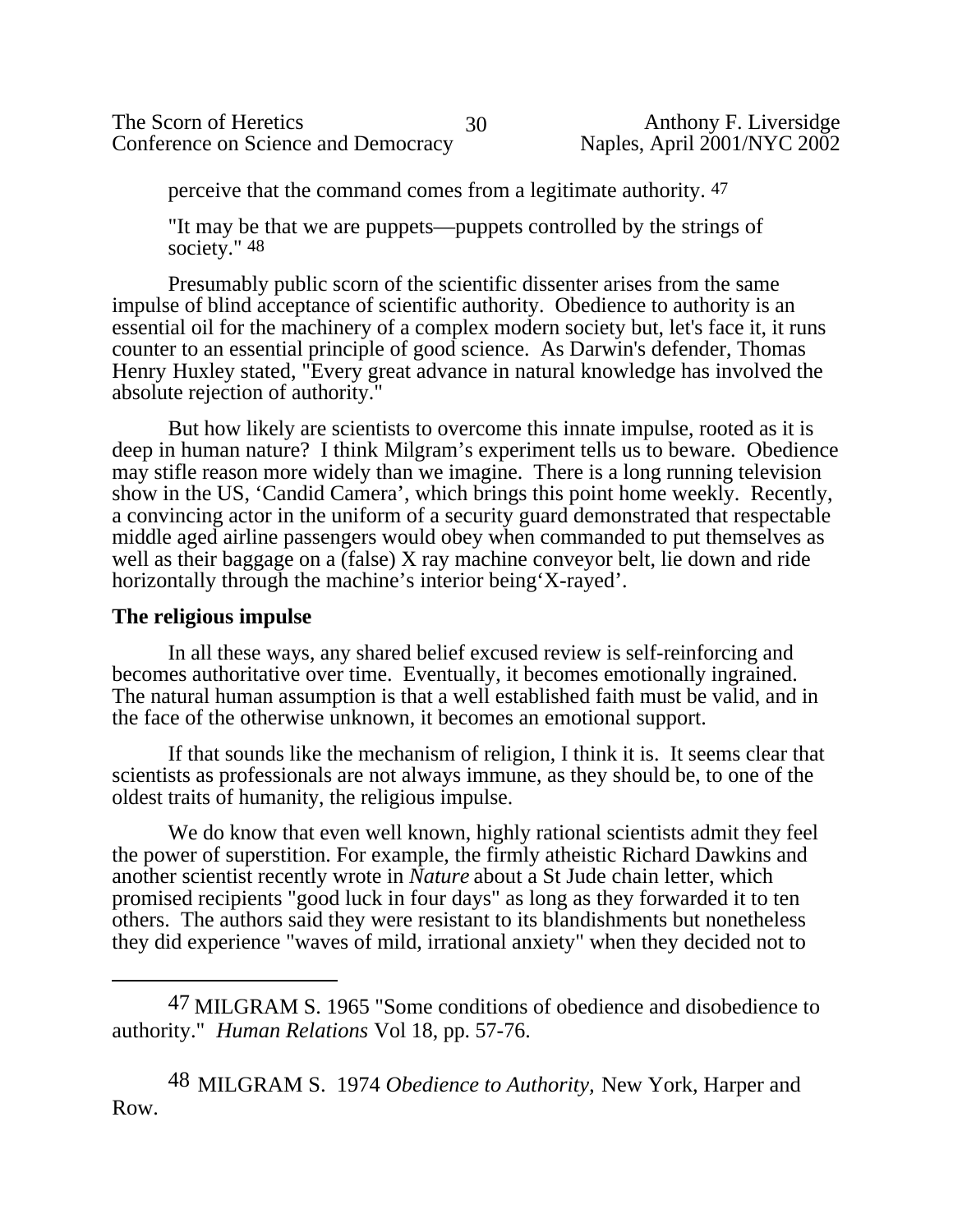The Scorn of Heretics 31 Anthony F. Liversidge<br>Conference on Science and Democracy Naples, April 2001/NYC 2002 Conference on Science and Democracy

comply with its suggestions.49

We also know that there is a strong human need for some kind of transcendent meaning in life, and this need is conventionally served by a belief in God. Does a paradigm tend to become in a way confused emotionally with the innate drive to have a faith of some kind? Trivial as it sounds at first, I suggest it could be so. Scientific theory accepted without question is, after all, ideology, and ideology is the major tool a guru or religious leader uses to entrain and control his or her flock. In terms of group bonding one effect of religious belief is to reward each member of the group according to the depth of his or her faith in the dogma, and his or her inability and unwillingness to question it effectively.

The behavior of scientists and the public in AIDS is, in my experience, very reminiscent of such factors.

Perhaps talk of religion sounds too grandiose for an unexamined liking for an overriding idea. But let's note that distinguished scientists warn against the habit of growing too fond of one's own hypothesis. Peter Medawar advised "Never fall in love with your hypothesis." Konrad Lorenz said "It is a good morning exercise for a research scientist to discard a pet hypothesis every day before breakfast."

Why such unthinking fondness for an explanatory idea? For an individual scientist hanging on to his or her own inspiration, it may simply be ego. But for people in general, perhaps it is the emotional mechanism of religion, excited by the reliable rationality of scientific truths. In a sense, there is a religious appeal in a comforting set of basic, unchanging assumptions. Scientific certainties might be a security blanket for the anxious. Perhaps it is that reassuring quality of scientific belief that renders some loathe to give up ground to heretics, even though in this they flout the very rationality they take comfort in. If so, as Medawar and Lorenz lightly suggest, this clinging is misplaced. In science, progress tends to bring change, sometimes radical change in beliefs.

### **Science embracing religion**

I am speculating, but let me pursue this thought a step further. Religion around the world is thriving in reaction to the sterility of materialism. Last year there were 2,657 titles on religious topics published in the United States. There is a fervor in the US for all kinds of churches from establishment institutions to cults, and a century old tradition of pilgrimage to the East for spiritual enlightenment. In Russia and its satellites, a renaissance of the church has followed the downfall of

<sup>49</sup> POLLACK R,.2000: *The Faith Of Biology And The Biology Of Faith: Order, Meaning, and Free Will in Modern Science,* Columbia University Press, p 31.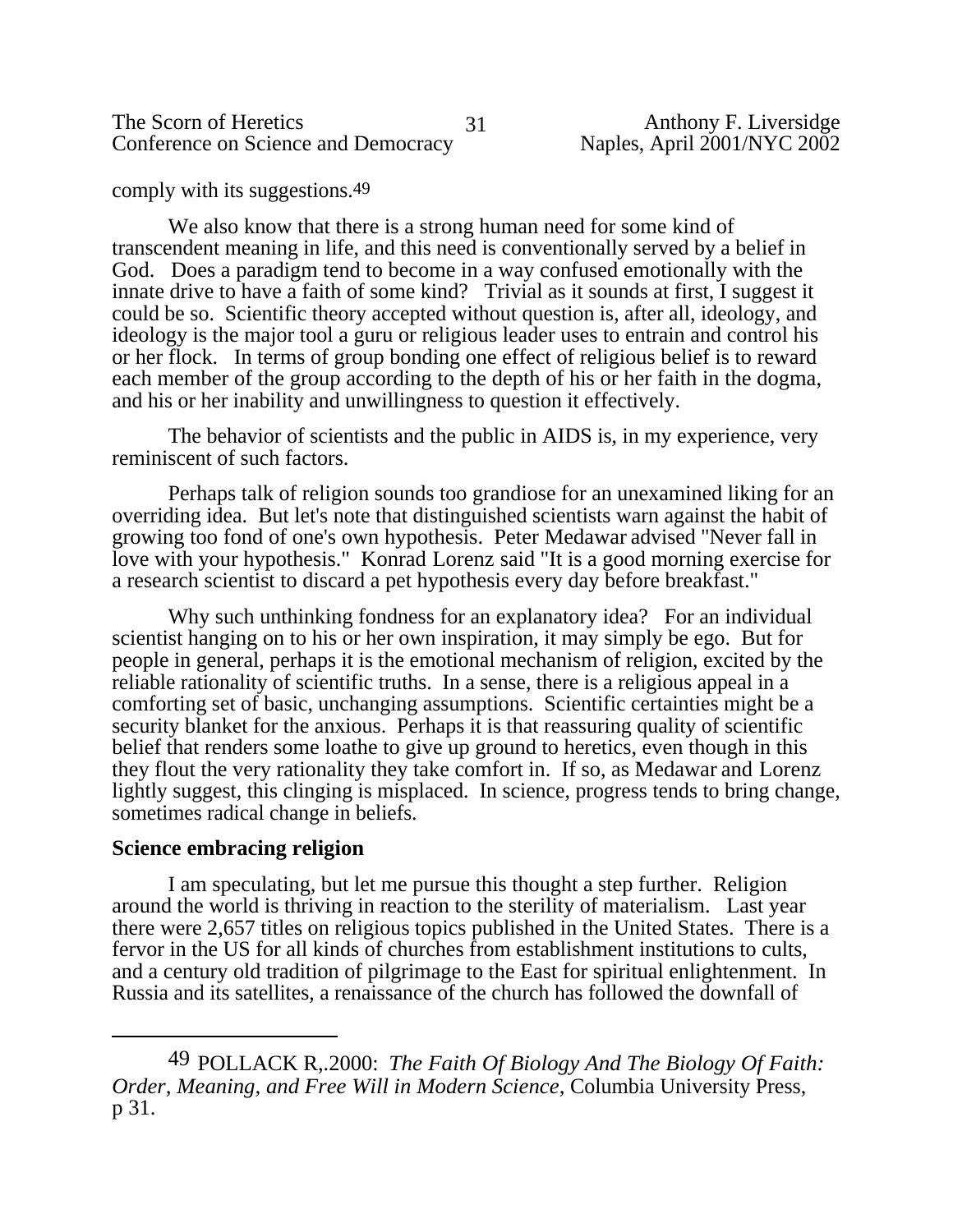| The Scorn of Heretics               | Anthony F. Liversidge       |
|-------------------------------------|-----------------------------|
| Conference on Science and Democracy | Naples, April 2001/NYC 2002 |

communism. In China, we see a tragic determination to cling to a new spiritual movement, Falun Gong, despite fierce penalties including torture and execution by the state. The religious impulse cannot be denied for long in any society.

Nowadays science seems to be moved by the same social wave to rethink its divorce from religion. Einstein once said that "science without religion is lame", and many scientists today seem to agree with him.

One example is Robert Pollack, a biologist who heads the Center for the Study of Science and Religion at Columbia University. He argues that religious faith and science might ally themselves without irrationality, to inform each other of the other's world. "Nothing intrinsic to either the scientific method or the discoveries of science," he says, "precludes any person from holding to any religious faith." 50 Recently Pollack explained to me that he had felt the sterility of science, its lack of spiritual and emotional truths, and it was this that had sent him to religion for its lessons, from which he hoped scientists might benefit.

A surprising number of other leading US scientists believe in God, or credit the notion that there may be a spiritual side to existence. About 39 per cent of scientists in the US believe in a God who can answer prayer. As many as seven per cent of the National Academy of Sciences do so. 51 Quite a few books are being written to try to close the gap between religion and science. The Pope and the Dalai Lama are in dialogue with scientists. Lecture series are mounted on the topic. A typical recent volume is *Twilight of the Clockwork Gods,* which features eight scientists who argue that science must make room for a spiritual dimension of some kind. None of them, however, are able to adduce any concrete evidence for the spiritual plane they suggest should be added to science.52

Thus we have a serious effort being made by many people to somehow bring science and religion together. But how much science can there be in this movement? For one thing, it flouts a great lesson of history. Western science flourished after it was liberated from the church, while Arab science, once supreme, slept under Islam, where church and state are one.

I think we are safe in saying that any effort to join science and religion must

50 POLLACK, R. 2000. Ibid. p 37.

51 LARSON E.J. And WITHAM L. 1996: *Nature* 386:435-436. 1998: *Nature* 394:313.

52 EBERT, J.D., 1999. *Twilight of the Clockwork Gods: Conversations on Science and Spirituality At the End of an Age* (Council Oak 1999).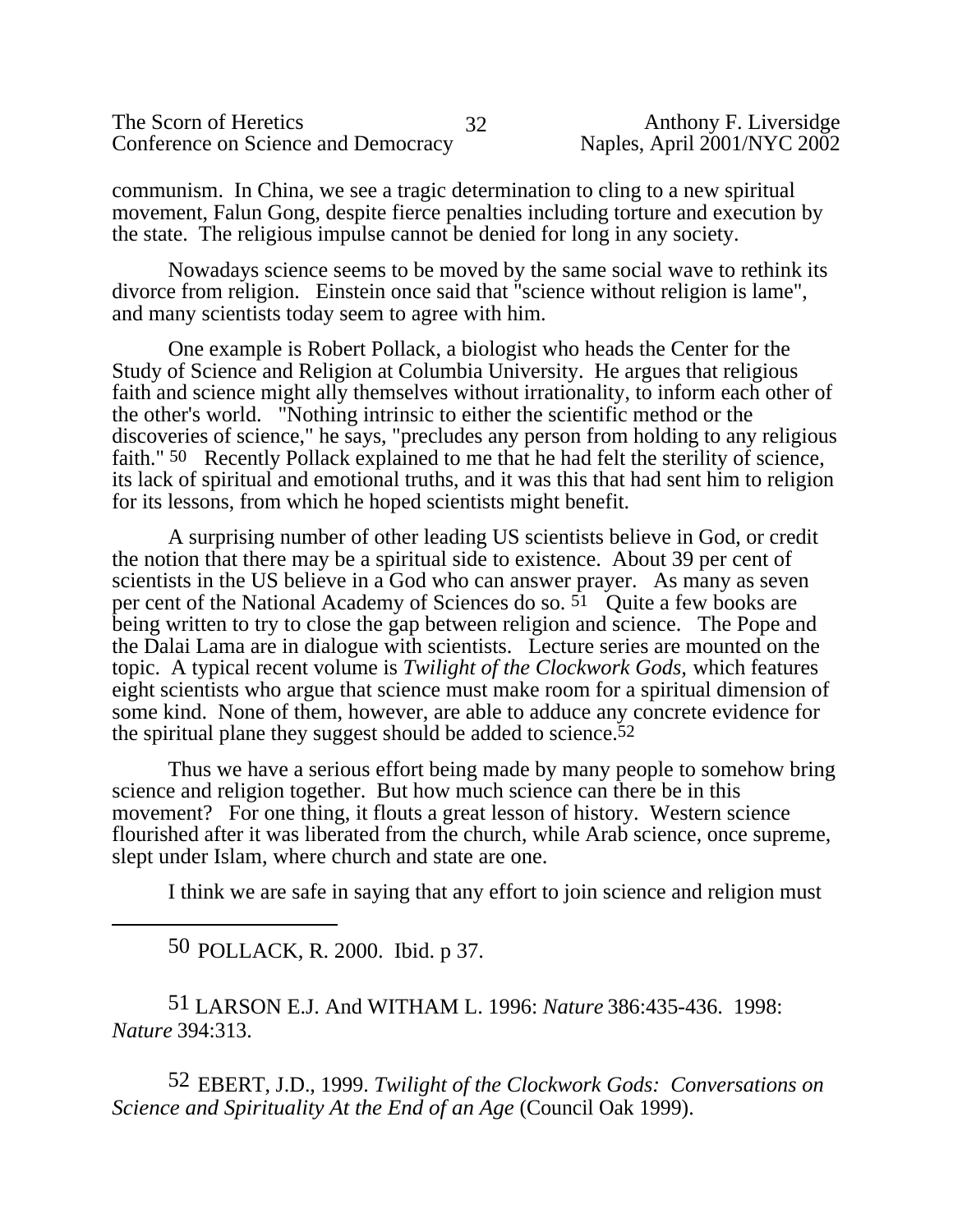be motivated more by the religious impulse than the scientific one. As a description of the external world, religious belief can never be scientific. Its very nature is superstitious, involving a faith in supernatural reality beyond any proof by practical investigation. Not to be too reductionist about it, but the practice of science is like the law. It asks, Where is the proof? or at least, Where is the evidence? This is the question that religious faith survives and flourishes by proudly ignoring.

As long as one is playing the role of professional scientist, religious beliefs which concern external reality must be rigorously excluded from the mind, even as one explores what evidence there may be, if any, for a spiritual plane. Certainly the religious impulse must be prevented from making a religion out of science, and a God out of a paradigm!

To achieve this, perhaps we need a more scientific and less excessively polite view of religious fantasy among scientists. Many scientists are understandably reluctant to confront and rebut the claims of established religion to miracles and other influences on the material world. Yet they would not hesitate to challenge or at least examine very closely any secular claims to astrology, dowsing, reincarnation, Feng Shi, UFO visitations, alien abductions, or ghosts. Scientific assessment of the evidence for any factual claim must be impartial if it is to be of professional value.

After all, from a properly scientific point of view the factual claims of traditional Western religions or any others are no more likely than the claims of astrology or any other pseudo-science. As a physicist pointed out recently,

"In December of each year, nearly a billion Christians around the world celebrate the birth of a Jewish charismatic leader whom they credit with, among other things, walking on water and turning it into wine, creating bread and fish out of nothing, and bringing dead people back to life. Furthermore, he himself was supposedly born from a virgin and came back to life three days after being executed. The sole evidence for any of these wondrous events is found in a single book, written decades after this leader's death by his followers, who were promoting him as divine. This same book also describes such things as a speaking bush, the miraculous parting of the Red Sea, and a person being turned into salt." 53

So I think we have to disagree with Pollack. We might have a sincere respect for religious belief for its moral influence and spiritual uplift, but we must recognize that it corrupts science insofar as it encourages the adoption of belief without evidence. As Huxley noted, "science commits suicide when it adopts a creed."

<sup>53</sup> ANDERSON, R. 1998. "Why Would People Not Believe Weird Things?" *Skeptical Inquirer*. Sep.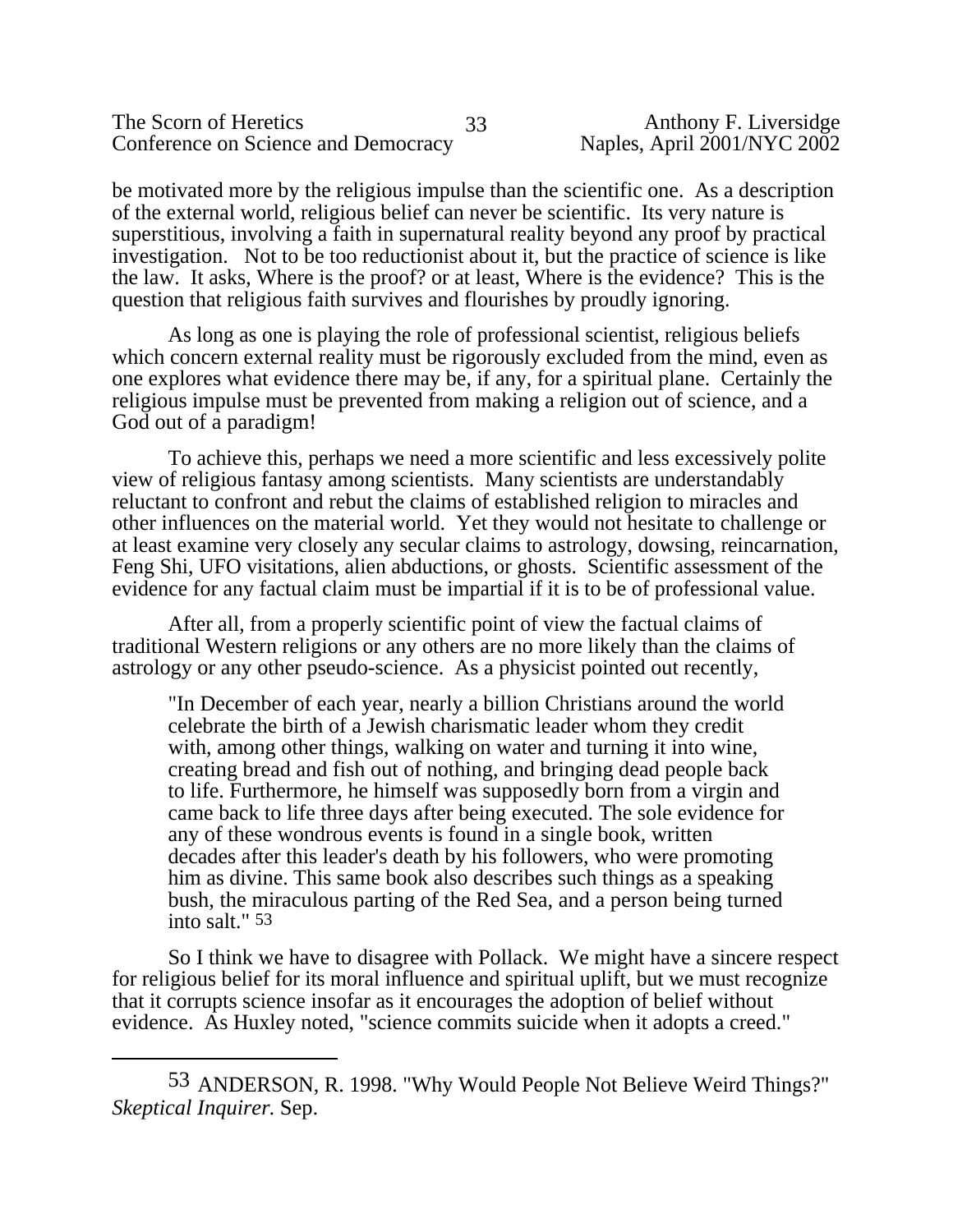| The Scorn of Heretics               | 34 |
|-------------------------------------|----|
| Conference on Science and Democracy |    |

Professional scientists must exorcise the religious impulse in their work, just as they banish any other kind of psychological bias. No laboratory can be housed in a church. Belief in the supernatural conflicts with the rationality and logic of naturalism. As a habit, it may foster unquestioning faith in real world claims.

The yearning of Pollack for the spiritual comfort of religion, and for its emotional and moral content, is understandable and even admirable in human terms, but it does not imply the external existence of any kind of God. To a scientist qua scientist, the texts of religion must remain moral metaphor, reflecting internal truths.

What I am saying is only that the religious impulse has nothing to contribute to science except confusion. I am not saying that religion has nothing to contribute to our lives, of course, or indeed, that science has nothing to contribute to religion. As it happens, Einstein also observed that "religion without science is blind." Science might very well cleanse religion of the more irrational dogma, rituals and beliefs that constrain adherents or excite prejudice and violence, and liberate the human spirit to find genuinely transcendent emotion and moral inspiration.

Science may even already have illuminated the source of religious revelation of the experiential kind. "In all organized religions I am aware of," writes Pollack, "revelation takes the form of a sense of being overwhelmed by sheer feeling arising within without reason or cause." <sup>54</sup> As a matter of fact, experiments at Laurentian University in Ontario have shown that a classic sense of religious revelation can be produced at will by stimulating a locus in the brain with an electromagnetic pulse. 55 Disappointingly reductionist to many, perhaps, but a new field of 'neurotheology' is exploring such links between feelings of spirituality and prodding the brain.

# **Mindsets in the brain**

If the feeling of religious epiphany is a function of how the brain works, perhaps rigid opinion has the same source. Experiments which may be even more pertinent to our topic have been carried out by physicist Allan Snyder in Canberra, Australia, producing interesting results related to closemindedness.

Snyder, studying the brain patterns of autistic savants, has found that normal subjects can be induced to think as literally and non-preconceptually as savants by directing magnetic pulses into their left arterial temporal lobe, paralyzing their conceptual ability. The objectivity in perception that results is revealed by their improved drawing of familiar objects, which is no longer interfered with by their

<sup>54</sup> POLLACK, R. 2000. Ibid. p. 17

<sup>55</sup> ANJANA, A.,2001: "Brain Storm," *The Times* of London, Oct 29th.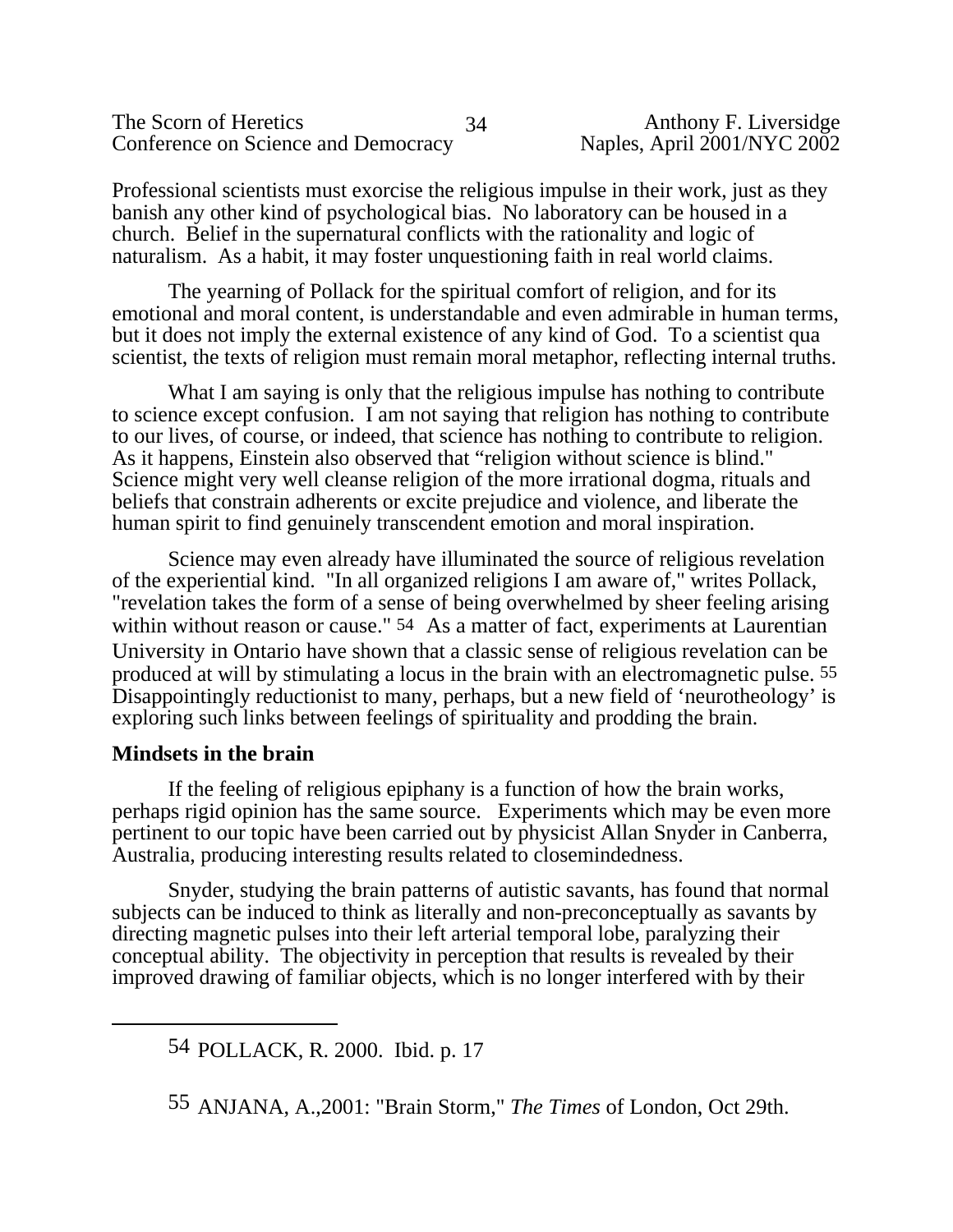The Scorn of Heretics 35 Anthony F. Liversidge<br>Conference on Science and Democracy Naples, April 2001/NYC 2002 Conference on Science and Democracy

#### preconceptions.56

This suggests that the unreasonable closemindedness demonstrated by so many people in scientific debate may on one level simply reflect the active functioning of their left temporal lobe. To enable us to function in the world, Snyder now reasons, the lobe engenders preconceptions to map our perceptions. These pre-concepts must be dismantled or shifted before our understanding can change. If received wisdom fosters strong presumptions of this kind, this could cause imperviousness to reasoned argument.

Snyder concludes that we must all try to escape the influence of such mindsets to achieve useful new and creative perceptions: "Be forewarned of the blindness and the prejudice that is inseparable from your discipline," he says. 57

#### **The need for skepticism**

Whether systemic, social, psychological or religious in nature, or simply inherent in the way our brains work, then, there is a long list of factors which may prevent effective review in science from taking place. Yet if the heretic's will to reform is dissipated, there will be little progress in theory. There are numerous examples of Nobel prizes won by scientists who initially suffered debilitating scorn for their revolutionary idea.

As the case of Peter Duesberg shows, even a very well established heretical reviewer may be dismissed as a crank if he pursues the matter too long without flinching. But, of course, it is not crankish to try and debate an open scientific issue to agreement. Similarly, Thabo Mbeki, the South African president who independently researched the validity of AIDS heresy, is now called "irresponsible" by the *New York Times*. But it is not irresponsible for a head of state to demand a review of a genuine scientific dispute with such enormous economic and health consequences for the country he leads.

Skepticism in science is indispensable to progress and to correcting errors. In the debate over evolution, for example, the standard theory is still resisted by

57SNYDER S., 2000: "Blinded by Your Expertise", Address to Health Sciences Conference, *From Cell to Society*, Pepper's Fairmont Resort, Leura, Blue Mountains, November 1-2,. (See http://www.med.usyd.edu.au/research/conf2000/speech.html)

<sup>56</sup> SNYDER, A. W., 1997: "Breaking Mindset", *Mind and Language* 13, 1- 10; and "Shedding light on Creativity",.*Australian and New Zealand Journal of Medicine.*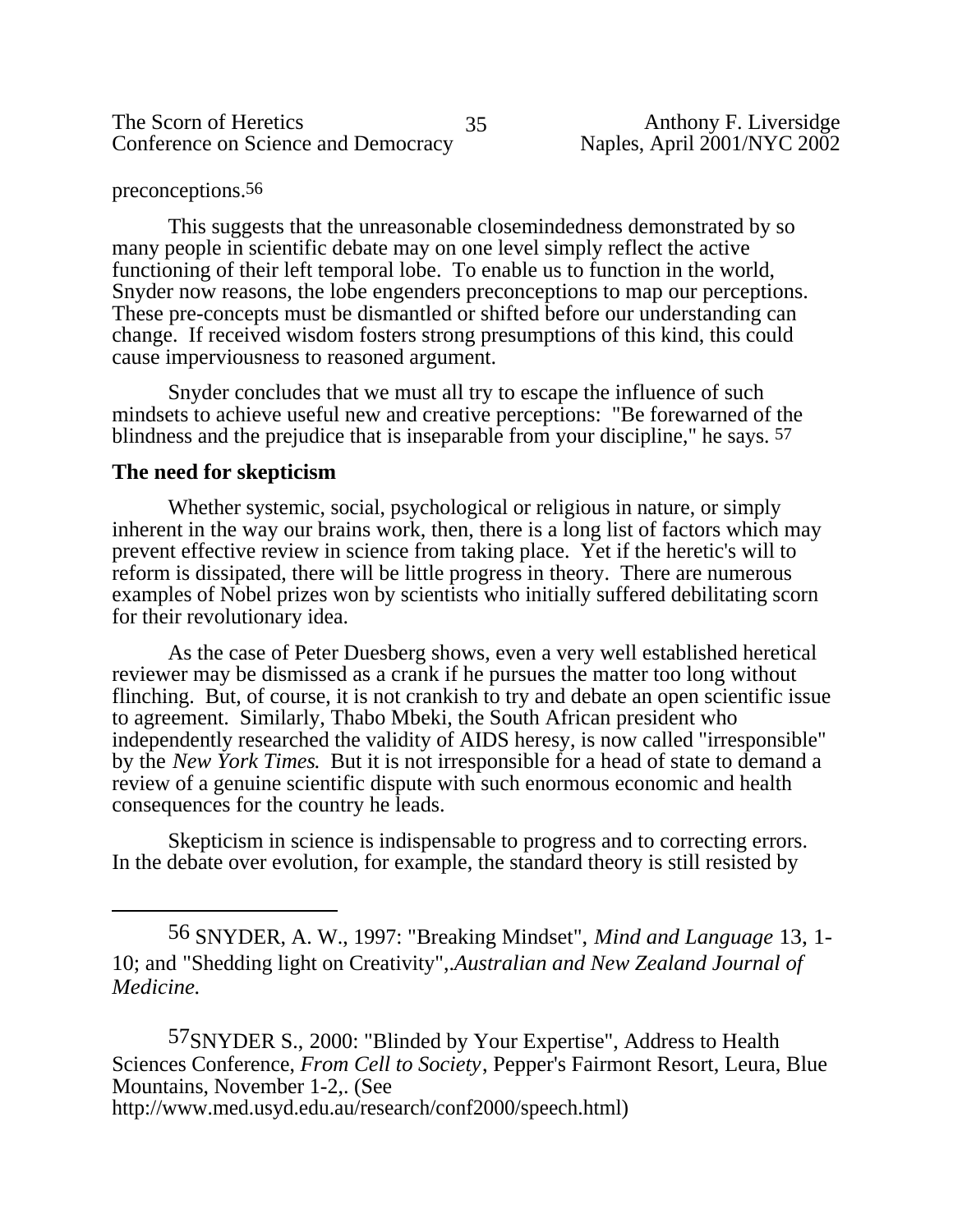| The Scorn of Heretics               | 36 |
|-------------------------------------|----|
| Conference on Science and Democracy |    |

proponents of "intelligent design". Most scientists dismiss these heretics as creationists who refuse to accept the implications of scientific evidence. But the truth is that the paradigm still has gaps in its explanation of how evolution has worked, and the opponents' review has proved useful in pointing up these and, as well, some embarrassing mistakes in leading biology textbooks.

Design proponents have drawn attention to the 19th-century drawings of the German biologist Ernst Haeckel, who claimed that the early embryonic stages of many animals, including humans, were virtually identical. Haekel claimed that the resemblance was proof that all animals had a common ancestor. The drawings were reproduced in textbooks for more than a century, until biologists discovered a few years ago that many were fraudulent and that the true resemblances were not nearly so striking.

Nevertheless, some textbooks still contain them, including the third edition of *Molecular Biology of the Cell*, the bedrock text of the field. The authors include Dr. Bruce Alberts, biochemist and president of the National Academy of Sciences, and Dr. James D. Watson, the geneticist who shared a Nobel Prize for unraveling the structure of DNA.58 The mistake will be corrected in the next edition and the findings do not disturb the confidence of biologists in the theory of evolution. But it was dissent that produced the correction.

# **Empowering the individual**

Once again, one has to say that none of all this proves that the HIV theory, or any other paradigm which excites mindless resistance to review, must a priori be wrong. But unless review is given free rein, no theory can considered validated.

Given the many origins of scorn for heresy, what is the lesson for the state and its relationship with science? Regardless of all we have said, only if and when the HIV hypothesis is exploded once and for all will this question seem truly relevant to most of the public. But let us acknowledge that it is relevant now, given the poor behavior of established scientists in debating that issue.

The overall lesson is surely that in science the individual should be empowered. Huge and centralized state funding of science magnifies the influence of the group over individual minds, and it is group influence which tends to defeat the rationality of science in almost every case we have quoted above, from network

<sup>58</sup> ALBERTS, B., BRAY D., LEWIS J., RAFF M., ROBERTS K., WATSON J. D., 1994, *Molecular Biology of the Cell* Third Edition (Garland)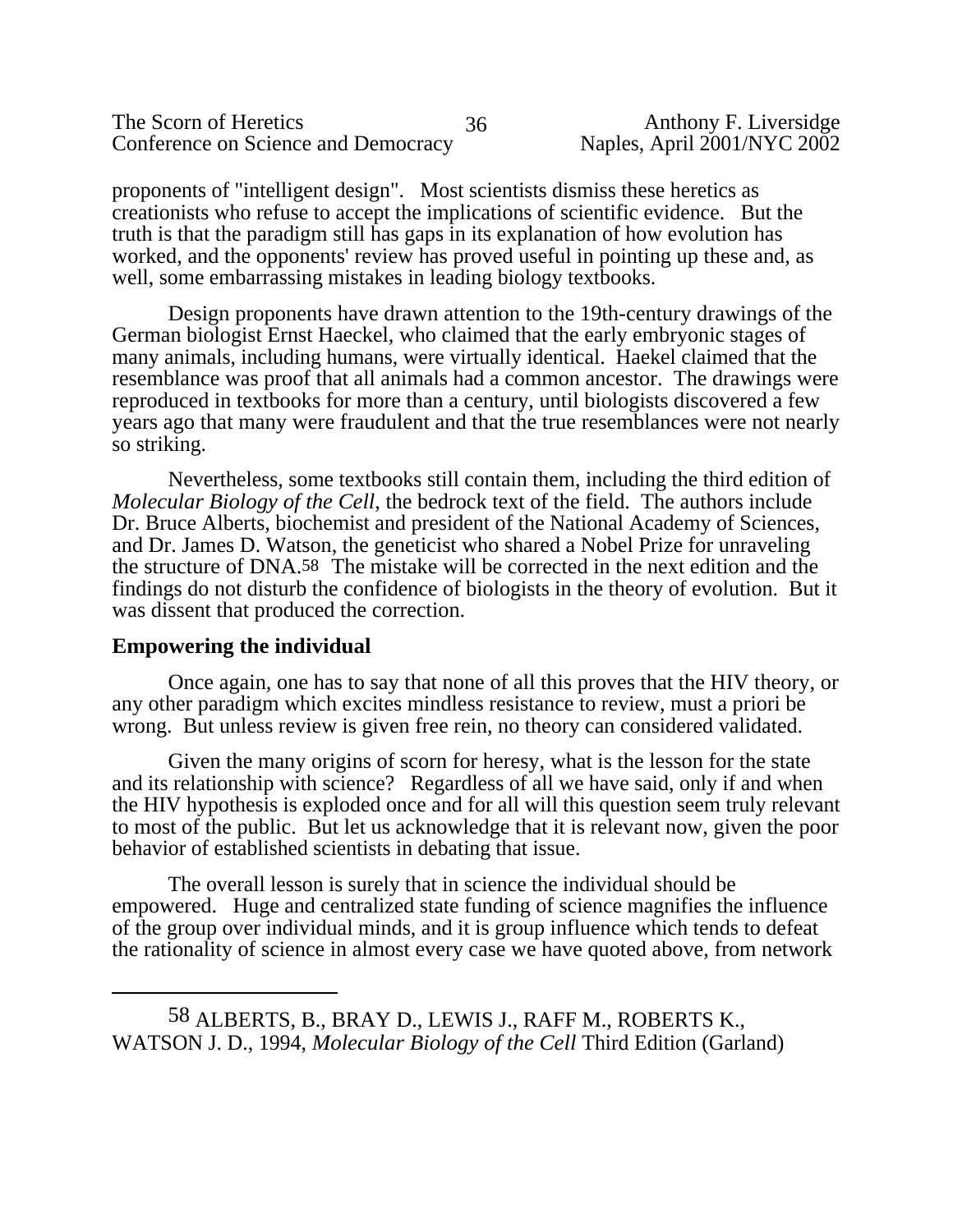| The Scorn of Heretics               |  |
|-------------------------------------|--|
| Conference on Science and Democracy |  |

utility to the religious impulse. Social power consolidates the ruling idea and fosters an emotional defense of it as group ideology. Supposedly scientific and logical arguments are adduced in its favor by those under its spell, but the effect is really to awaken and reinforce blind faith.

 Pathbreaking science is a process which is likely to be most successfully practiced by an individual, much like any other practice of initiative and originality. Science is an art of asking curious questions, and reevaluating truths, activities which tend to be dampened and even oppressed by membership of a large group. Groups and committees can accomplish brilliant engineering and lift men in rockets to the moon and back, but acting as groups they can't accomplish breakthrough conceptual science much more effectively than they can compose music or paint a picture of genius.

Fund a field in science, such as research in AIDS, with billions, and you will powerfully distort science by enlarging the herd to vast numbers and empowering the herd instinct accordingly.

So let us promote the individual in science, whether he is an originator or a dissenter. Madman or genius, if he is talented he is more likely to be the source of new truth than comfortable conformists who seek to please their peers who control state funding. Let us also foster the independent investigator in science journalism. This role has to be filled by the freelancer in a society if big media and their executives and editors are too much the servants of their business owners. But science editors could be more imaginative, and courageous.

We need to educate everyone in critical thinking and awareness of the sociology of large organizations. Editors must recognize and keep the public informed of the fierce politics of repression, an open secret among scientists. They must not strangle the free flow of information in debate, which is the lifeblood of good science as well as the press. Too many leading editors, not only Maddox of *Nature* but the editors of the *New York Times, Science, The Lancet* and *New York Review of Books*, have suppressed or curtailed critical responses to pro-HIV claims in their columns.59

Let us make reviewing a well-financed activity within science today and protect it from political interference. We must not forget the independent minded physicist Richard Feynman on the panel of the Challenger investigation, and that he was crossing the bureaucrats trying to protect the reputation of NASA management when he publicly placed an piece of the rocket's O ring in a glass of iced water, and solved the puzzle.

<sup>59</sup> LANG S., *"*Richard Horton in The New York Review*", Challenges",* pp 699-714.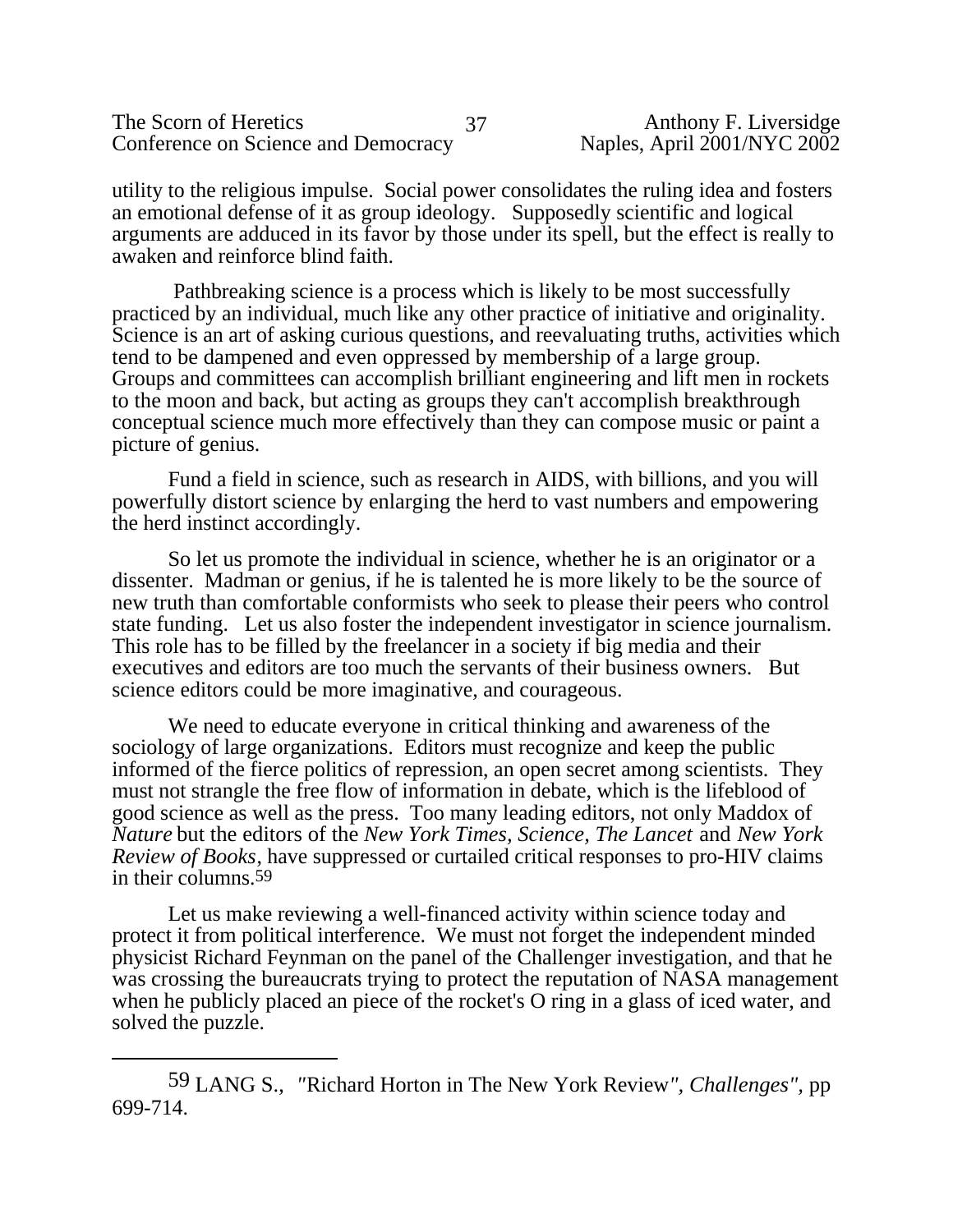The Scorn of Heretics 38 Anthony F. Liversidge<br>Conference on Science and Democracy Naples, April 2001/NYC 2002 Conference on Science and Democracy

Following in Feynman's footsteps, we need to reclaim total impartiality, the principle of good scientific work that he called "utter honesty":

"There is one feature I notice that is generally missing in cargo cult science... It's a kind of scientific integrity, a principle of scientific thought that corresponds to a kind of utter honesty—a kind of leaning over backwards. For example, if you are doing an experiment, you should report everything that you think might make it invalid—not only what you think is right about it: other causes that could possibly explain your results...

"If you make a theory, for example, and advertise it, or put it out, then you must also put down all the facts that disagree with it (and) try to give all the information to help others judge the value of your contribution."60

Power politics has to be quarantined from scientific theory and research if innovators are to flourish. Duesberg has suggested that five per cent of public funds for science be set aside for work on theories that could be revolutionary. Whatever the sum, independent and subversive minds should be financed.

We should bring science to bear on scientists, and recognize that they are inevitably subject to all the human frailties that flesh is heir to as they exercise their professional judgment. Just as we demand scientifically controlled experiments, we might insist on scientifically accountable scientists. Review of any theory should be open and firmly institutionalized, pursued to a conclusion accepted by all, and preserved from political and economic influence as far as is feasible. Peer reviewers, traditionally anonymous, should be named and held responsible for the reasoning behind their verdicts. Conflict of interest should be acknowledged, and preferably avoided by choosing impartial reviewers from nearby fields. As far as possible, the disposition of public funds should be a public process.

Not least, let us support knowledgeable dissenters from the establishment such as Peter Duesberg, who sacrifice so much in the service of the public good. Let us unabashedly celebrate and finance the courage of this kind of public spirited heretic, who is one kind of scientific hero.

 We might even say, with one enthusiastic reader writing a review of *Inventing the AIDS Virus*, Duesberg's book, on Amazon.com:

"Dr. Duesberg stands astride the pathetic sycophants of establishment science like a colossus."

<sup>60</sup> FEYNMAN, R. 1985: *Surely You're Joking, Mr. Feynman* (W.W. Norton). P 341